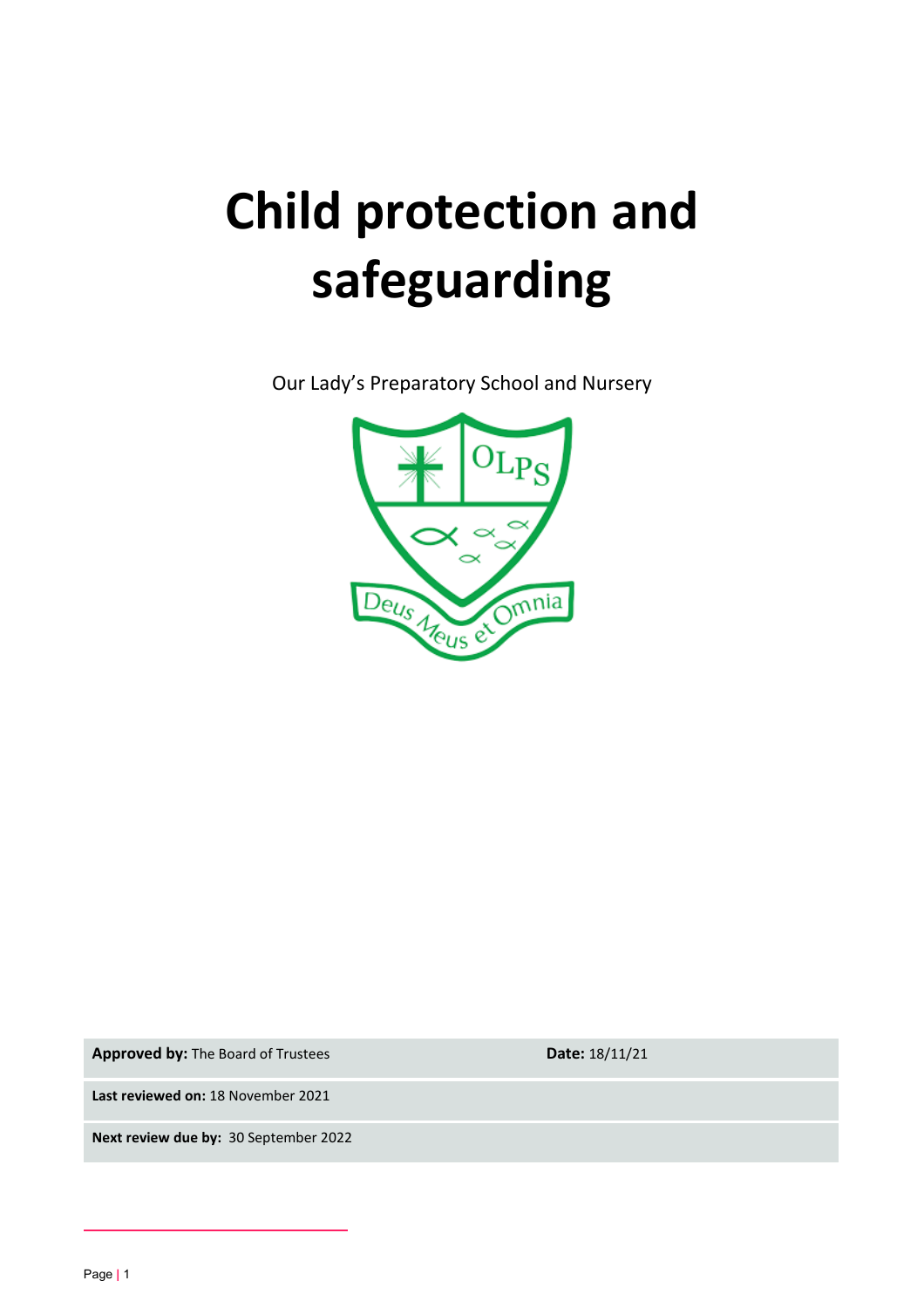## **Contents**

| Appendix 5: KCSiE Annexe C | 46 |
|----------------------------|----|
|                            |    |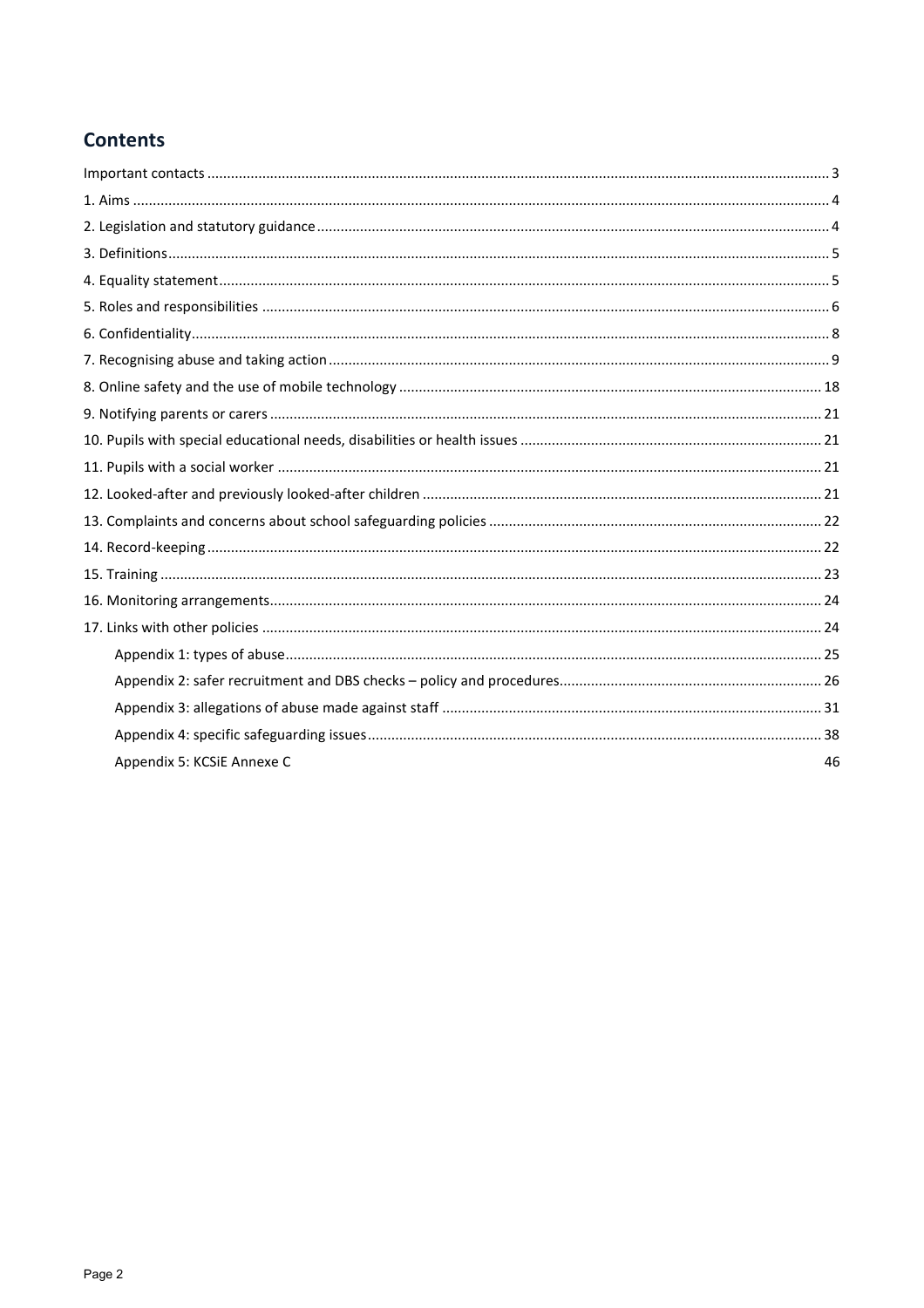## <span id="page-2-0"></span>**Important contacts**

| ROLE/ORGANISATION                            | <b>NAME</b>          | <b>CONTACT DETAILS</b>      |
|----------------------------------------------|----------------------|-----------------------------|
| Designated safeguarding lead (DSL)           | Simon Cassell        | 01344 773394                |
|                                              |                      | 07979 757596                |
|                                              |                      | deputyhead@olps.co.uk       |
| Deputy DSL                                   | <b>Michael Stone</b> | 01344 773394                |
|                                              |                      | headmaster@olps.co.uk       |
| Deputy DSL                                   | Melanie Boyer        | 01344 773394                |
|                                              |                      | melanieb@olps.co.uk         |
| Deputy DSL                                   | Jo Arnold            | 01344 773394                |
|                                              |                      | joannaa@olps.co.uk          |
| Deputy DSL (Nursery)                         | Claire Taylor        | 01344 773394                |
|                                              |                      | nurserymanager@olps.co.uk   |
| Local authority designated officer<br>(LADO) |                      | 0118 974 6141 (Wokingham)   |
|                                              |                      | 01344 351289 (Bracknell)    |
| Referral and Assessment Team                 |                      | 0118 908 8002 (Wokingham)   |
|                                              |                      | 01344 352 005 (Bracknell)   |
|                                              |                      | 01344 786543 (out of hours) |
|                                              |                      | 01329 225379 (Hampshire)    |
| Chair of governors                           | Karen Osment         | 01344 773394                |
| Trustee (Safeguarding)                       | Matthew Ware         | 01344 773394                |
| Channel helpline                             |                      | 020 7340 7264               |
| Thames Valley Police                         |                      | 0845 8505 505               |
| <b>NSPCC</b>                                 |                      | 0808 800 5000               |
| Ofsted                                       |                      | 0300 123 1231               |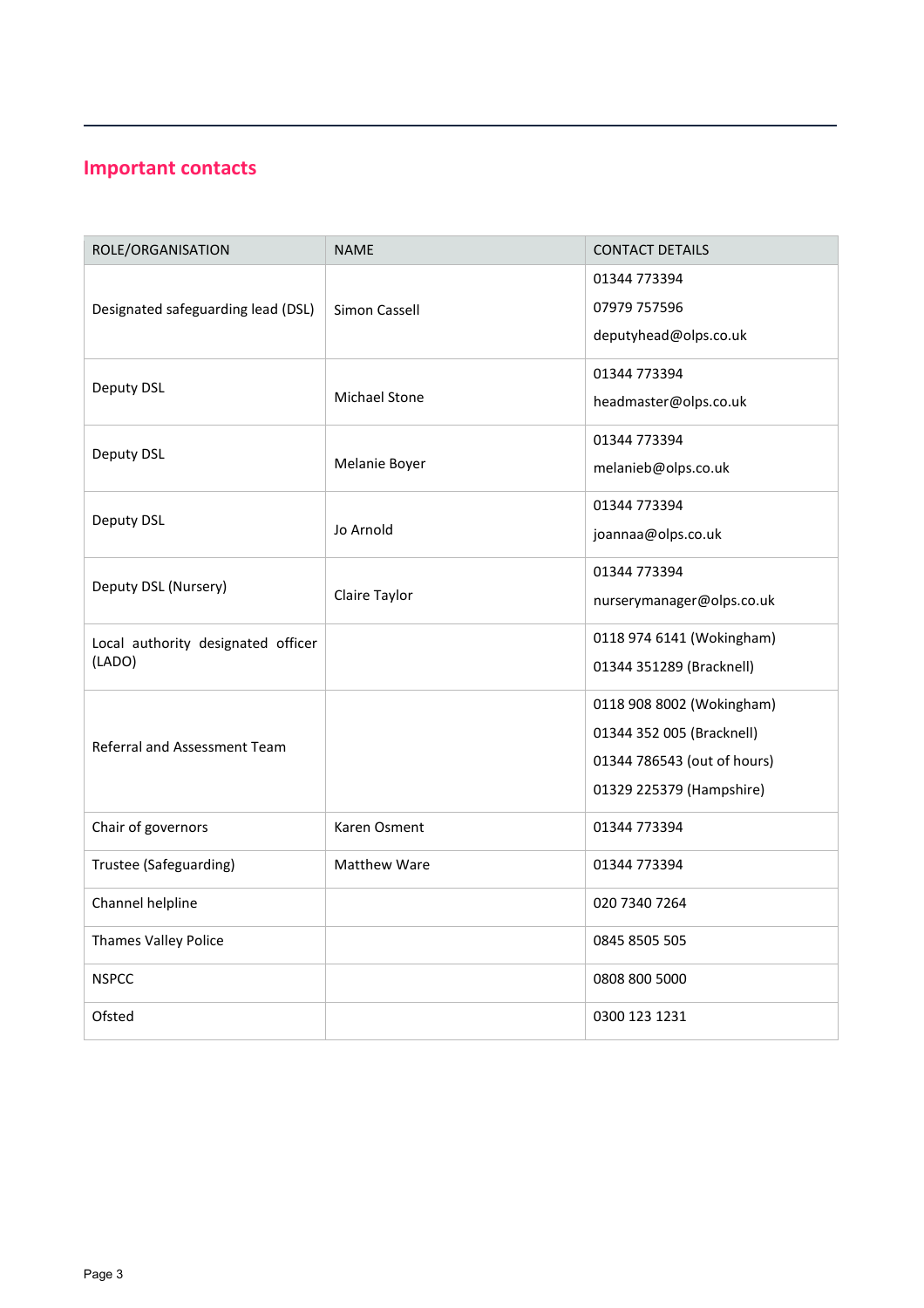## <span id="page-3-0"></span>**1. Aims**

The school aims to ensure that:

- Appropriate action is taken in a timely manner to safeguard and promote children's welfare
- All staff are aware of their statutory responsibilities with respect to safeguarding
- Staff are properly trained in recognising and reporting safeguarding issues

## <span id="page-3-1"></span>**2. Legislation and statutory guidance**

This policy is based on the Department for Education's statutory guidance [Keeping Children Safe in Education \(2021\)](https://www.gov.uk/government/publications/keeping-children-safe-in-education--2) an[d Working Together to Safeguard Children \(2018\),](https://www.gov.uk/government/publications/working-together-to-safeguard-children--2) and the [Governance Handbook.](https://www.gov.uk/government/publications/governance-handbook) We comply with this guidance and the arrangements agreed and published by our 3 local safeguarding partners.

This policy is also based on the following legislation:

- ▶ Part 3 of the schedule to th[e Education \(Independent School Standards\) Regulations 2014,](http://www.legislation.gov.uk/uksi/2014/3283/schedule/part/3/made) which places a duty on academies and independent schools to safeguard and promote the welfare of pupils at the school
- [The Children Act 1989](http://www.legislation.gov.uk/ukpga/1989/41) (an[d 2004 amendment\)](http://www.legislation.gov.uk/ukpga/2004/31/contents), which provides a framework for the care and protection of children
- $\geq$  Section 5B(11) of the Female Genital Mutilation Act 2003, as inserted by section 74 of the [Serious Crime Act 2015,](http://www.legislation.gov.uk/ukpga/2015/9/part/5/crossheading/female-genital-mutilation) which places a statutory duty on teachers to report to the police where they discover that female genital mutilation (FGM) appears to have been carried out on a girl under 18
- > [Statutory guidance on FGM,](https://www.gov.uk/government/publications/multi-agency-statutory-guidance-on-female-genital-mutilation) which sets out responsibilities with regards to safeguarding and supporting girls affected by FGM
- [The Rehabilitation of Offenders Act 1974,](http://www.legislation.gov.uk/ukpga/1974/53) which outlines when people with criminal convictions can work with children
- Schedule 4 of th[e Safeguarding Vulnerable Groups Act 2006,](http://www.legislation.gov.uk/ukpga/2006/47/schedule/4) which defines what 'regulated activity' is in relation to children
- Relationships Education, Relationships and Sex Education, and Health Education (2019)
- > [Statutory guidance on the Prevent duty,](https://www.gov.uk/government/publications/prevent-duty-guidance) which explains schools' duties under the Counter-Terrorism and Security Act 2015 with respect to protecting people from the risk of radicalisation and extremism
- The [Childcare \(Disqualification\) and Childcare \(Early Years Provision Free of Charge\) \(Extended Entitlement\)](http://www.legislation.gov.uk/uksi/2018/794/contents/made)  [\(Amendment\) Regulations 2018](http://www.legislation.gov.uk/uksi/2018/794/contents/made) (referred to in this policy as the "2018 Childcare Disqualification Regulations") and [Childcare Act 2006,](http://www.legislation.gov.uk/ukpga/2006/21/contents) which set out who is disqualified from working with children
- This policy also meets requirements relating to safeguarding and welfare in the statutory framework for the Early [Years Foundation Stage](https://www.gov.uk/government/publications/early-years-foundation-stage-framework--2)

We will continue to work with children's social care, with virtual school heads for looked-after and previously lookedafter children, and with any other relevant safeguarding and welfare partners to help keep children safe. We will continue to update this addendum where necessary, to reflect any updated guidance from our local safeguarding partners, the local authority, about children with EHC plans, the LADO and children's social care reporting mechanisms, referral thresholds and children in need.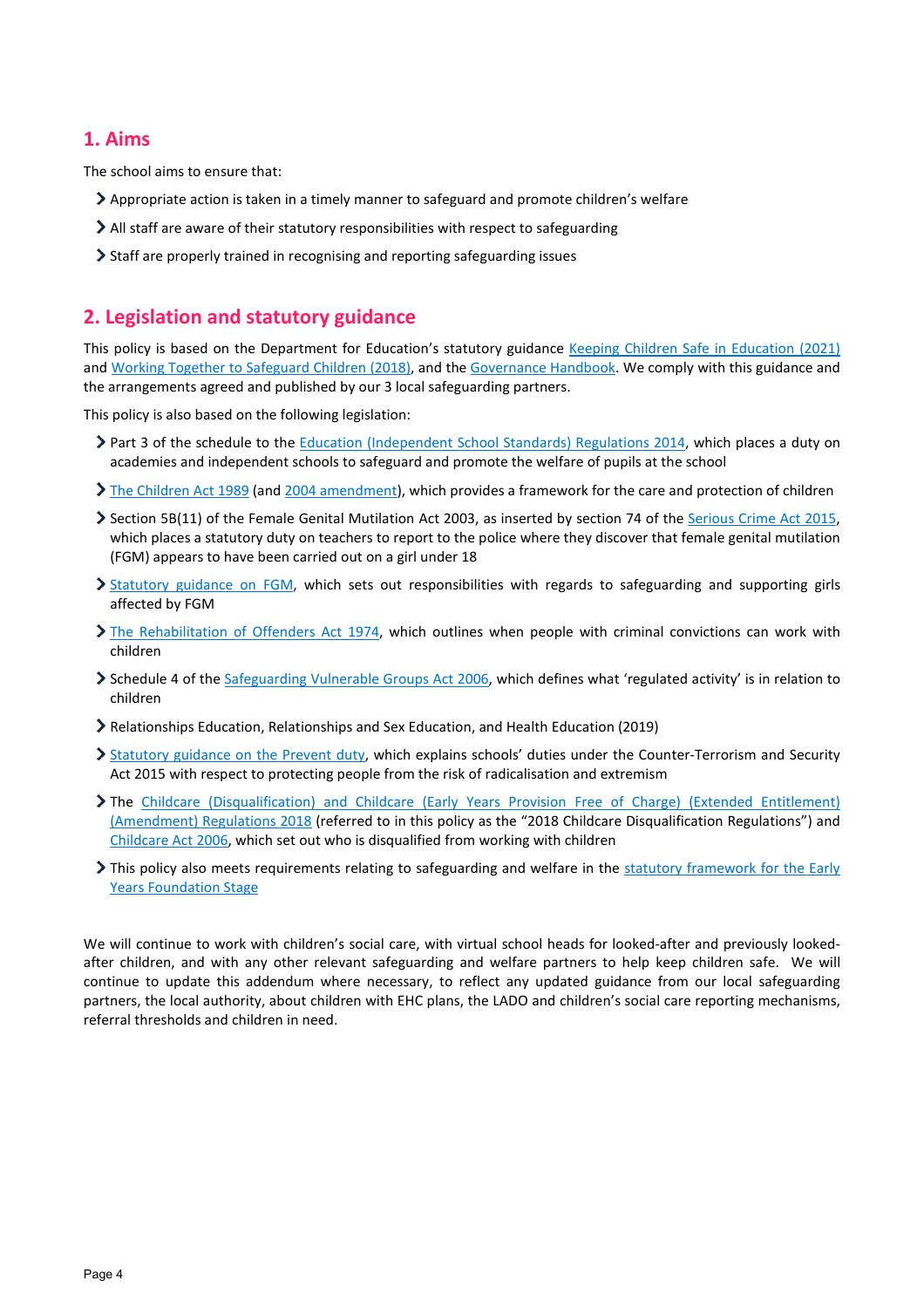## <span id="page-4-0"></span>**3. Definitions**

**Safeguarding and promoting the welfare of children** means:

- > Protecting children from maltreatment
- Preventing impairment of children's mental and physical health or development
- Ensuring that children grow up in circumstances consistent with the provision of safe and effective care
- Taking action to enable all children to have the best outcomes the School and Nursery always considers the best interests of the child.

**Child protection** is part of this definition and refers to activities undertaken to prevent children suffering, or being likely to suffer, significant harm.

**Abuse** is a form of maltreatment of a child, and may involve inflicting harm or failing to act to prevent harm. Appendix 1 explains the different types of abuse.

**Neglect** is a form of abuse and is the persistent failure to meet a child's basic physical and/or psychological needs, likely to result in the serious impairment of the child's health or development. Appendix 1 defines neglect in more detail.

**Sharing of nudes and semi-nudes** (also known as sexting or youth produced sexual imagery) is where children share nude or semi-nude images, videos or live streams.

**Children** includes everyone under the age of 18.

The following 3 **safeguarding partners** are identified in Keeping Children Safe in Education (and defined in the Children Act 2004, as amended by chapter 2 of the Children and Social Work Act 2017). They will make arrangements to work together to safeguard and promote the welfare of local children, including identifying and responding to their needs:

- $\triangleright$  The local authority (Wokingham LA) we will follow their guidance and procedures
- $\geq$  A clinical commissioning group for an area within the LA
- > The chief officer of police for a police area in the LA area

## <span id="page-4-1"></span>**4. Equality statement**

Some children have an increased risk of abuse, and additional barriers can exist for some children with respect to recognising or disclosing it. We are committed to anti-discriminatory practice and recognise children's diverse circumstances. We ensure that all children have the same protection, regardless of any barriers they may face.

We give special consideration to children who:

- Have special educational needs (SEN) or disabilities or health conditions (see section 10)
- > Are young carers
- May experience discrimination due to their race, ethnicity, religion, gender identification or sexuality
- > Have English as an additional language
- Are known to be living in difficult situations for example, temporary accommodation or where there are issues such as substance abuse or domestic violence
- Are at risk of FGM, sexual exploitation, forced marriage, or radicalisation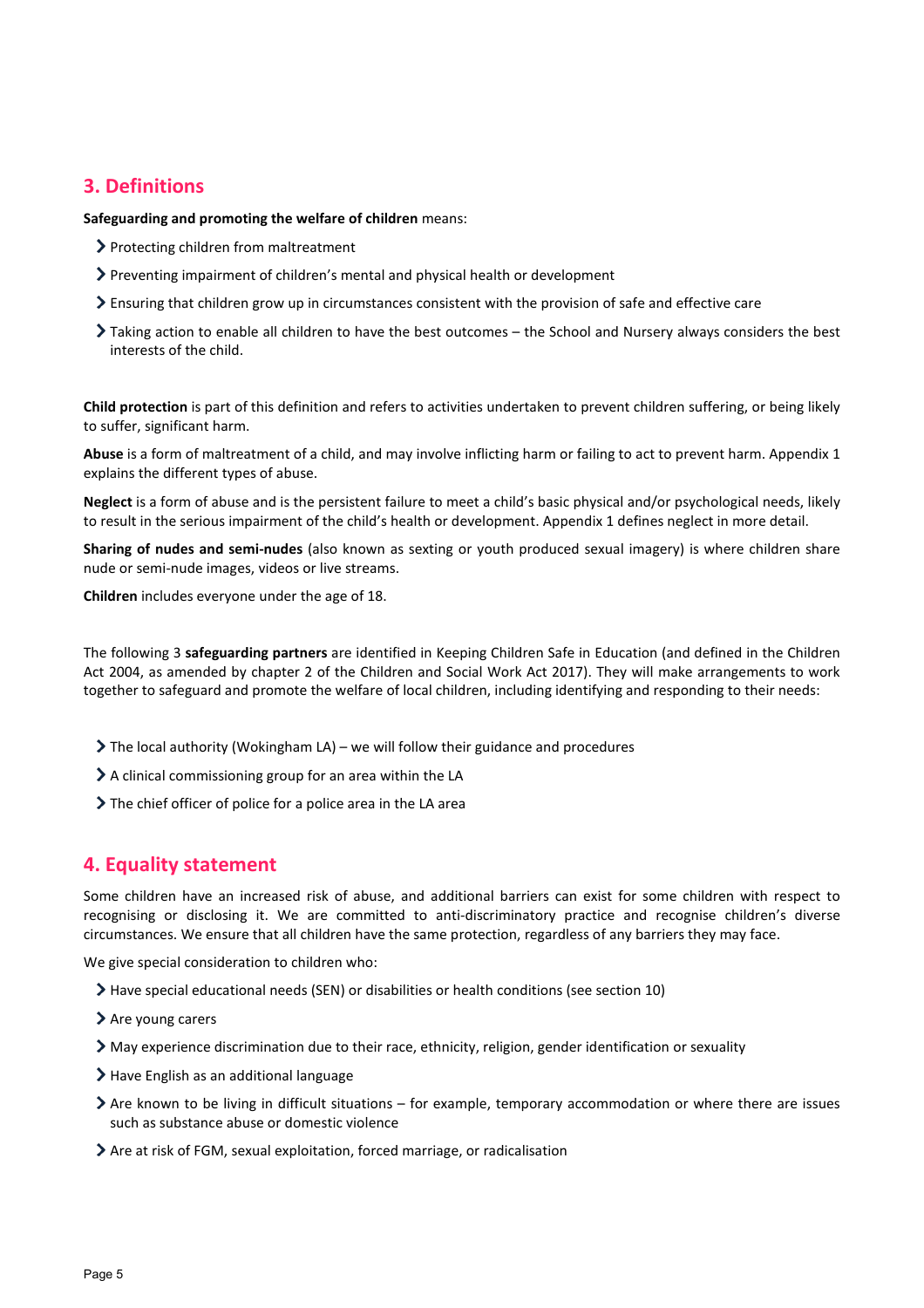- $\blacktriangleright$  Are asylum seekers
- Are at risk due to either their own or a family member's mental health needs
- Are looked after or previously looked after (see section 12)
- > Are missing from education
- Whose parent/carer has expressed an intention to remove them from school to be home educated

## <span id="page-5-0"></span>**5. Roles and responsibilities**

Safeguarding and child protection is **everyone's** responsibility. This policy applies to all staff, volunteers and trustees in the school and is consistent with the procedures of the 3 safeguarding partners. Our policy and procedures also apply to extended school and off-site activities.

Given that the pandemic will continue for the foreseeable future, should the school close the DSL can be contacted via the contact details in this policy. With regard to online learning, the School will continue to use Google Meet alongside the IT acceptable use policy, and will initiate the [worrybox@olps.co.uk](mailto:worrybox@olps.co.uk) email as part of procedure. We will also provide opportunities to 'check in' via ELSA support, teacher call and support letters if necessary. The DSL will also ensure regular weekly contact with anyone who is requiring ongoing monitoring and is on our Safeguarding Register.

#### **5.1 All staff**

All staff will read and understand part 1 and annex B of the Department for Education's statutory safeguarding guidance[, Keeping Children Safe in Education,](https://www.gov.uk/government/publications/keeping-children-safe-in-education--2) and review this guidance at least annually.

All staff will sign a declaration at the beginning of each academic year to say that they have reviewed the guidance.

All staff will be aware of:

- Our systems which support safeguarding, including this child protection and safeguarding policy, the staff code of conduct, the role and identity of the designated safeguarding lead (DSL) and deputies, the behaviour policy, the online safety policy and the safeguarding response to children who go missing from education
- The early help process (sometimes known as the common assessment framework) and their role in it, including identifying emerging problems, liaising with the DSL, and sharing information with other professionals to support early identification and assessment
- The process for making referrals to local authority children's social care and for statutory assessments that may follow a referral, including the role they might be expected to play
- What to do if they identify a safeguarding issue or a child tells them they are being abused or neglected, including specific issues such as FGM, and how to maintain an appropriate level of confidentiality while liaising with relevant professionals
- The signs of different types of abuse and neglect, as well as specific safeguarding issues, such as peer-on-peer abuse, child sexual exploitation (CSE), child criminal exploitation (CCE), indicators of being at risk from or involved with serious violent crime, FGM and radicalisation
- The importance of reassuring victims that they are being taken seriously and that they will be supported and kept safe

Section 15 and appendix 4 of this policy outline in more detail how staff are supported to do this.

#### **5.2 The designated safeguarding lead (DSL)**

The DSL is a member of the senior leadership team. Our DSL is Simon Cassell (Deputy Head). The DSL takes lead responsibility for child protection and wider safeguarding in the school.

During term time, the DSL will be available during school hours for staff to discuss any safeguarding concerns.

Mr Cassell can be contacted o[n deputyhead@olps.co.uk](mailto:deputyhead@olps.co.uk) out of school hours.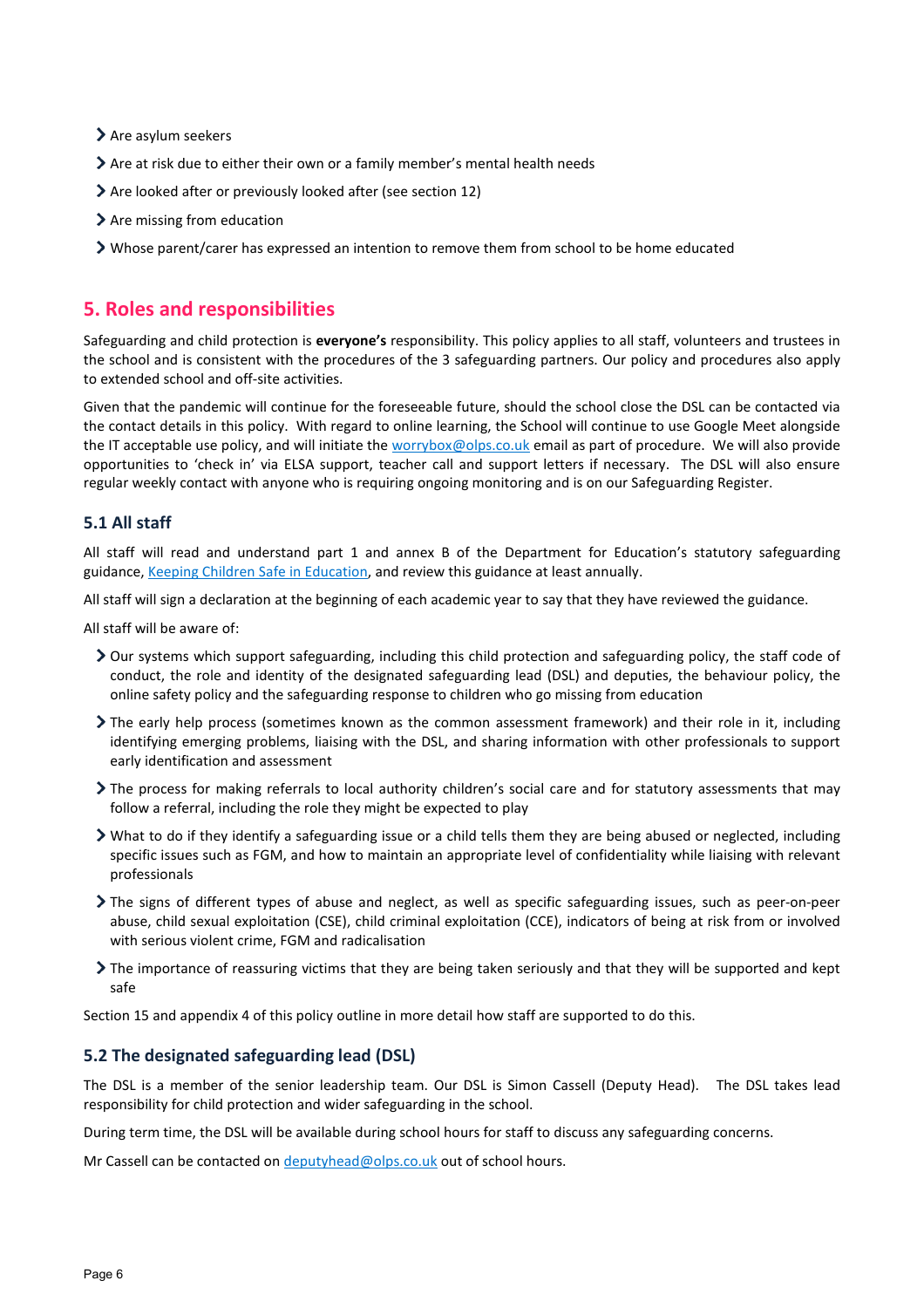When the DSL is absent, the deputies – Michael Stone (Headmaster), Claire Taylor (Nursery Manager), Melanie Boyer (SENDCo), Jo Arnold (Teacher) – will act as cover.

The DSL will be given the time, funding, training, resources and support to:

- $\triangleright$  Provide advice and support to other staff on child welfare and child protection matters
- Take part in strategy discussions and inter-agency meetings and/or support other staff to do so
- Contribute to the assessment of children
- Refer suspected cases, as appropriate, to the relevant body (local authority children's social care, Channel programme, Disclosure and Barring Service, and/or police), and support staff who make such referrals directly

The DSL will also keep the headteacher informed of any issues, and liaise with local authority case managers and designated officers for child protection concerns as appropriate.

The full responsibilities of the DSL and deputies are set out in their job description and in [Annexe C of KCSiE](https://assets.publishing.service.gov.uk/government/uploads/system/uploads/attachment_data/file/1021914/KCSIE_2021_September_guidance.pdf) (2021) below.

#### **5.3 The governing board (The Trustees)**

The Trustees will:

- Facilitate a whole-school approach to safeguarding, ensuring that safeguarding and child protection are at the forefront and underpin all relevant aspects of process and policy development
- Evaluate and approve this policy at each review, ensuring it complies with the law, and hold the headteacher to account for its implementation. The Trustees will hold an annual review and the review will be updated when needed.
- Appoint a senior board level (or equivalent) lead to monitor the effectiveness of this policy in conjunction with the full Trustee board. This is always a different person from the DSL. At Our Lady's, this is Mr M Ware.

The chair of Trustees will act as the 'case manager' in the event that an allegation of abuse is made against the headteacher, where appropriate (see appendix 3).

All Trustees will read Keeping Children Safe in Education in its entirety.

Section 15 of this policy has information on how governors are supported to fulfil their role.

## **5.4 The headteacher**

The headteacher is responsible for the implementation of this policy, including:

- Ensuring that staff (including temporary staff) and volunteers:
	- o Are informed of our systems which support safeguarding, including this policy, as part of their induction
	- o Understand and follow the procedures included in this policy, particularly those concerning referrals of cases of suspected abuse and neglect
- Communicating this policy to parents/carers when their child joins the school and via the school website
- Ensuring that the DSL has appropriate time, funding, training and resources, and that there is always adequate cover if the DSL is absent
- Ensuring that all staff undertake appropriate safeguarding and child protection training, and updating the content of the training regularly
- Acting as the 'case manager' in the event of an allegation of abuse made against another member of staff or volunteer, where appropriate (see appendix 3)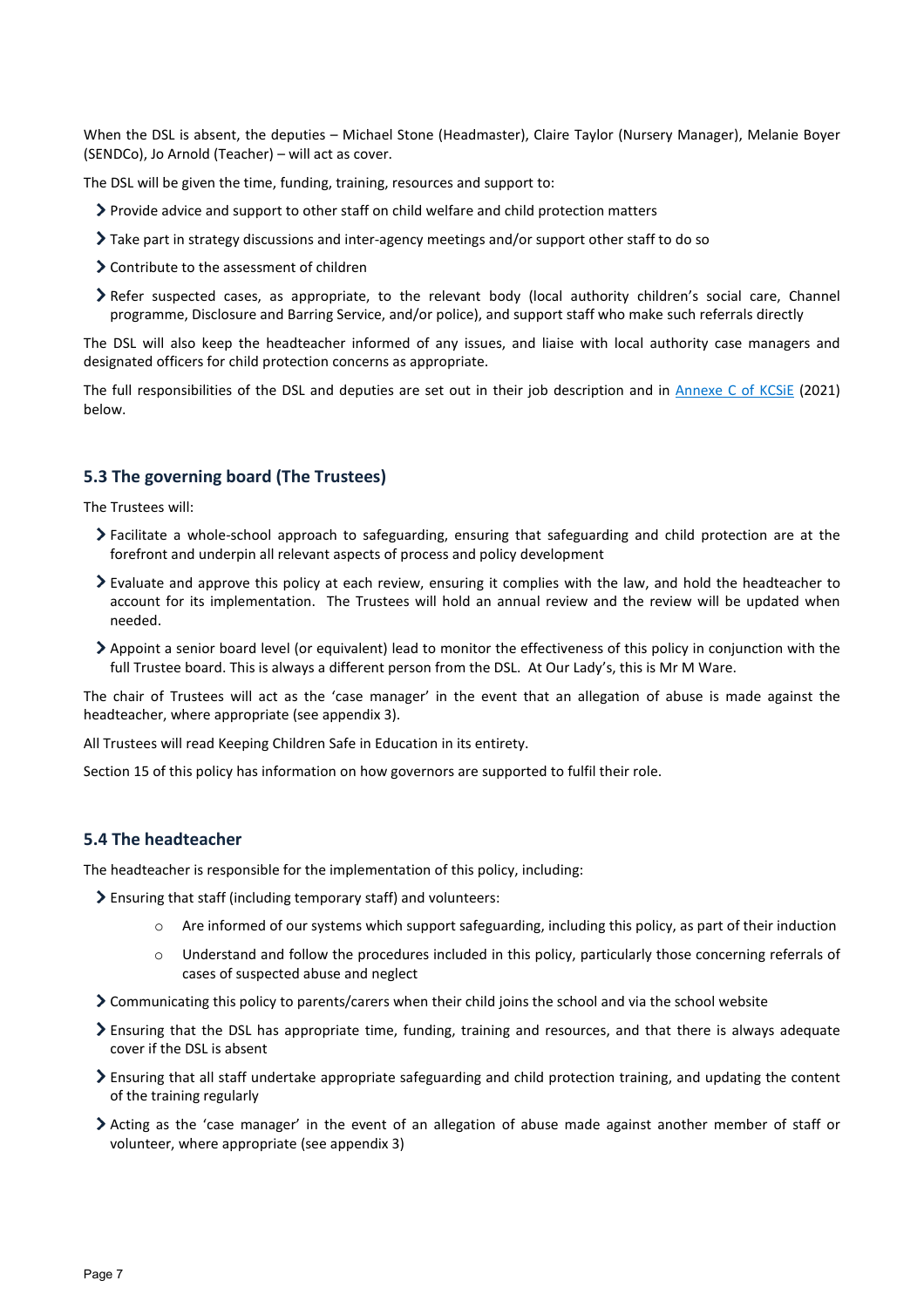- Ensuring the relevant staffing ratios are met, where applicable
- Making sure each child in the Early Years Foundation Stage is assigned a key person

## <span id="page-7-0"></span>**6. Confidentiality**

**6.1 Maintaining records** The DSL will be responsible to maintaining accurate records of any safeguarding information. This information will be stored and shared as detailed i[n sections 6.2](#page-7-1) and [6.3.](#page-7-2)

## <span id="page-7-1"></span>**6.2 Confidentiality of records**

All records in relation to safeguarding are kept in a secure, locked cabinet. These records are stored separately to other student or staff records. Access is restricted to specific staff i.e. the DSL, Deputy DSL (Headmaster).

All staff will understand that child protection warrants a high level of confidentiality, not only out of respect for the pupil and staff involved, but also to ensure that information being released into the public domain does not compromise evidence.

Staff should only discuss concerns with the DSL in the first instance or with designated alternatives i.e. Deputy DSL. That person will then decide who else needs to have the information and they will only disseminate any concerns on a 'need-to-know' basis.

## <span id="page-7-2"></span>**6.3 Data protection and right of access to records**

Child protection information, like all other personal information held by the school will be stored and handled in line with Data Protection Act 2018 principles.

Information retained for these purposes will be:

- Handled in a fair, lawful and transparent manner.
- Information will only be collected when there is a legitimate reason to do so i.e. the protection of pupils from harm.
- Only be used for the reason that it is collected.
- Accurate, adequate, relevant and not excessive.
- Kept for as long as there is a justifiable reason to do so.
- Processed in accordance with the data subject's rights. Data should generally only be processed with the consent of the individual that it concerns. However, it may be lawful to do so without consent when it is necessary to protect an individual from coming to harm. This should be done in a timely manner, essential for effective safeguarding.
- Secure. "Record of Concern" forms and other documentation in any form will be stored in a locked facility and any electronic information will be password protected and only made available to relevant individuals.
- Every effort should be made to prevent unauthorised access and sensitive information should not be stored on laptop computers, which, by the nature of their portability, could be lost or stolen.
- Child protection records are normally exempt from the disclosure provisions of the Data Protection Act, which means that children and parents do not have an automatic right to see them. If any member of staff receives a request from a parent to see child protection records, they should refer the request to the Headmaster.

The DPA does not prevent staff from sharing information with relevant agencies, where that information may help to protect a child.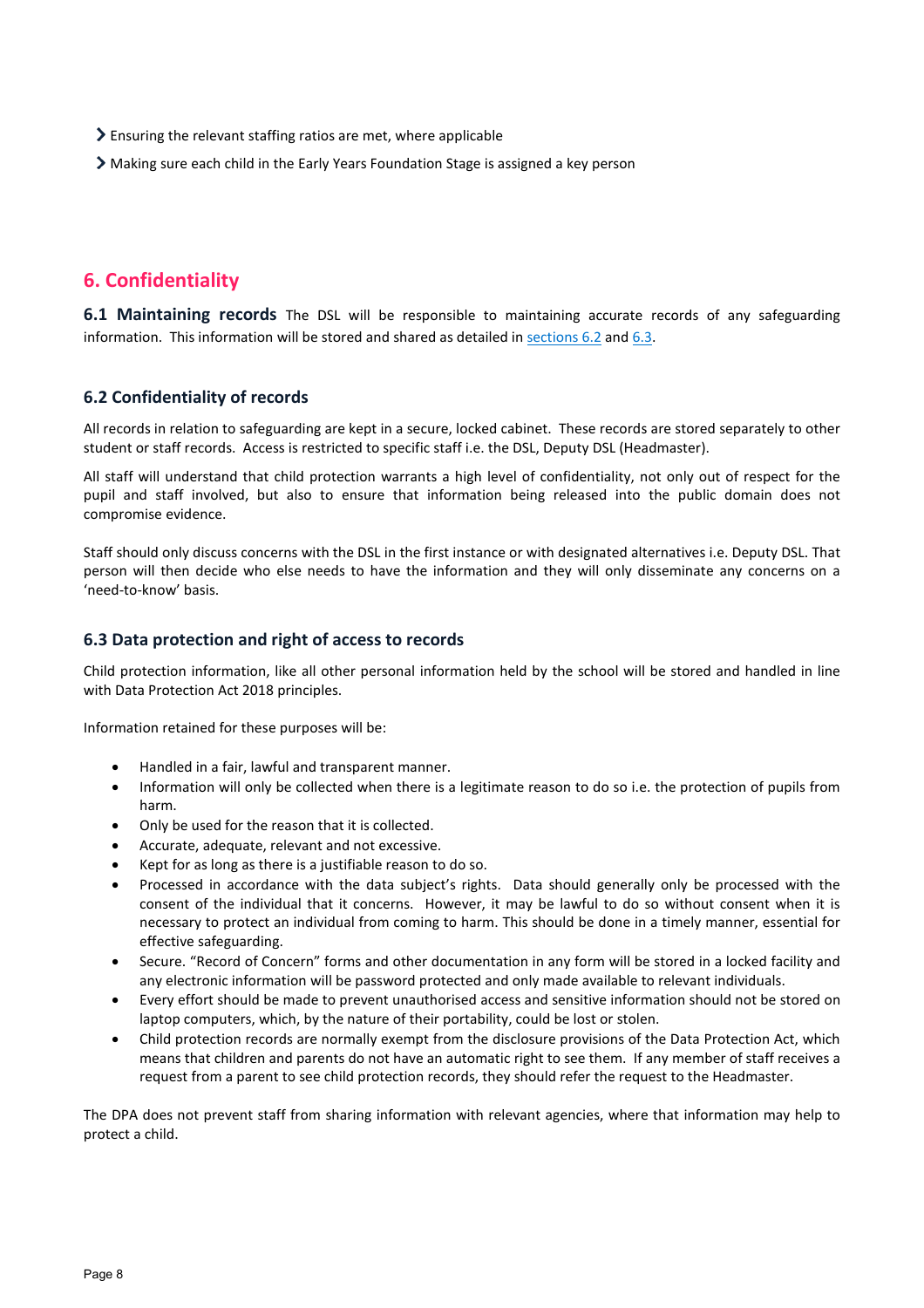## **6.4 Transfer of records**

Please note – in this and subsequent sections, you should take any references to the DSL to mean "the DSL (or deputy DSL)".

Where children leave school (including for in-year transfers) the designated safeguarding lead will ensure their child protection file is transferred to the new school or college as soon as possible. This should be transferred separately from the main pupil file, ensuring secure transit. If the School receives a CP file the DSL must be informed and key staff such as the SENDCo is aware. In addition to the child protection file, the designated safeguarding lead will also consider if it would be appropriate to share any information with the new school or college in advance of a child leaving. For example, information that would allow the new school or college to continue supporting victims of abuse and have that support in place for when the child arrives.

Staff should not give guarantees of confidentiality to pupils or adults wishing to disclose something serious.

However, measures should be taken to ensure that this information is only passed on to the relevant people to ensure proper action is taken. Staff should not pass any information on to people who do not need to know, as this could cause undue stress and anxiety to all involved.

If an allegation towards an employee is made, this should not be discussed in a public forum, and media requests that may happen as a result, should be passed to the Headmaster.

If staff need to share 'special category personal data', the DPA 2018 contains 'safeguarding of children and individuals at risk' as a processing condition that allows practitioners to share information without consent if it is not possible to gain consent, it cannot be reasonably expected that a practitioner gains consent, or if to gain consent would place a child at risk

Staff should never promise a child that they will not tell anyone about a report of abuse, as this may not be in the child's best interests

The government's [information sharing advice for safeguarding practitioners](https://www.gov.uk/government/publications/safeguarding-practitioners-information-sharing-advice) includes 7 'golden rules' for sharing information, and will support staff who have to make decisions about sharing information

If staff are in any doubt about sharing information, they should speak to the designated safeguarding lead (or deputy)

Confidentiality is also addressed in this policy with respect to record-keeping in section 14, and allegations of abuse against staff in appendix 3.

## <span id="page-8-0"></span>**7. Recognising abuse and taking action**

Staff, volunteers and governors must follow the procedures set out below in the event of a safeguarding issue.

## **7.1 If a child is suffering or likely to suffer harm, or in immediate danger**

Make a referral to children's social care and/or the police **immediately** if you believe a child is suffering or likely to suffer from harm, or is in immediate danger. **Anyone can make a referral.**

Tell the DSL (see section 5.2) as soon as possible if you make a referral directly.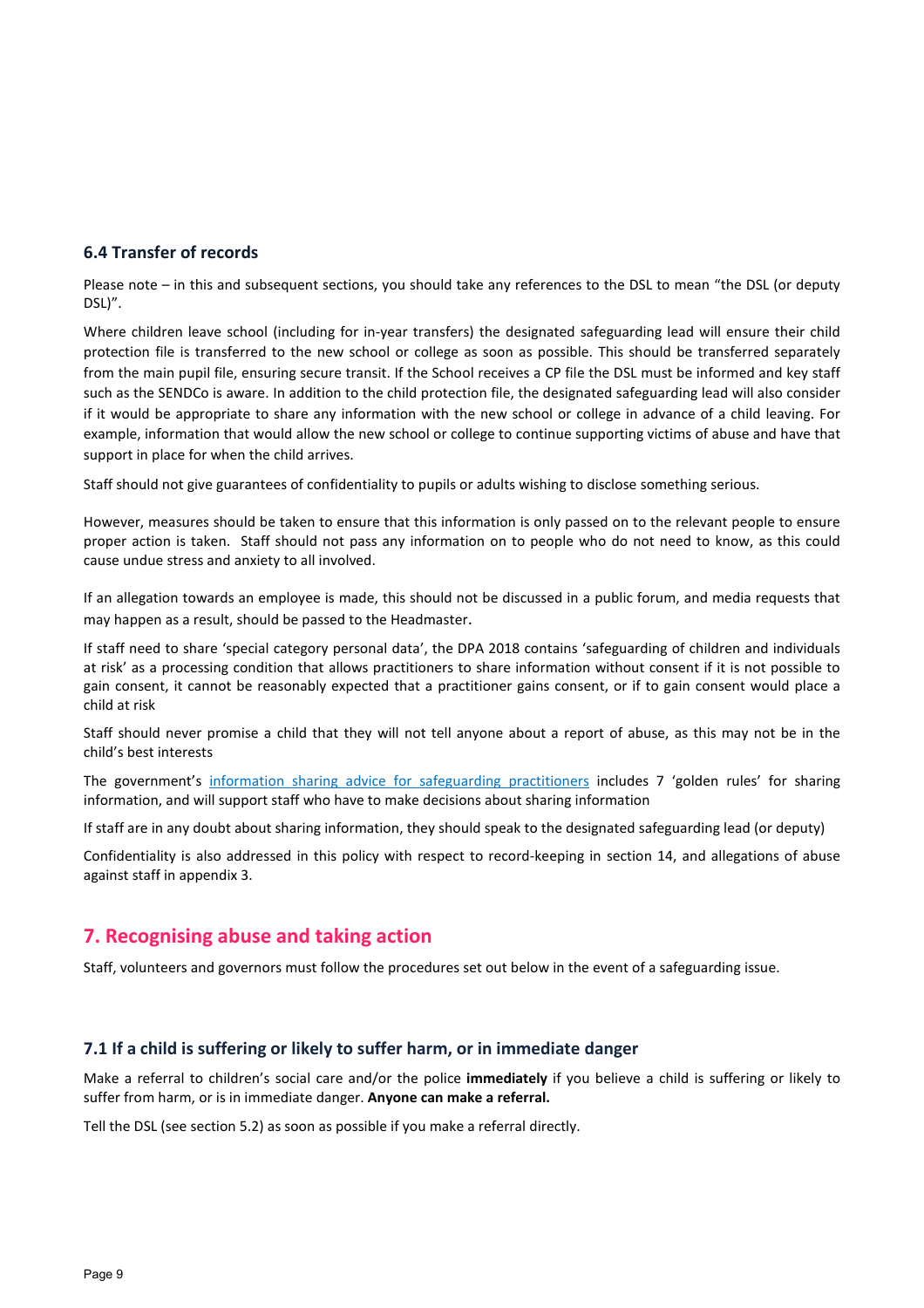Once a disclosure has been reported to the DSL they will ensure that action is taken as soon as possible, whilst considering the following:

- The procedures of the Local Safeguarding Partnership dependent on the area that is applicable i.e. related to the child's home address.
- The views of the pupil, so long as they have sufficient understanding and maturity, as well as being properly informed. There may be times that an incident is so serious that the decisions made will override the wishes of the pupil.
- Parental wishes, if there is no conflict with the pupil's best interests and they are properly informed. The DSL may choose (after gaining advice from the relevant agency) that it is inappropriate to inform the parents if the pupil's welfare will be put at further risk. The parental wishes may be overridden if circumstances mean this is necessary.
- Confidentiality.

The member of staff or volunteer that has raised the concern, and the pupil will be kept informed of the actions being taken, so long as this is appropriate.

Where there are doubts about the need for action to be taken, the DSL will consult with the relevant agency at the local authority to gain advice, on a confidential 'no name' basis. If the outcome is that a referral should be made, this will be done without delay.

Written confirmation of referrals will be made to the relevant social services (where a referral has been made by telephone) within 24 hours. If no acknowledgment has been received within a day, the DSL will contact social services again to ensure suitable action has been taken to protect the pupil.

If the outcome is not satisfactory, or the pupil's situation appears to be getting worse, the DSL will ask for reconsideration of the case until the pupil's situation improves.

All details of the referral will be recorded in writing in the pupil's child protection record.

## **7.2 If a child makes a disclosure to you**

If a child discloses a safeguarding issue to you, you should:

- $\geq$  Listen to and believe them. Allow them time to talk freely and do not ask leading questions
- Stay calm and do not show that you are shocked or upset
- Tell the child they have done the right thing in telling you. Do not tell them they should have told you sooner
- Explain what will happen next and that you will have to pass this information on. Do not promise to keep it a secret
- Write up your conversation as soon as possible in the child's own words. Stick to the facts, and do not put your own judgement on it
- Sign and date the write-up and pass it on to the DSL. Alternatively, if appropriate, make a referral to children's social care and/or the police directly (see 7.1), and tell the DSL as soon as possible that you have done so. Aside from these people, do not disclose the information to anyone else unless told to do so by a relevant authority involved in the safeguarding process

## **7.3 If you discover that FGM has taken place or a pupil is at risk of FGM**

Keeping Children Safe in Education explains that FGM comprises "all procedures involving partial or total removal of the external female genitalia, or other injury to the female genital organs".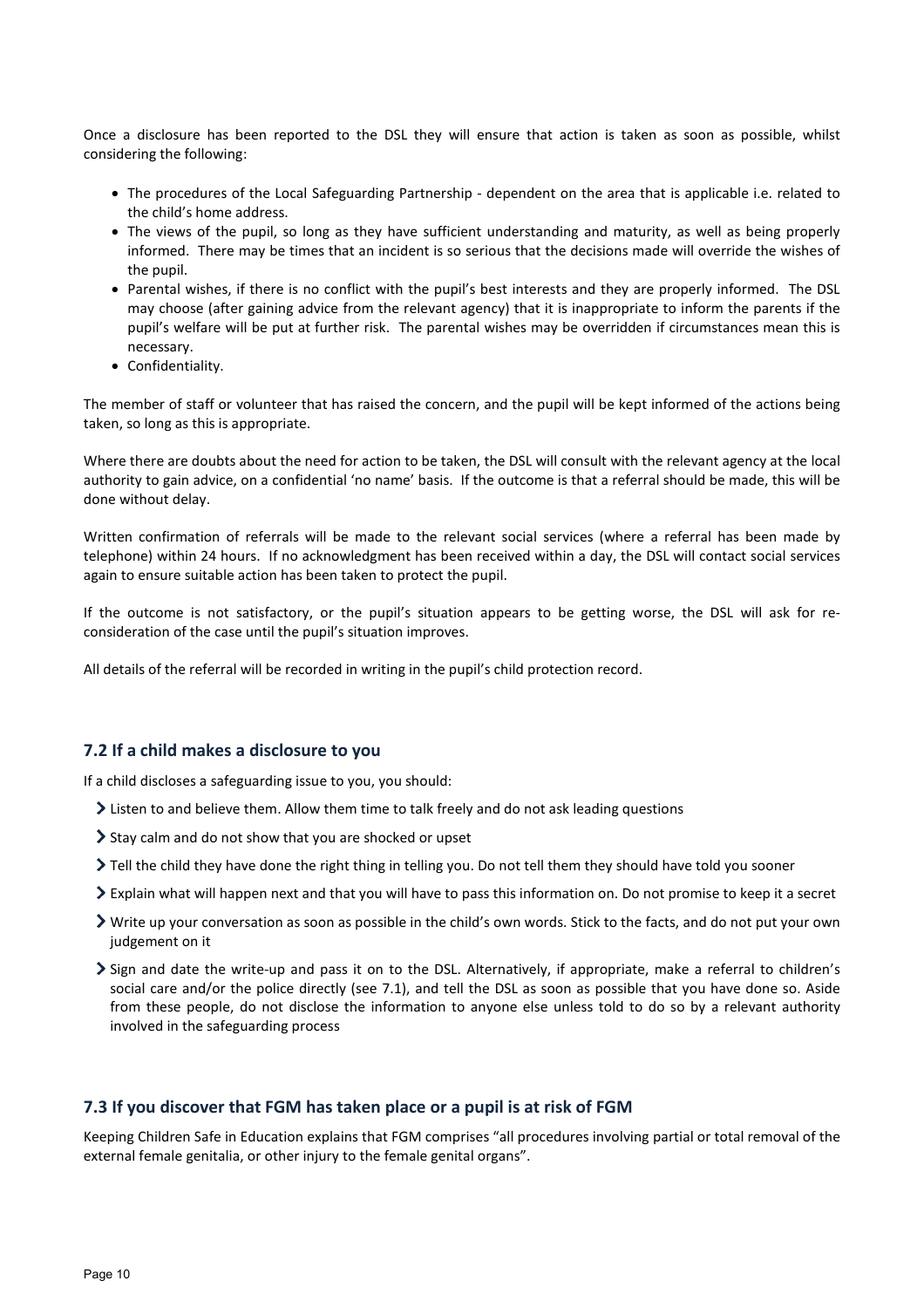FGM is illegal in the UK and a form of child abuse with long-lasting, harmful consequences. It is also known as 'female genital cutting', 'circumcision' or 'initiation'.

Possible indicators that a pupil has already been subjected to FGM, and factors that suggest a pupil may be at risk, are set out in appendix 4 of this policy.

**Any teacher** who either:

- Is informed by a girl under 18 that an act of FGM has been carried out on her; or
- Observes physical signs which appear to show that an act of FGM has been carried out on a girl under 18 and they have no reason to believe that the act was necessary for the girl's physical or mental health or for purposes connected with labour or birth

Must immediately report this to the police, personally. This is a mandatory statutory duty, and teachers will face disciplinary sanctions for failing to meet it.

Unless they have been specifically told not to disclose, they should also discuss the case with the DSL and involve children's social care as appropriate.

**Any other member of staff** who discovers that an act of FGM appears to have been carried out on a **pupil under 18** must speak to the DSL and follow our local safeguarding procedures.

The duty for teachers mentioned above does not apply in cases where a pupil is *at risk* of FGM or FGM is suspected but is not known to have been carried out. Staff should not examine pupils.

**Any member of staff** who suspects a pupil is *at risk* of FGM or suspects that FGM has been carried must speak to the DSL and follow our local safeguarding procedures.

## **7.4 If you have concerns about a child (as opposed to believing a child is suffering or likely to suffer from harm, or is in immediate danger)**

Figure 1 below, before section 7.7, illustrates the procedure to follow if you have any concerns about a child's welfare.

Where possible, speak to the DSL first to agree a course of action.

If in exceptional circumstances the DSL is not available, this should not delay appropriate action being taken. Speak to a member of the senior leadership team and/or take advice from local authority children's social care. You can also seek advice at any time from the NSPCC helpline on 0808 800 5000. Share details of any actions you take with the DSL as soon as practically possible.

Make a referral to local authority children's social care directly, if appropriate (see 'Referral' below). Share any action taken with the DSL as soon as possible.

#### **Early help**

If early help is appropriate, the DSL will generally lead on liaising with other agencies and setting up an inter-agency assessment as appropriate. Staff may be required to support other agencies and professionals in an early help assessment, in some cases acting as the lead practitioner.

The DSL will keep the case under constant review and the school will consider a referral to local authority children's social care if the situation does not seem to be improving. Timelines of interventions will be monitored and reviewed.

Wokingham Borough Council offer an Integrated Early Help service to provide whole family and group based support to children, young people and their parents/carers who have been assessed as being in need of more support than universal services provide. Referrals are received through the Assessment Team and Children's Service Social Work teams.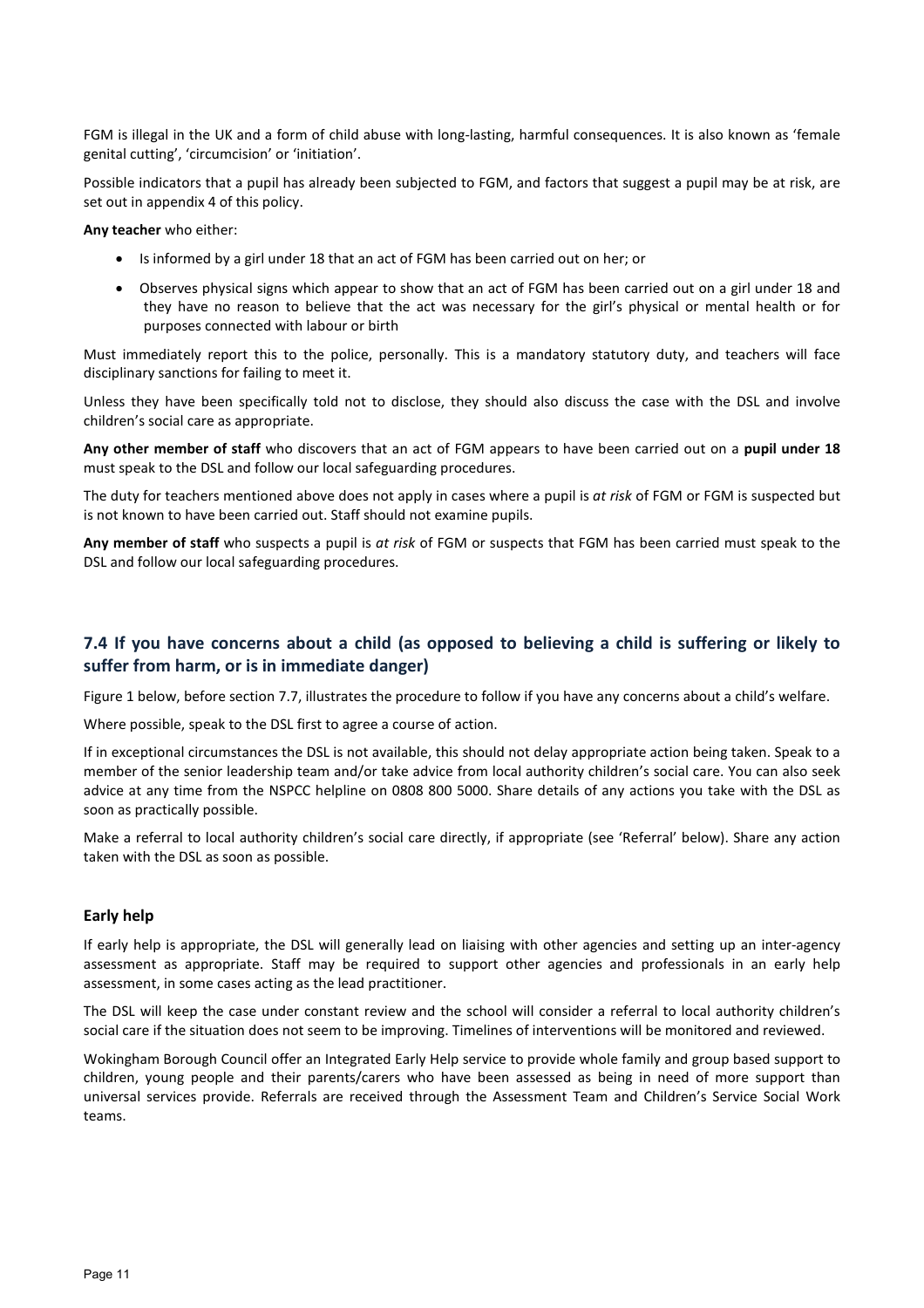#### **Referral**

If it is appropriate to refer the case to local authority children's social care or the police, the DSL will make the referral or support you to do so.

If you make a referral directly (see section 7.1), you must tell the DSL as soon as possible.

The local authority will make a decision within 1 working day of a referral about what course of action to take and will let the person who made the referral know the outcome. The DSL or person who made the referral must follow up with the local authority if this information is not made available, and ensure outcomes are properly recorded.

If the child's situation does not seem to be improving after the referral, the DSL or person who made the referral must follow local escalation procedures to ensure their concerns have been addressed and that the child's situation improves. Any escalation processes are to be directed to the Duty/Lead Manager at the relevant Local Authority.

## **7.5 If you have concerns about extremism**

If a child is not suffering or likely to suffer from harm, or in immediate danger, where possible speak to the DSL first to agree a course of action.

If in exceptional circumstances the DSL is not available, this should not delay appropriate action being taken. Speak to a member of the senior leadership team and/or seek advice from local authority children's social care. Make a referral to local authority children's social care directly, if appropriate (see 'Referral' above). Inform the DSL or deputy as soon as practically possible after the referral.

Where there is a concern, the DSL will consider the level of risk and decide which agency to make a referral to. This could include [Channel,](https://www.gov.uk/government/publications/channel-guidance) the government's programme for identifying and supporting individuals at risk of being drawn into terrorism, or the local authority children's social care team.

The Department for Education also has a dedicated telephone helpline, 020 7340 7264, which school staff and governors can call to raise concerns about extremism with respect to a pupil. You can also email [counter.extremism@education.gov.uk.](mailto:counter.extremism@education.gov.uk) Note that this is not for use in emergency situations.

In an emergency, call 999 or the confidential anti-terrorist hotline on 0800 789 321 if you:

- > Think someone is in immediate danger
- If Think someone may be planning to travel to join an extremist group
- See or hear something that may be terrorist-related

#### **7.6 If you have a mental health concern**

Mental health problems can, in some cases, be an indicator that a child has suffered or is at risk of suffering abuse, neglect or exploitation.

Staff will be alert to behavioural signs that suggest a child may be experiencing a mental health problem or be at risk of developing one.

If you have a mental health concern about a child that is also a safeguarding concern, take immediate action by following the steps in section 7.4.

If you have a mental health concern that is **not** also a safeguarding concern, speak to the DSL to agree a course of action.

Please see our mental health policy for further information.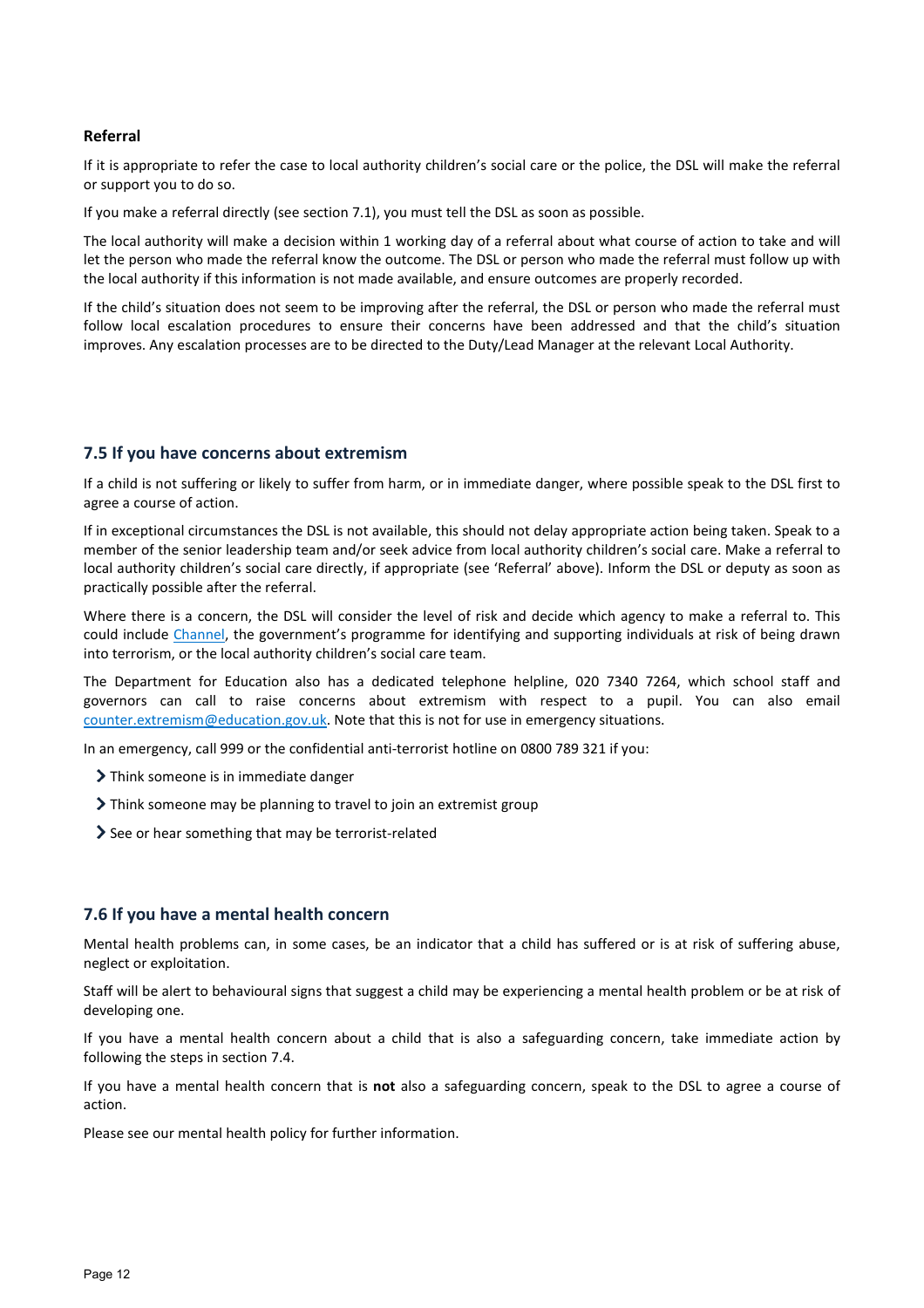## **Figure 1: procedure if you have concerns about a child's welfare (as opposed to believing a child is suffering or likely to suffer from harm, or in immediate danger)**

(Note – if the DSL is unavailable, this should not delay action. See section 7.4 for what to do.)

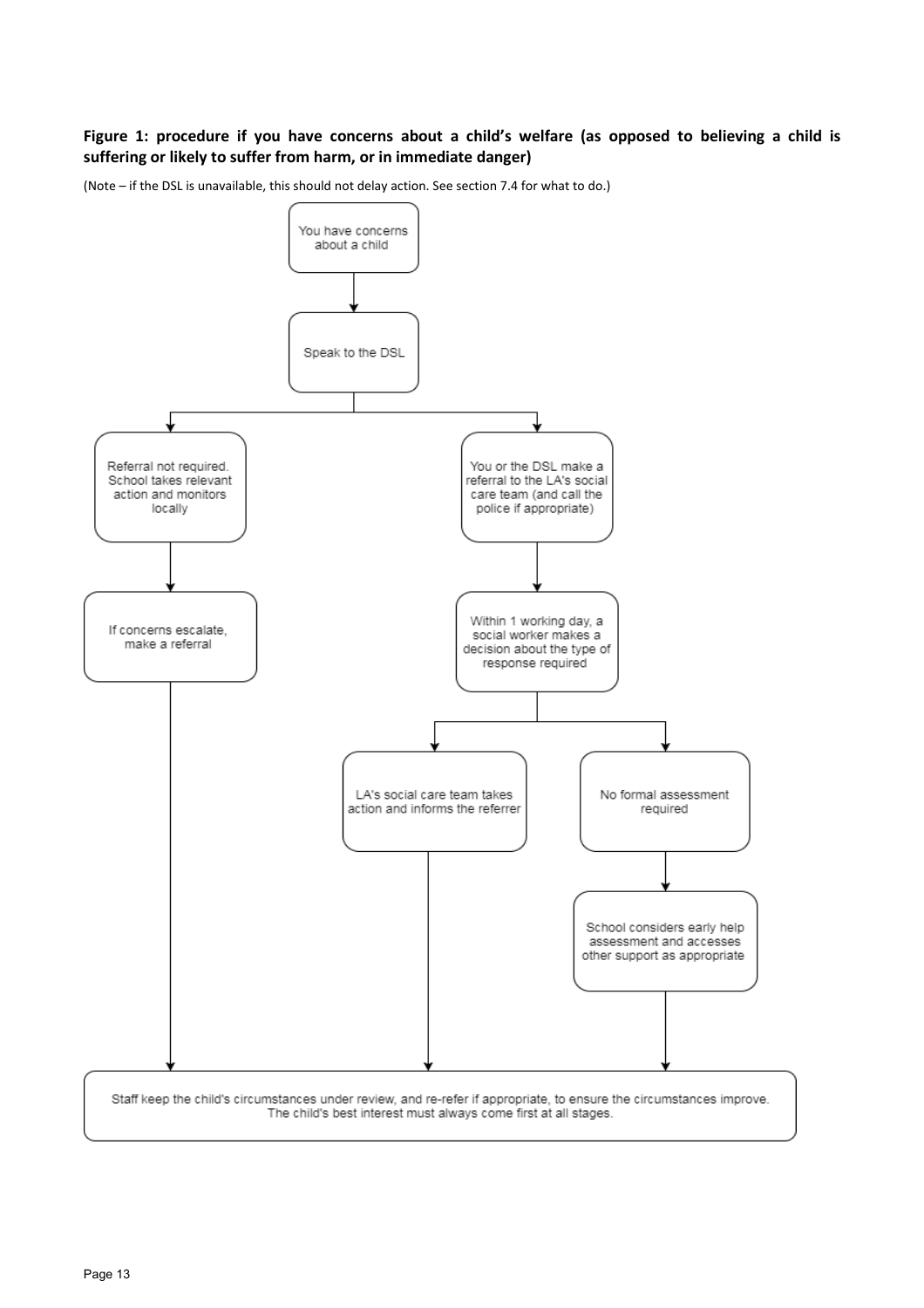## **7.7 Concerns about a staff member, supply teacher, volunteer or contractor**

If you have concerns about a member of staff (including a supply teacher, volunteer or contractor), or an allegation is made about a member of staff (including a supply teacher, volunteer or contractor) posing a risk of harm to children, speak to the headteacher as soon as possible. If the concerns/allegations are about the headteacher, speak to the chair of governors.

The headteacher/chair of trustees will then follow the procedures set out in appendix 3, if appropriate.

If you have concerns about a member of staff (including a supply teacher, volunteer or contractor), or an allegation is made about a member of staff (including a supply teacher, volunteer or contractor) posing a risk of harm to children, speak to the headteacher as soon as possible. If the concerns/allegations are about the headteacher, speak to the proprietor.

The headteacher/proprietor will then follow the procedures set out in appendix 3, if appropriate.

Where appropriate, the school will inform Ofsted of the allegation and actions taken, within the necessary timescale (see appendix 3 for more detail).

## **7.8 Allegations of abuse made against other pupils**

We recognise that children are capable of abusing their peers. Abuse will never be tolerated or passed off as "banter", "just having a laugh" or "part of growing up", as this can lead to a culture of unacceptable behaviours and an unsafe environment for pupils.

We also recognise the gendered nature of peer-on-peer abuse. However, all peer-on-peer abuse is unacceptable and will be taken seriously. There is a zero tolerance policy at Our Lady's. Staff receive training through annual and termly INSET training.

Most cases of pupils hurting other pupils will be dealt with under our school's behaviour policy, but this child protection and safeguarding policy will apply to any allegations that raise safeguarding concerns. This might include where the alleged behaviour:

- $\blacktriangleright$  Is serious, and potentially a criminal offence
- $\geq$  Could put pupils in the school at risk
- $\sum$  Is violent
- Involves pupils being forced to use drugs or alcohol
- Refers to abuse in intimate personal relationships between peers
- Involves an bullying (including cyber, prejudice-based and discriminatory)
- Involves sexual exploitation, sexual abuse or sexual harassment, such as indecent exposure, sexual assault, upskirting or sexually inappropriate pictures or videos (including the sharing of nudes and semi-nudes)

See appendix 4 for more information about peer-on-peer abuse.

#### **Procedures for dealing with allegations of peer-on-peer abuse**

If a pupil makes an allegation of abuse against another pupil:

- You must record the allegation and tell the DSL, but do not investigate it
- The DSL will contact the local authority children's social care team and follow its advice, as well as the police if the allegation involves a potential criminal offence
- The DSL will put a risk assessment and support plan into place for all children involved (including the victim(s), the child(ren) against whom the allegation has been made and any others affected) with a named person they can talk to if needed
- The DSL will contact the children and adolescent mental health services (CAMHS), if appropriate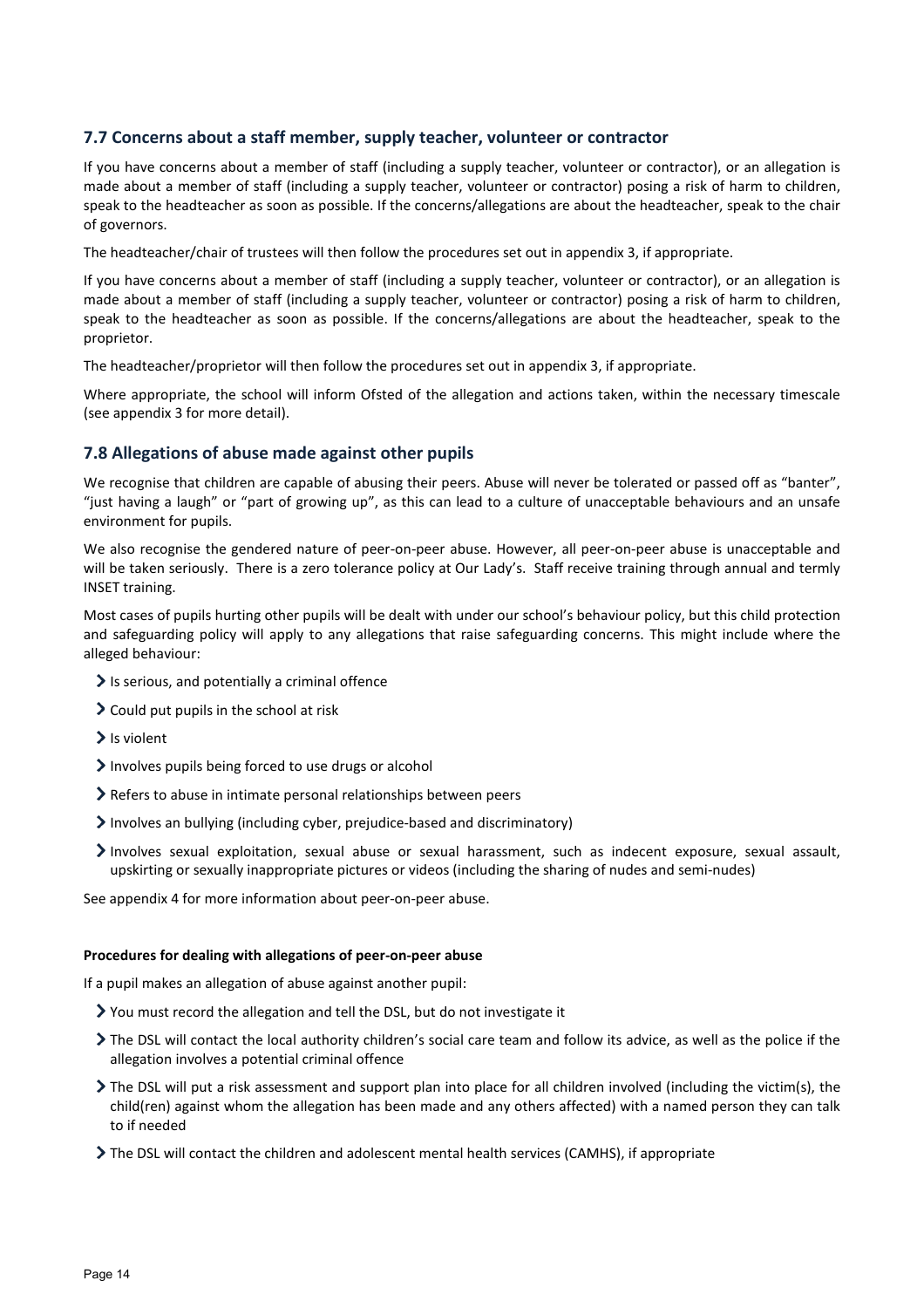Our Lady's Preparatory School recognises that abuse is devastating for a child and can result in significant distress and anxiety. We will endeavour to support pupils by:

- Ensuring that all concerns, suspicions and disclosures are taken seriously.
- $\blacktriangleright$ Following the School's own policies and procedures accordingly.
- $\rightarrow$ Ensuring regular communication between School and home to keep all parties informed.
- $\rightarrow$ Cooperating fully with the relevant statutory agencies.
- $\sum$ Offering details of helplines, counselling or other avenues of support as necessary.
- $\blacktriangleright$ Responding sympathetically to any request for time-out to deal with distress or anxiety.
- $\blacktriangleright$ Maintaining confidentiality, and sharing information on a need-to-know basis, only with relevant individuals / agencies.
- $\rightarrow$ Storing records securely.

#### **Creating a supportive environment in school and minimising the risk of peer-on-peer abuse**

We recognise the importance of taking proactive action to minimise the risk of peer-on-peer abuse, and of creating a supportive environment where victims feel confident in reporting incidents.

To achieve this, we will:

- Challenge any form of derogatory or sexualised language or inappropriate behaviour between peers, including requesting or sending sexual images
- Be vigilant to issues that particularly affect different genders for example, sexualised or aggressive touching or grabbing towards female pupils, and initiation or hazing type violence with respect to boys
- Ensure our curriculum helps to educate pupils about appropriate behaviour and consent
- Ensure pupils are able to easily and confidently report abuse using our reporting systems (as described in section 7.10 below)
- Ensure staff reassure victims that they are being taken seriously
- Ensure staff are trained to understand:
	- o How to recognise the indicators and signs of peer-on-peer abuse, and know how to identify it and respond to reports
	- $\circ$  That even if there are no reports of peer-on-peer abuse in school, it does not mean it is not happening staff should maintain an attitude of "it could happen here"
	- o That if they have any concerns about a child's welfare, they should act on them immediately rather than wait to be told, and that victims may not always make a direct report. For example:
		- Children can show signs or act in ways they hope adults will notice and react to
		- A friend may make a report
		- A member of staff may overhear a conversation
		- A child's behaviour might indicate that something is wrong
	- o That certain children may face additional barriers to telling someone because of their vulnerability, disability, gender, ethnicity and/or sexual orientation
	- o That a pupil harming a peer could be a sign that the child is being abused themselves, and that this would fall under the scope of this policy
	- o The important role they have to play in preventing peer-on-peer abuse and responding where they believe a child may be at risk from it
	- o That they should speak to the DSL if they have any concerns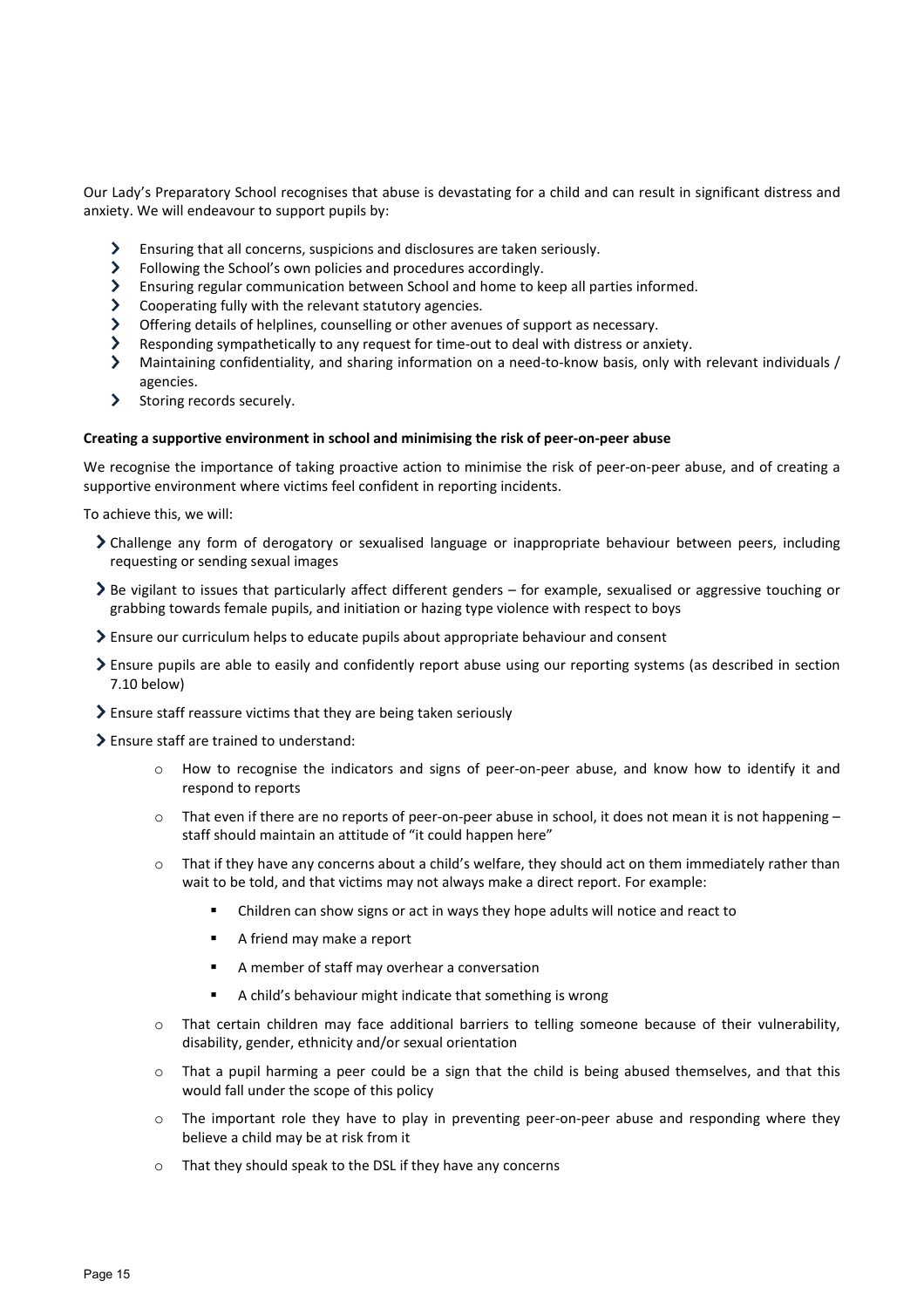## **7.9 Sharing of nudes and semi-nudes ('sexting')**

#### **Your responsibilities when responding to an incident**

If you are made aware of an incident involving the consensual or non-consensual sharing of nude or semi-nude images/videos (also known as 'sexting' or 'youth produced sexual imagery'), you must report it to the DSL immediately.

You must **not**:

- View, copy, print, share, store or save the imagery yourself, or ask a pupil to share or download it (if you have already viewed the imagery by accident, you must report this to the DSL)
- $\geq$  Delete the imagery or ask the pupil to delete it
- Ask the pupil(s) who are involved in the incident to disclose information regarding the imagery (this is the DSL's responsibility)
- Share information about the incident with other members of staff, the pupil(s) it involves or their, or other, parents and/or carers
- Say or do anything to blame or shame any young people involved

You should explain that you need to report the incident, and reassure the pupil(s) that they will receive support and help from the DSL.

#### **Initial review meeting**

Following a report of an incident, the DSL will hold an initial review meeting with appropriate school staff – this may include the staff member who reported the incident and the safeguarding or leadership team that deals with safeguarding concerns. This meeting will consider the initial evidence and aim to determine:

- Whether there is an immediate risk to pupil(s)
- If a referral needs to be made to the police and/or children's social care
- If it is necessary to view the image(s) in order to safeguard the young person (in most cases, images or videos should not be viewed)
- What further information is required to decide on the best response
- Whether the image(s) has been shared widely and via what services and/or platforms (this may be unknown)
- Whether immediate action should be taken to delete or remove images or videos from devices or online services
- Any relevant facts about the pupils involved which would influence risk assessment
- If there is a need to contact another school, college, setting or individual
- Whether to contact parents or carers of the pupils involved (in most cases parents/carers should be involved)

The DSL will make an immediate referral to police and/or children's social care if:

- $\triangleright$  The incident involves an adult
- There is reason to believe that a young person has been coerced, blackmailed or groomed, or if there are concerns about their capacity to consent (for example owing to special educational needs)
- What the DSL knows about the images or videos suggests the content depicts sexual acts which are unusual for the young person's developmental stage, or are violent
- $\blacktriangleright$  The imagery involves sexual acts and any pupil in the images or videos is under 13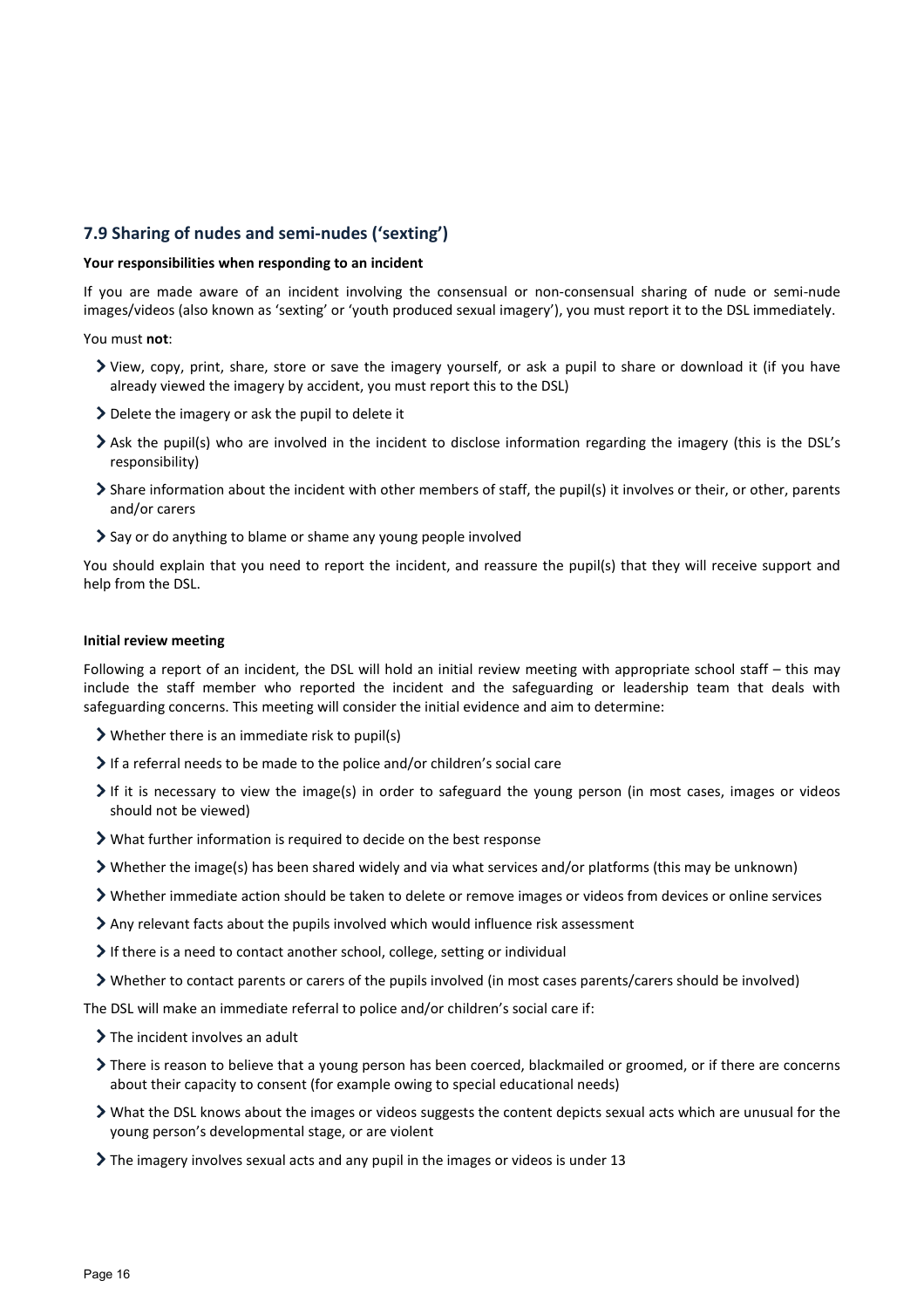The DSL has reason to believe a pupil is at immediate risk of harm owing to the sharing of nudes and semi-nudes (for example, the young person is presenting as suicidal or self-harming)

If none of the above apply then the DSL, in consultation with the headteacher and other members of staff as appropriate, may decide to respond to the incident without involving the police or children's social care. The decision will be made and recorded in line with the procedures set out in this policy.

#### **Further review by the DSL**

If at the initial review stage a decision has been made not to refer to police and/or children's social care, the DSL will conduct a further review to establish the facts and assess the risks.

They will hold interviews with the pupils involved (if appropriate).

If at any point in the process there is a concern that a pupil has been harmed or is at risk of harm, a referral will be made to children's social care and/or the police immediately.

#### **Informing parents/carers**

The DSL will inform parents/carers at an early stage and keep them involved in the process, unless there is a good reason to believe that involving them would put the pupil at risk of harm.

#### **Referring to the police**

If it is necessary to refer an incident to the police, this will be done through contacting Thames Valley Police/phoning 101.

#### **Recording incidents**

All incidents of sharing of nudes and semi-nudes, and the decisions made in responding to them, will be recorded. The record-keeping arrangements set out in section 14 of this policy also apply to recording these incidents.

#### **Curriculum coverage**

Pupils are taught about the issues surrounding the sharing of nudes and semi-nudes as part of our relationships education and computing programmes. Teaching covers the following in relation to the sharing of nudes and seminudes:

- What it is
- > How it is most likely to be encountered
- The consequences of requesting, forwarding or providing such images, including when it is and is not abusive and when it may be deemed as online sexual harassment
- $\blacktriangleright$  Issues of legality
- The risk of damage to people's feelings and reputation

Pupils also learn the strategies and skills needed to manage:

- Specific requests or pressure to provide (or forward) such images
- $\blacktriangleright$  The receipt of such images

This policy on the sharing of nudes and semi-nudes is also shared with pupils so they are aware of the processes the school will follow in the event of an incident. This is dealt with in an age appropriate context and manner and is taught by the DSL.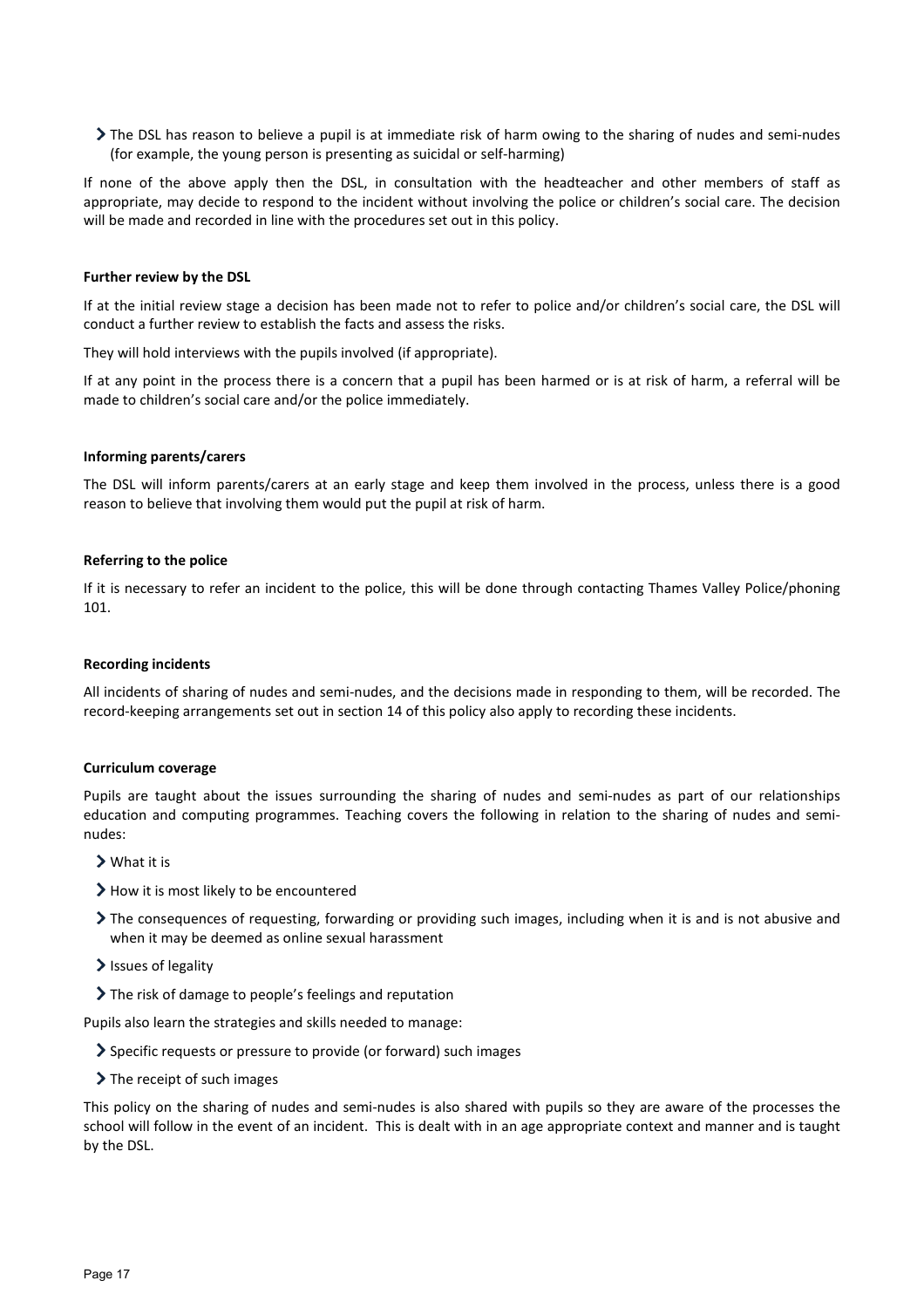## **7.10 Reporting systems for our pupils**

Where there is a safeguarding concern, we will take the child's wishes and feelings into account when determining what action to take and what services to provide.

We recognise the importance of ensuring pupils feel safe and comfortable to come forward and report any concerns and/or allegations.

To achieve this, we will:

- Put systems in place for pupils to confidently report abuse
- Ensure our reporting systems are well promoted, easily understood and easily accessible for pupils
- Make it clear to pupils that their concerns will be taken seriously, and that they can safely express their views and give feedback

If a child discloses that they are have been harmed, are being harmed, or at risk of significant harm, you should:

- Allow them to speak freely. Children have the opportunity to be listened to in PSHCEE, Mental Health and Wellbeing timetabled time and via ELSA support.
- Remain calm and do not over-react the pupil may stop talking if they feel they are upsetting you.
- Give reassuring nods and convey words of comfort, such as "I want to help", "this isn't your fault" and "you are doing the right thing in talking to me".
- Do not be afraid of silences or attempt to end them through speaking yourself remember how hard this must be for the pupil.
- Under no circumstances should you ask investigative, closed or leading questions, such as how many times this has happened, whether it happens to siblings too or what does the pupil's mother thinks about all this.
- At an appropriate point, inform the pupil that to help them you must pass the information on to senior members of staff. **Do not promise confidentiality**, as the seriousness of such matters does not permit this given the procedures that must be followed for safeguarding and protection.
- Do not automatically offer any physical touch as comfort, as this may be anything but comforting to a child who has been abused. Please take your lead from the child.
- Never admonish the pupil for not disclosing earlier, as saying "I do wish you had told me about this when it started" or "I can't believe what I'm hearing" may be a means of trying to be supportive but the child may interpret it that they have done something wrong.
- Tell the pupil what will happen next. The pupil may agree to go with you to see the DSL. Otherwise let them know that someone will come to see them before the end of the day.
- Report verbally to the DSL under the terms of this policy as a matter of urgency **as soon as possible**.
- Write up a transcript of your conversation as soon as possible and provide this to the DSL.
- Ensure that you seek support if you feel distressed as a result of the conversation.

Posters are visible around the site indicating the persons that form part of the Safeguarding Team.

## <span id="page-17-0"></span>**8. Online safety and the use of mobile technology**

## **8.1 Photography**

Although photographs taken of children are usually done so for innocent reasons, there are sadly, some people who abuse children by taking and distributing images. As such, we have to ensure that safeguards are in place to protect the children of Our Lady's Preparatory School.

We will always ensure that we take the following steps: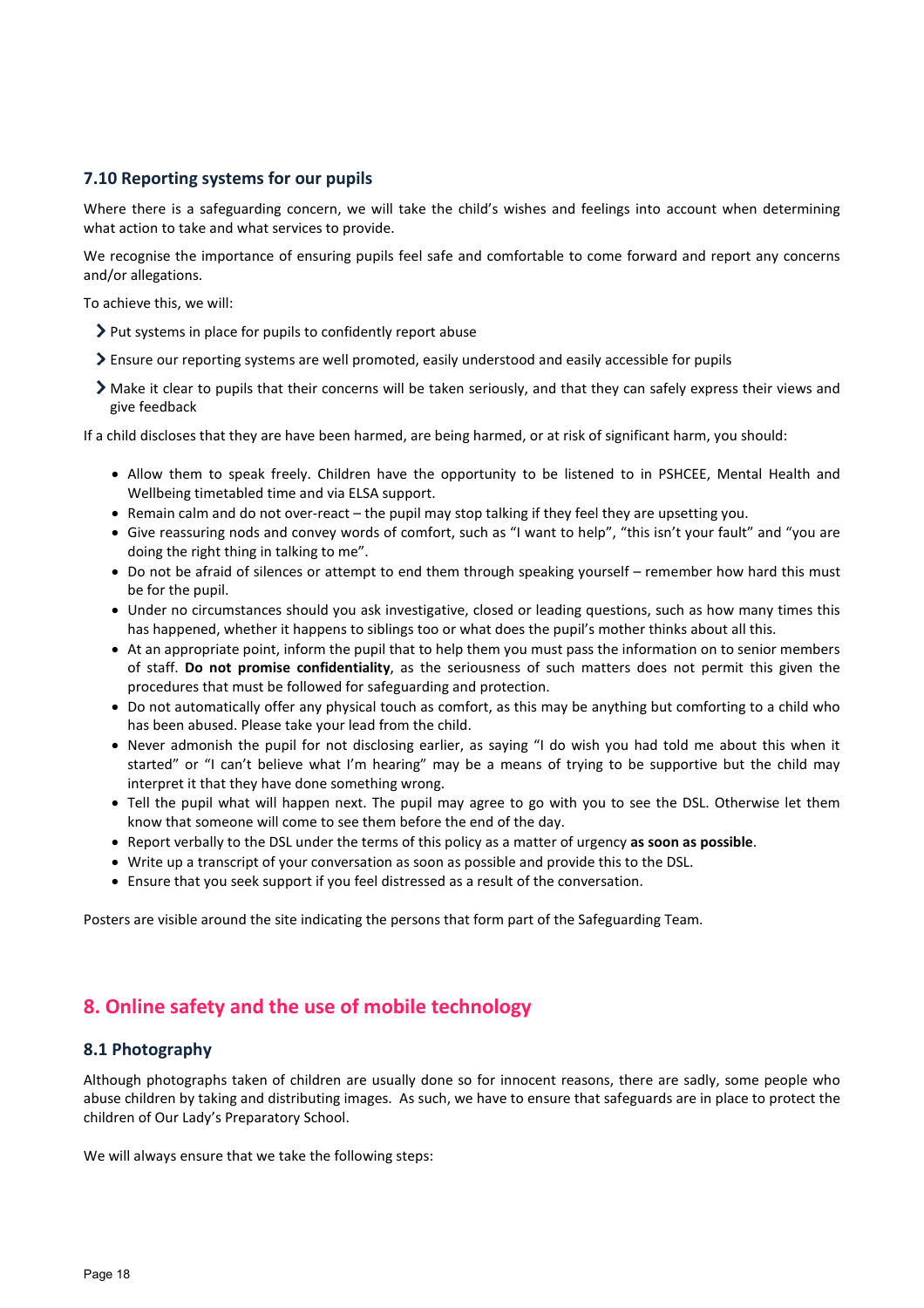- Ensure that the relevant permissions from parents/carers have been obtained before images are displayed on the website or elsewhere.
- Ensure that the children are appropriately dressed.
- Encourage children to tell if they feel any concerns about photographs taken of them.

Staff members and volunteers must ensure that the relevant permission has been received before taking photos, and they must only be taken on school equipment. Under no circumstances should photographs be taken on personal devices.

#### **Specific Early Years and Foundation Stage Requirements: All staff must adhere to the Mobile Phone and Use of Camera Policy which prohibits the use of mobile phones and personal cameras whilst on duty.**

Further information about photography can be found in the Mobile Phone and Use of Camera Policy.

We recognise the importance of safeguarding children from potentially harmful and inappropriate online material, and we understand that technology is a significant component in many safeguarding and wellbeing issues.

To address this, our school aims to:

- $\geq$  Have robust processes in place to ensure the online safety of pupils, staff, volunteers and governors
- Protect and educate the whole school community in its safe and responsible use of technology, including mobile and smart technology (which we refer to as 'mobile phones')
- $\geq$  Set clear guidelines for the use of mobile phones for the whole school community
- Establish clear mechanisms to identify, intervene in and escalate any incidents or concerns, where appropriate

#### **The 4 key categories of risk**

Our approach to online safety is based on addressing the following categories of risk:

- **Content** being exposed to illegal, inappropriate or harmful content, such as pornography, fake news, racism, misogyny, self-harm, suicide, anti-Semitism, radicalisation and extremism
- **Contact** being subjected to harmful online interaction with other users, such as peer-to-peer pressure, commercial advertising and adults posing as children or young adults with the intention to groom or exploit them for sexual, criminal, financial or other purposes
- **Conduct** personal online behaviour that increases the likelihood of, or causes, harm, such as making, sending and receiving explicit images (e.g. consensual and non-consensual sharing of nudes and semi-nudes and/or pornography), sharing other explicit images and online bullying; and
- **Commerce** risks such as online gambling, inappropriate advertising, phishing and/or financial scams

#### **8.2 Outside school**

Where staff are interacting with children online, they will continue to follow our existing staff behaviour policy/code of conduct/IT acceptable use policy. Staff should not use personal email addresses, only those associated with their place of work. Staff should also be appropriately dressed and in a suitable room.

Staff will continue to be alert to signs that a child may be at risk of harm online, and act on any concerns immediately, following our reporting procedures as set out in section 3 of this addendum

We will make sure children know how to report any concerns they have back to school and signpost them to other sources of support too.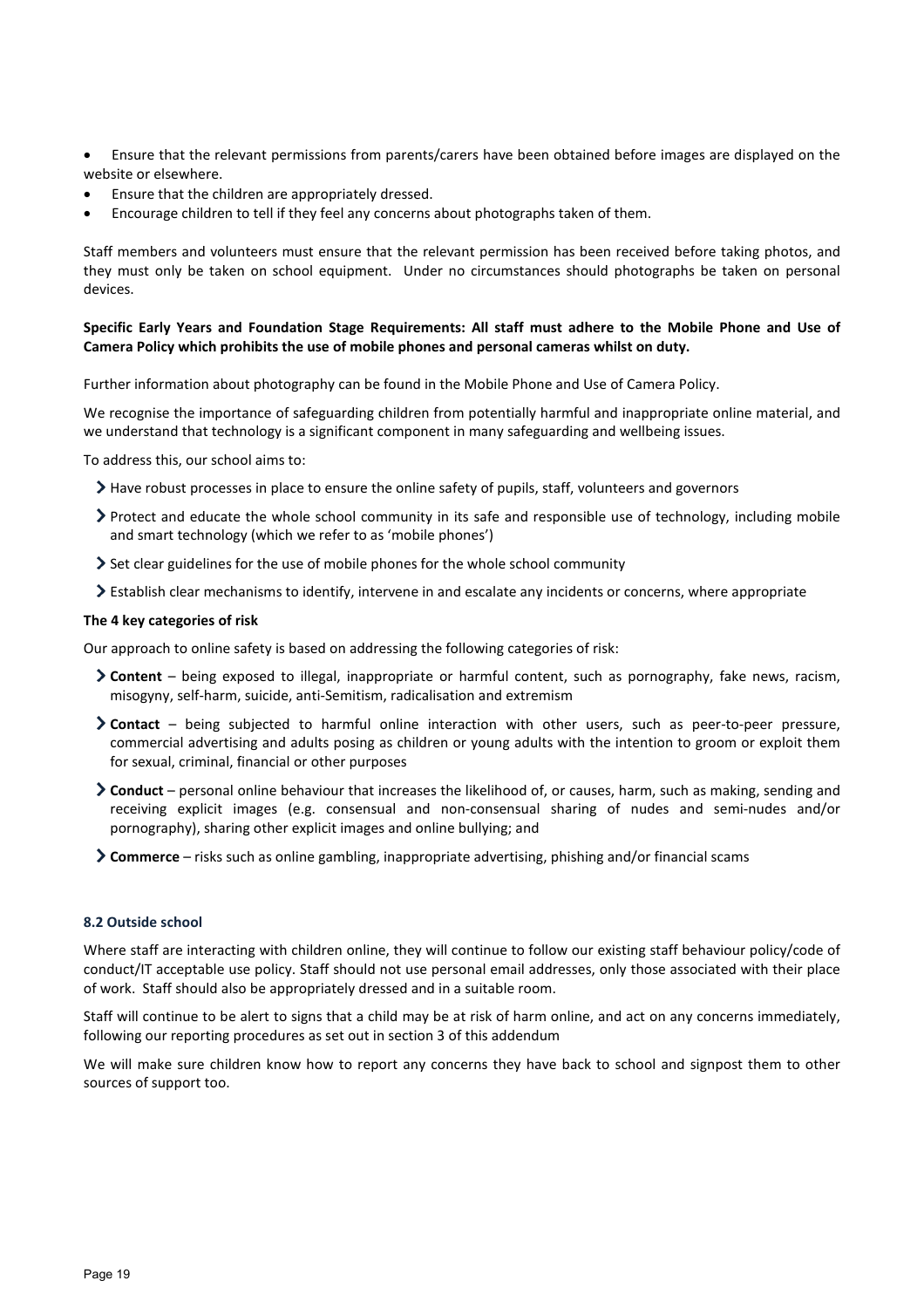#### **8.3 Working with parents and carers**

We will make sure parents and carers:

- Are aware of the potential risks to children online and the importance of staying safe online
- Know what our school is asking children to do online, where relevant, including what sites they will be using and who they will be interacting with from our school
- Are aware that they should only use reputable online companies or tutors if they wish to supplement the teaching and resources our school provides
- Know where else they can go for support to keep their children safe online

#### **To meet our aims and address the risks above we will also:**

 $\geq$  Educate pupils about online safety as part of our curriculum. For example:

- The safe use of social media, the internet and technology
- o Keeping personal information private
- o How to recognise unacceptable behaviour online
- o How to report any incidents of cyber-bullying, ensuring pupils are encouraged to do so, including where they are a witness rather than a victim
- Train staff, as part of their induction, on safe internet use and online safeguarding issues including cyber-bullying and the risks of online radicalisation. All staff members will receive refresher training at least once each academic year
- Educate parents/carers about online safety, for example via communications sent directly to them and during parents' evenings. We will also share clear procedures with them so they know how to raise concerns about online safety
- Make sure staff are aware of any restrictions placed on them with regards to the use of their mobile phone and cameras, for example that:
	- o Staff are allowed to bring their personal phones to school for their own use, but will limit such use to non-contact time when pupils are not present
	- o Staff will not take pictures or recordings of pupils on their personal phones or cameras
- Make all pupils, parents/carers, staff, volunteers and governors aware that they are expected to sign an agreement regarding the acceptable use of the internet in school, use of the school's ICT systems and use of their mobile and smart technology
- Explain the sanctions we will use if a pupil is in breach of our policies on the acceptable use of the internet and mobile phones
- Make sure all staff, pupils and parents/carers are aware that staff have the power to search pupils' phones, as set out in th[e DfE's guidance on searching, screening and confiscation](https://www.gov.uk/government/publications/searching-screening-and-confiscation)
- Put in place robust filtering and monitoring systems to limit children's exposure to the 4 key categories of risk (described above) from the school's IT systems
- Carry out an annual review of our approach to online safety, supported by an annual risk assessment that considers and reflects the risks faced by our school community

This section summarises our approach to online safety and mobile phone use. For comprehensive details about our school's policy on online safety and the use of mobile phones, please refer to our online safety policy and mobile phone policy.

This section summarises our approach to online safety. For comprehensive details about our policy on online safety, please refer to our online safety policy.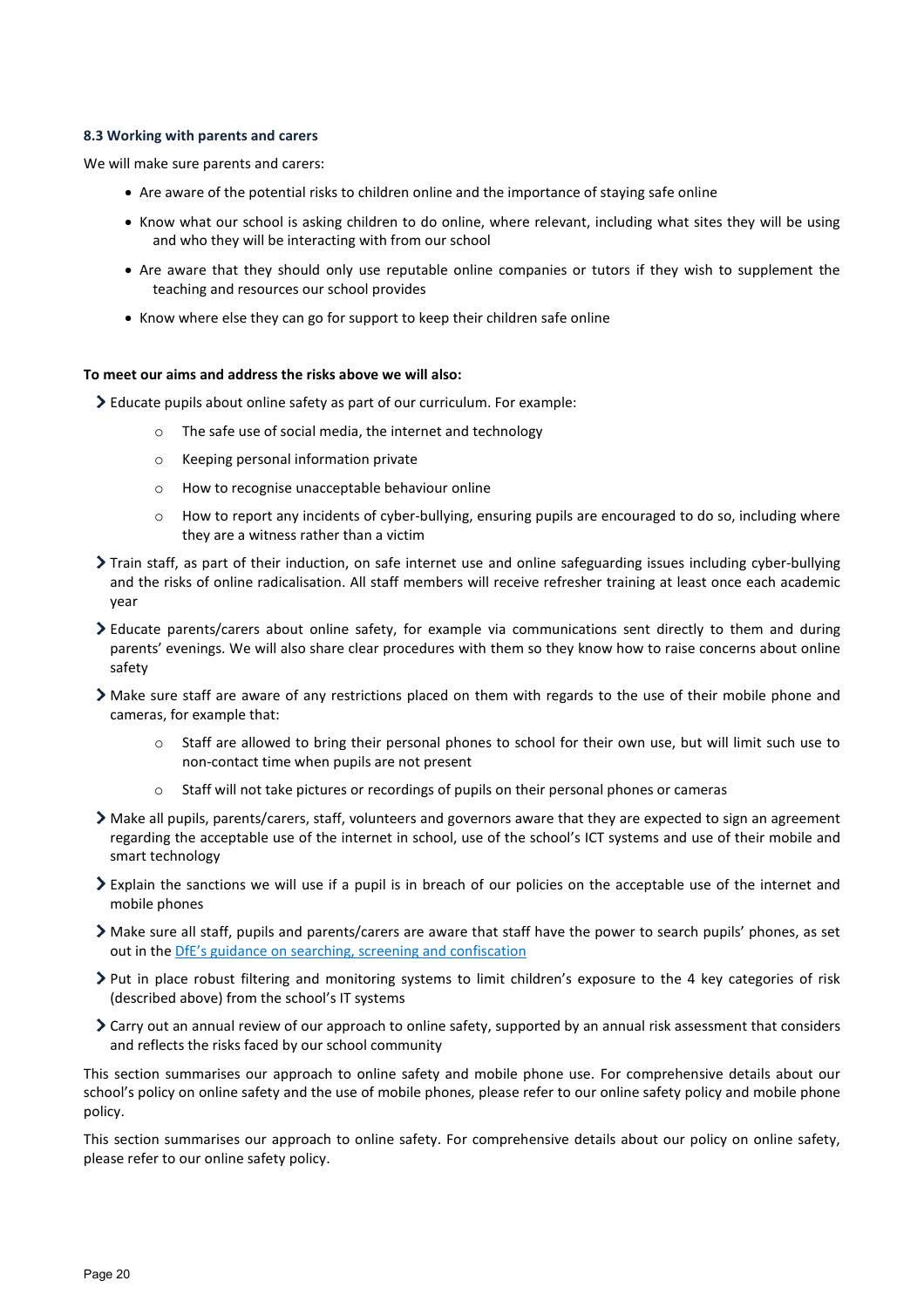## <span id="page-20-0"></span>**9. Notifying parents or carers**

Where appropriate, we will discuss any concerns about a child with the child's parents or carers. The DSL will normally do this in the event of a suspicion or disclosure.

Other staff will only talk to parents or carers about any such concerns following consultation with the DSL.

If we believe that notifying the parents or carers would increase the risk to the child, we will discuss this with the local authority children's social care team before doing so.

In the case of allegations of abuse made against other children, we will normally notify the parents or carers of all the children involved.

## <span id="page-20-1"></span>**10. Pupils with special educational needs, disabilities or health issues**

We recognise that pupils with special educational needs (SEN) or disabilities or certain health conditions can face additional safeguarding challenges. Additional barriers can exist when recognising abuse and neglect in this group, including:

- Assumptions that indicators of possible abuse such as behaviour, mood and injury relate to the child's condition without further exploration
- Pupils being more prone to peer group isolation or bullying (including prejudice-based bullying) than other pupils
- The potential for pupils with SEN, disabilities or certain health conditions being disproportionally impacted by behaviours such as bullying, without outwardly showing any signs
- Communication barriers and difficulties in managing or reporting these challenges

We offer extra pastoral support for these pupils. This includes dedicated ELSA Support, Canine Assisted Support and Wellbeing Meetings as part of the Pastoral Programme.

## <span id="page-20-2"></span>**11. Pupils with a social worker**

Pupils may need a social worker due to safeguarding or welfare needs. We recognise that a child's experiences of adversity and trauma can leave them vulnerable to further harm as well as potentially creating barriers to attendance, learning, behaviour and mental health.

The DSL and all members of staff will work with and support social workers to help protect vulnerable children.

Where we are aware that a pupil has a social worker, the DSL will always consider this fact to ensure any decisions are made in the best interests of the pupil's safety, welfare and educational outcomes. For example, it will inform decisions about:

- Responding to unauthorised absence or missing education where there are known safeguarding risks
- The provision of pastoral and/or academic support

## <span id="page-20-3"></span>**12. Looked-after and previously looked-after children**

We will ensure that staff have the skills, knowledge and understanding to keep looked-after children and previously looked-after children safe. In particular, we will ensure that:

- Appropriate staff have relevant information about children's looked after legal status, contact arrangements with birth parents or those with parental responsibility, and care arrangements
- > The DSL has details of children's social workers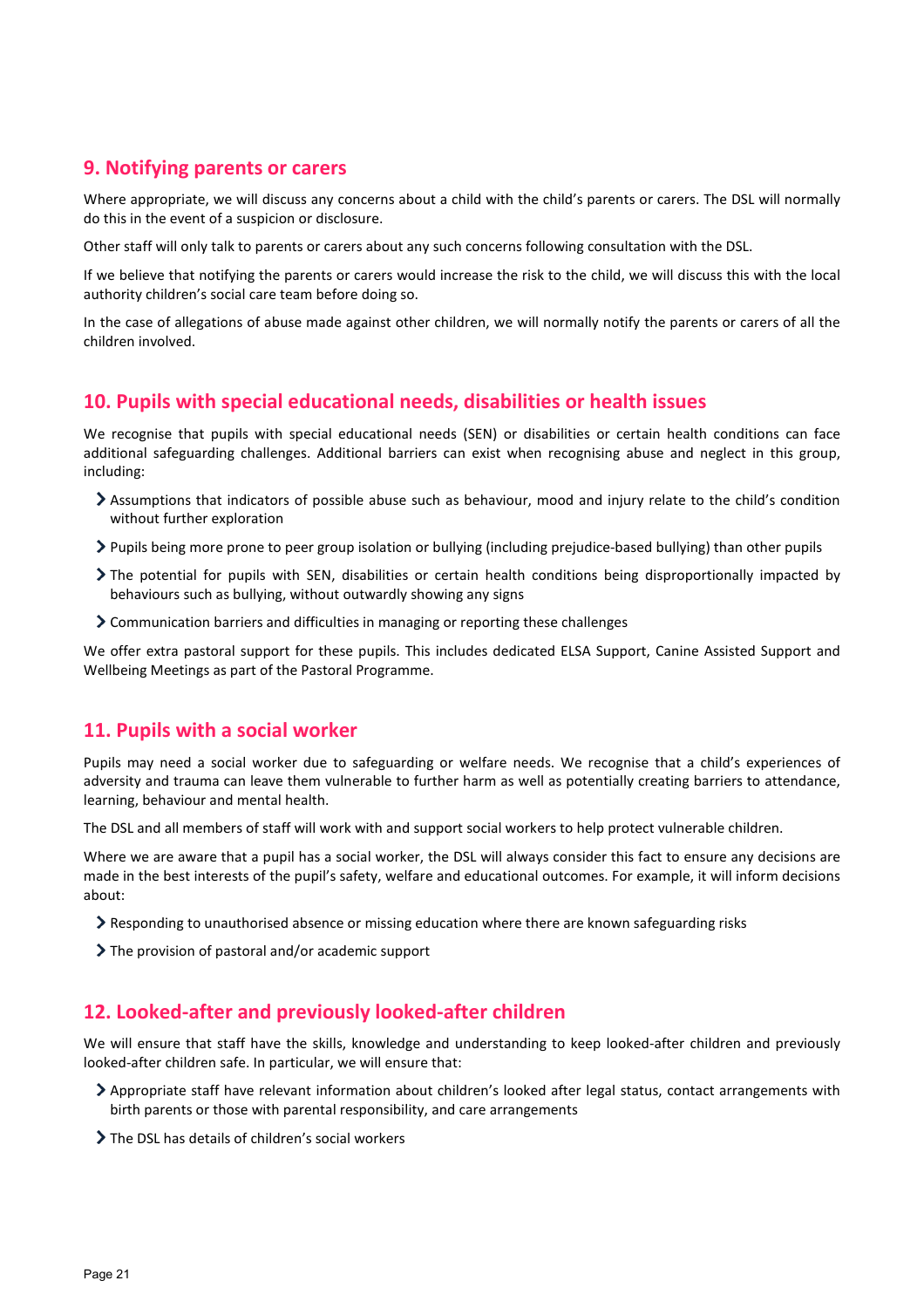We have appointed an appropriately trained staff member, Michael Stone, to take the lead on promoting the educational achievement of looked-after and previously looked-after children.

As part of their role, they will:

- Work closely with the DSL to ensure that any safeguarding concerns regarding looked-after and previously lookedafter children are quickly and effectively responded to
- Work with virtual school heads to promote the educational achievement of looked-after and previously lookedafter children

## <span id="page-21-0"></span>**13. Complaints and concerns about school safeguarding policies**

#### **13.1 Complaints against staff**

Complaints against staff that are likely to require a child protection investigation will be handled in accordance with our procedures for dealing with allegations of abuse made against staff (see appendix 3).

For other complaints, please refer to our Complaints Policy which refers to EYFS duties.

## **13.2 Whistle-blowing**

Please refer to our Whistleblowing Policy

## <span id="page-21-1"></span>**14. Record-keeping**

We will hold records in line with our records retention schedule.

All safeguarding concerns, discussions, decisions made and the reasons for those decisions, must be recorded in writing. If you are in any doubt about whether to record something, discuss it with the DSL.

Records will include:

- A clear and comprehensive summary of the concern
- Details of how the concern was followed up and resolved
- A note of any action taken, decisions reached and the outcome

Concerns and referrals will be kept in a separate child protection file for each child.

Any non-confidential records will be readily accessible and available. Confidential information and records will be held securely and only available to those who have a right or professional need to see them.

Safeguarding records relating to individual children will be retained for a reasonable period of time after they have left the school.

Safeguarding records which contain information about allegations of sexual abuse will be retained for the Independent Inquiry into Child Sexual Abuse (IICSA), for the term of the inquiry.

If a child for whom the school has, or has had, safeguarding concerns moves to another school, the DSL will ensure that their child protection file is forwarded promptly and securely, and separately from the main pupil file. In addition, if the concerns are significant or complex, and/or social services are involved, the DSL will speak to the DSL of the receiving school and provide information to enable them to have time to make any necessary preparations to ensure the safety of the child.

Our records are kept in a secure, locked location on paper, filed accordingly. Information is normally retained until school transfer. We will share information with other agencies as appropriate, in line with the information contained within point 6.3.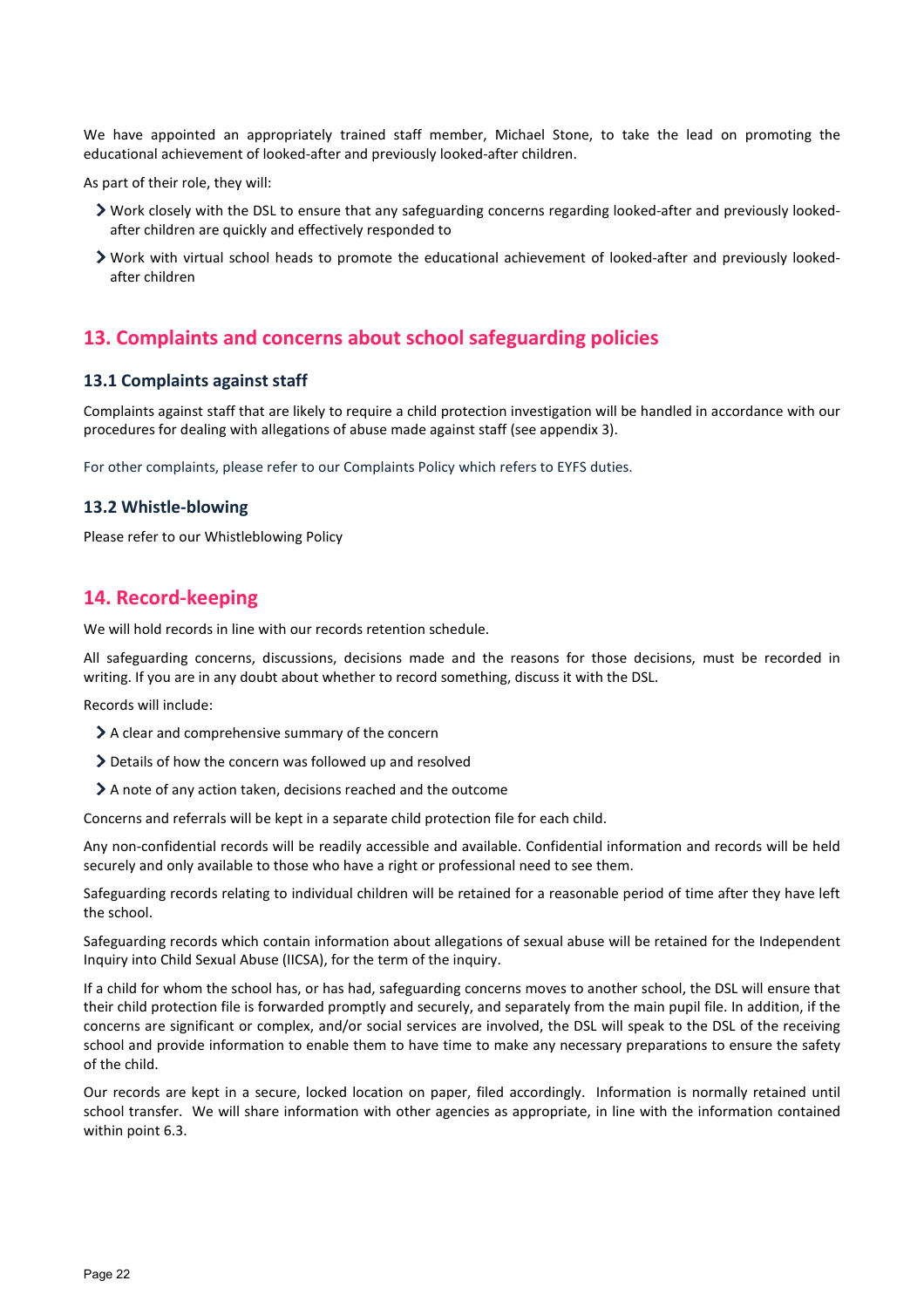In addition:

- Appendix 2 sets out our policy on record-keeping specifically with respect to recruitment and pre-appointment checks
- Appendix 3 sets out our policy on record-keeping with respect to allegations of abuse made against staff

## <span id="page-22-0"></span>**15. Training**

## **15.1 All staff**

All staff members will undertake safeguarding and child protection training at induction, including on whistle-blowing procedures and online safety, staff behaviour policy, pupil behaviour policy and anti-bullying, mental health policy, a copy of Part 1 or Annexe A for all staff and Annexe B if working directly with children, safe/acceptable use of technology policy to ensure they understand the school's safeguarding systems and their responsibilities, and can identify signs of possible peer on peer abuse or neglect.

This training will be regularly updated and will:

- Be integrated, aligned and considered as part of the whole-school safeguarding approach and wider staff training, and curriculum planning
- $\geq$  Be in line with advice from the 3 safeguarding partners

Have regard to the Teachers' Standards to support the expectation that all teachers:

- o Manage behaviour effectively to ensure a good and safe environment
- o Have a clear understanding of the needs of all pupils

All staff will have training on the government's anti-radicalisation strategy, Prevent, to enable them to identify children at risk of being drawn into terrorism and to challenge extremist ideas.

Staff will also receive regular safeguarding and child protection updates, including on online safety, as required but at least annually (for example, through emails, e-bulletins and staff meetings).

Contractors who are provided through a private finance initiative (PFI) or similar contract will also receive safeguarding training.

Volunteers will receive appropriate training, if applicable.

#### **15.2 The DSL and deputies**

The DSL and deputies will undertake child protection and safeguarding training at least every 2 years.

In addition, they will update their knowledge and skills at regular intervals and at least annually (for example, through e-bulletins, meeting other DSLs, inter agency working or taking time to read and digest safeguarding developments).

They will also undertake Prevent awareness training.

#### **15.3 Trustees**

All trustees receive training about safeguarding, to make sure they have the knowledge and information needed to perform their functions and understand their responsibilities.

As the chair of trustees may be required to act as the 'case manager' in the event that an allegation of abuse is made against the headteacher, they receive training in managing allegations for this purpose.

#### **15.4 Recruitment – interview panels**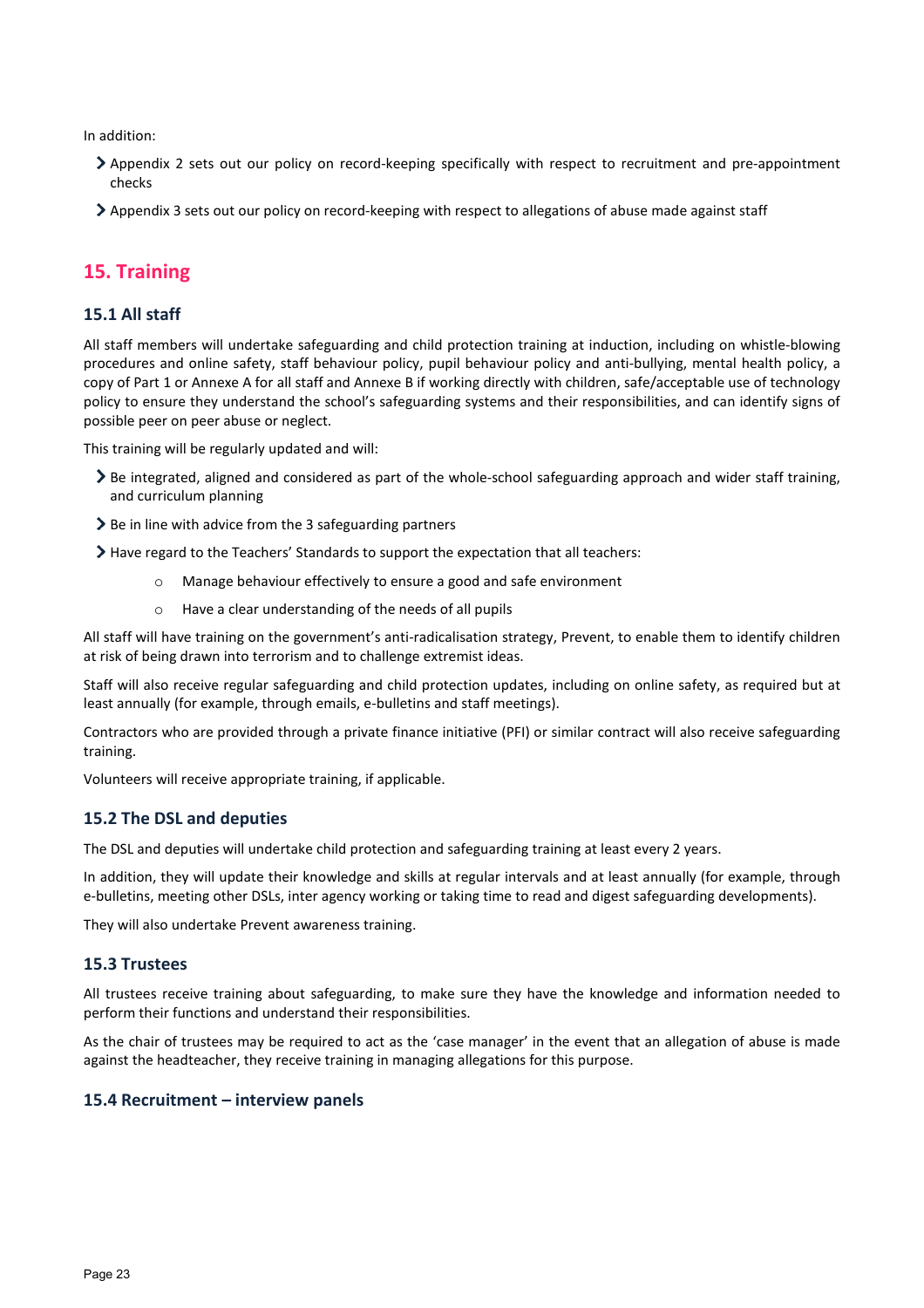We will endeavour to ensure that at least one person conducting any interview for any post at the school will have undertaken safer recruitment training. This will cover, as a minimum, the contents of Keeping Children Safe in Education, and will be in line with local safeguarding procedures.

See appendix 2 of this policy for more information about our safer recruitment procedures.

#### **15.5 Staff who have contact with pupils and families**

All staff who have contact with children and families will have supervisions which will provide them with support, coaching and training, promote the interests of children and allow for confidential discussions of sensitive issues.

## <span id="page-23-0"></span>**16. Monitoring arrangements**

This policy will be reviewed **annually** by the Headteacher. At every review, it will be approved by the full trustee board.

## <span id="page-23-1"></span>**17. Links with other policies**

This policy links to the following policies and procedures:

- $\blacktriangleright$  Behaviour
- $\triangleright$  Staff code of conduct
- > Complaints
- > Health and safety
- > Attendance
- > Online safety
- Mobile phone use
- Equality
- > Relationships education
- > First aid
- $\sum$  Curriculum
- Whistleblowing
- > Promoting positive mental health
- > Anti-bullying
- IT acceptable use
- > Safer Recruitment Policy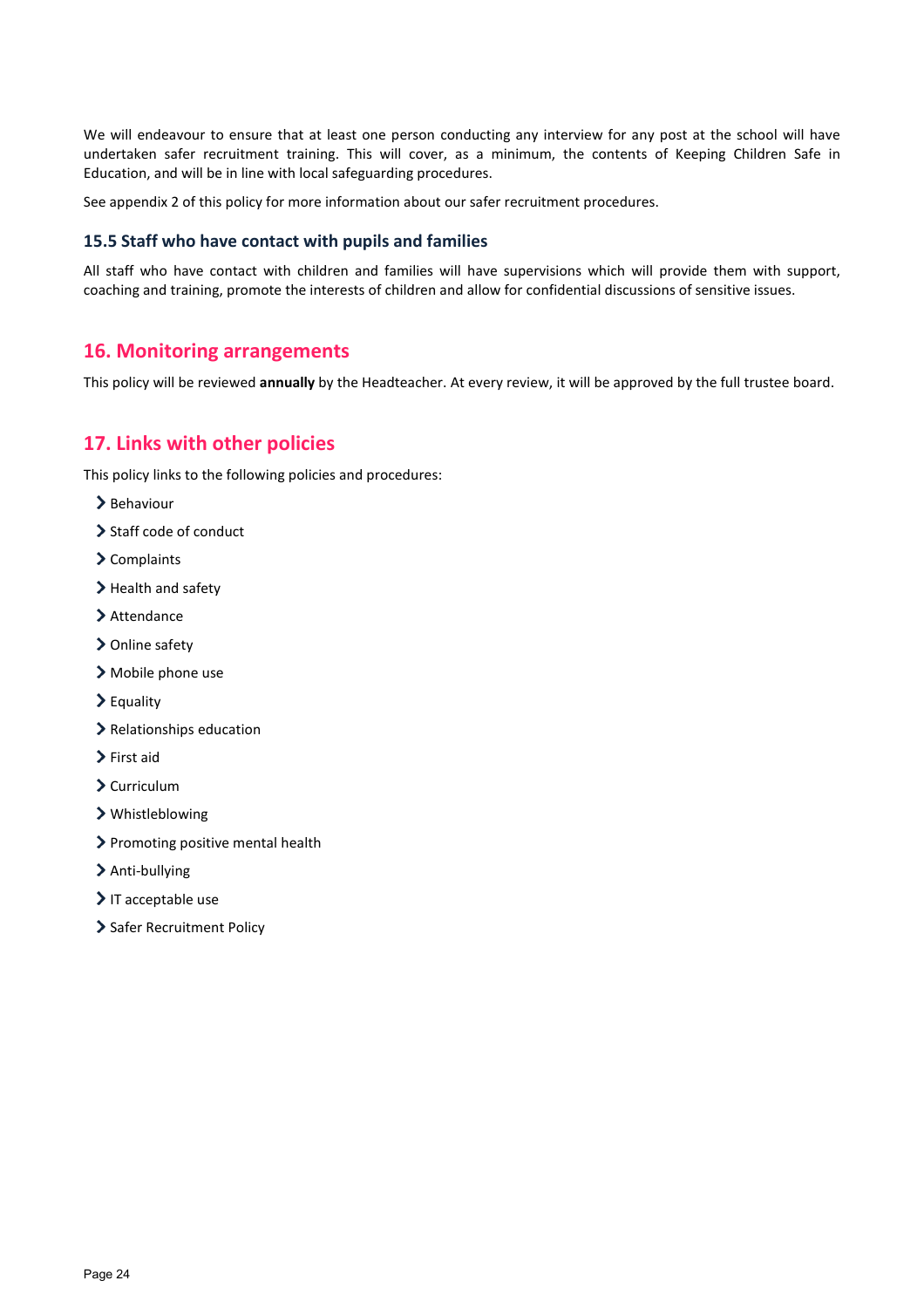**These appendices are based on the Department for Education's statutory guidance, Keeping Children Safe in Education 2021.**

## <span id="page-24-0"></span>**Appendix 1: types of abuse**

**Abuse**, including neglect, and safeguarding issues are rarely standalone events that can be covered by one definition or label. In most cases, multiple issues will overlap.

**Physical abuse** may involve hitting, shaking, throwing, poisoning, burning or scalding, drowning, suffocating or otherwise causing physical harm to a child. Physical harm may also be caused when a parent or carer fabricates the symptoms of, or deliberately induces, illness in a child.

**Emotional abuse** is the persistent emotional maltreatment of a child such as to cause severe and adverse effects on the child's emotional development. Some level of emotional abuse is involved in all types of maltreatment of a child, although it may occur alone.

Emotional abuse may involve:

- Conveying to a child that they are worthless or unloved, inadequate, or valued only insofar as they meet the needs of another person
- Not giving the child opportunities to express their views, deliberately silencing them or 'making fun' of what they say or how they communicate
- Age or developmentally inappropriate expectations being imposed on children. These may include interactions that are beyond a child's developmental capability, as well as overprotection and limitation of exploration and learning, or preventing the child participating in normal social interaction
- $\geq$  Seeing or hearing the ill-treatment of another
- Serious bullying (including cyber-bullying), causing children frequently to feel frightened or in danger, or the exploitation or corruption of children

**Sexual abuse** involves forcing or enticing a child or young person to take part in sexual activities, not necessarily involving a high level of violence, whether or not the child is aware of what is happening. The activities may involve:

- Physical contact, including assault by penetration (for example rape or oral sex) or non-penetrative acts such as masturbation, kissing, rubbing and touching outside of clothing
- Non-contact activities, such as involving children in looking at, or in the production of, sexual images, watching sexual activities, encouraging children to behave in sexually inappropriate ways, or grooming a child in preparation for abuse (including via the internet)

Sexual abuse is not solely perpetrated by adult males. Women can also commit acts of sexual abuse, as can other children. The sexual abuse of children by other children is a specific safeguarding issue (also known as peer on peer abuse) in education and all staff should be aware of it and of their school or college's policy and procedures for dealing with it.

**Neglect** is the persistent failure to meet a child's basic physical and/or psychological needs, likely to result in the serious impairment of the child's health or development. Neglect may occur during pregnancy as a result of maternal substance abuse.

Once a child is born, neglect may involve a parent or carer failing to:

- Provide adequate food, clothing and shelter (including exclusion from home or abandonment)
- Protect a child from physical and emotional harm or danger
- Ensure adequate supervision (including the use of inadequate care-givers)
- Ensure access to appropriate medical care or treatment

It may also include neglect of, or unresponsiveness to, a child's basic emotional needs.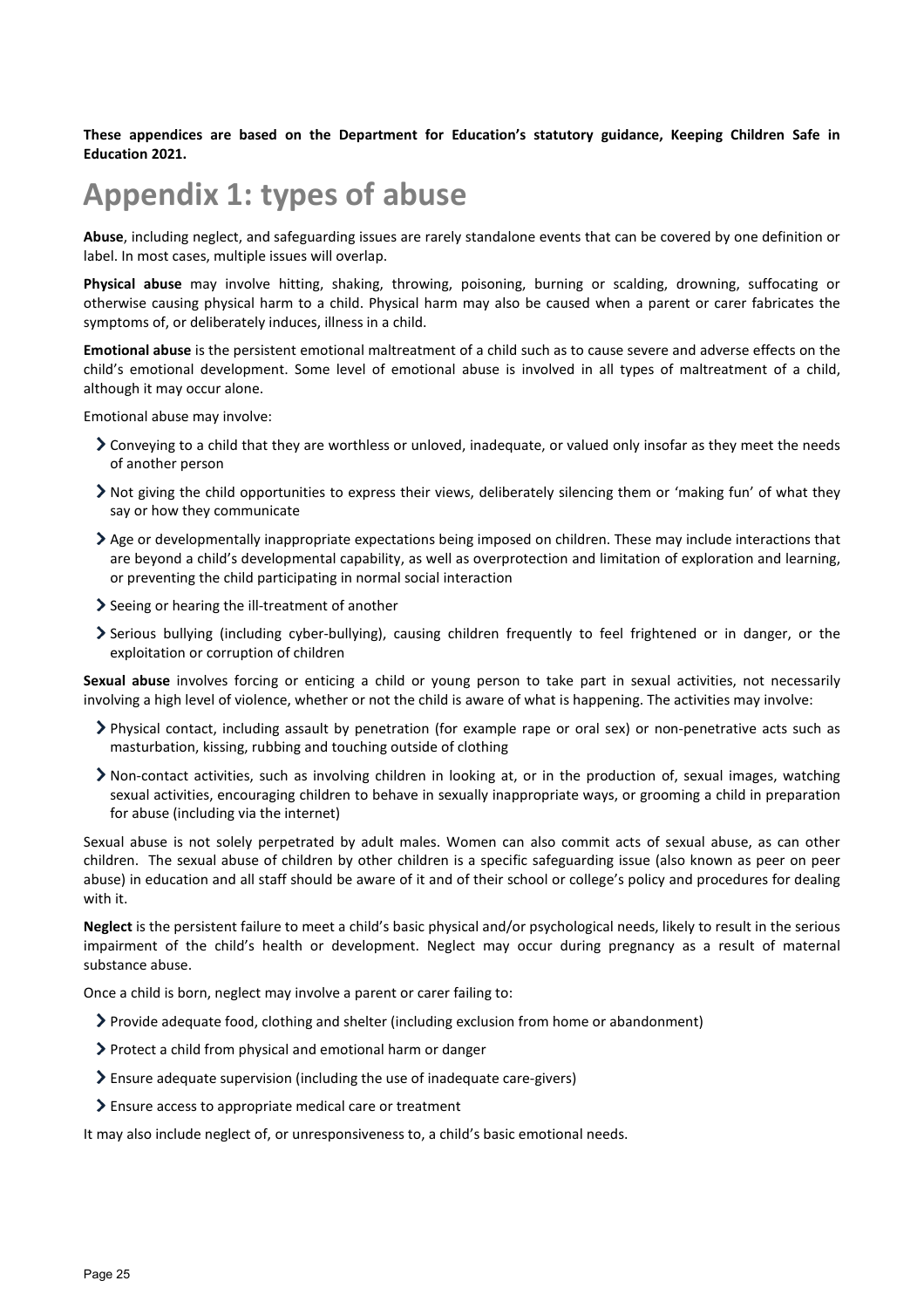## <span id="page-25-0"></span>**Appendix 2: safer recruitment and DBS checks – policy and procedures**

## **Recruitment and selection process**

To make sure we recruit suitable people, we will ensure that those involved in the recruitment and employment of staff to work with children have received appropriate safer recruitment training.

We have put the following steps in place during our recruitment and selection process to ensure we are committed to safeguarding and promoting the welfare of children.

#### **Advertising**

When advertising roles, we will make clear:

- Our school's commitment to safeguarding and promoting the welfare of children
- > That safeguarding checks will be undertaken
- The safeguarding requirements and responsibilities of the role, such as the extent to which the role will involve contact with children
- Whether or not the role is exempt from the Rehabilitation of Offenders Act 1974 and the amendments to the Exceptions Order 1975, 2013 and 2020. If the role is exempt, certain spent convictions and cautions are 'protected', so they do not need to be disclosed, and if they are disclosed, we cannot take them into account

#### **Application forms**

Our application forms will:

- Include a statement saying that it is an offence to apply for the role if an applicant is barred from engaging in regulated activity relevant to children (where the role involves this type of regulated activity)
- Include a copy of, or link to, our child protection and safeguarding policy and our policy on the employment of exoffenders

#### **Shortlisting**

Our shortlisting process will involve at least 2 people and will:

- Consider any inconsistencies and look for gaps in employment and reasons given for them
- Explore all potential concerns

Once we have shortlisted candidates, we will ask shortlisted candidates to:

- Complete a self-declaration of their criminal record or any information that would make them unsuitable to work with children, so that they have the opportunity to share relevant information and discuss it at interview stage. The information we will ask for includes:
	- o If they have a criminal history
	- o Whether they are included on the barred list
	- o Whether they are prohibited from teaching
	- o Information about any criminal offences committed in any country in line with the law as applicable in England and Wales
	- o Any relevant overseas information
- $\geq$  Sign a declaration confirming the information they have provided is true

#### **Seeking references and checking employment history**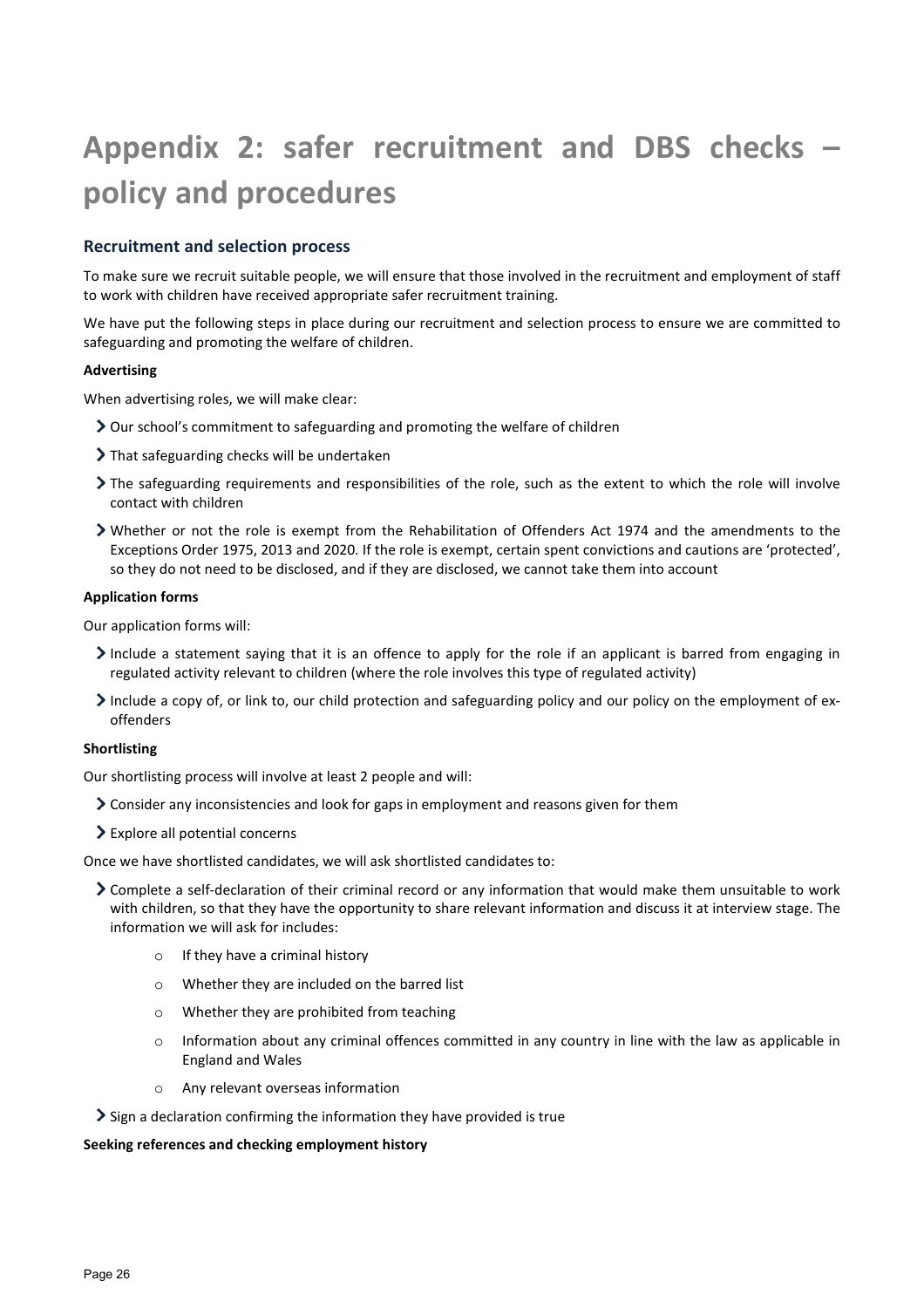We will obtain references before interview. Any concerns raised will be explored further with referees and taken up with the candidate at interview.

When seeking references we will:

- > Not accept open references
- Liaise directly with referees and verify any information contained within references with the referees
- Ensure any references are from the candidate's current employer and completed by a senior person. Where the referee is school based, we will ask for the reference to be confirmed by the headteacher/principal as accurate in respect to disciplinary investigations
- Obtain verification of the candidate's most recent relevant period of employment if they are not currently employed
- Secure a reference from the relevant employer from the last time the candidate worked with children if they are not currently working with children
- Compare the information on the application form with that in the reference and take up any inconsistencies with the candidate
- Resolve any concerns before any appointment is confirmed

#### **Interview and selection**

When interviewing candidates, we will:

- Probe any gaps in employment, or where the candidate has changed employment or location frequently, and ask candidates to explain this
- Explore any potential areas of concern to determine the candidate's suitability to work with children
- Record all information considered and decisions made

#### **Pre-appointment vetting checks**

We will record all information on the checks carried out in the school's single central record (SCR). Copies of these checks, where appropriate, will be held in individuals' personnel files. We follow requirements and best practice in retaining copies of these checks, as set out below.

#### **New staff**

All offers of appointment will be conditional until satisfactory completion of the necessary pre-employment checks. When appointing new staff, we will:

- Verify their identity
- Obtain (via the applicant) an enhanced DBS certificate, including barred list information for those who will be engaging in regulated activity (see definition below). We will obtain the certificate before, or as soon as practicable after, appointment, including when using the DBS update service. The School is required to see the DBS certificate, though we will not keep a copy of the certificate for longer than 6 months, but when the copy is destroyed we may still keep a record of the fact that vetting took place, the result of the check and recruitment decision taken
- Obtain a separate barred list check if they will start work in regulated activity before the DBS certificate is available
- Verify their mental and physical fitness to carry out their work responsibilities
- Verify their right to work in the UK. We will keep a copy of this verification for the duration of the member of staff's employment and for 2 years afterwards
- Verify their professional qualifications, as appropriate
- $\geq$  Ensure they are not subject to a prohibition order if they are employed to be a teacher
- Carry out further additional checks, as appropriate, on candidates who have lived or worked outside of the UK. Where available, these will include: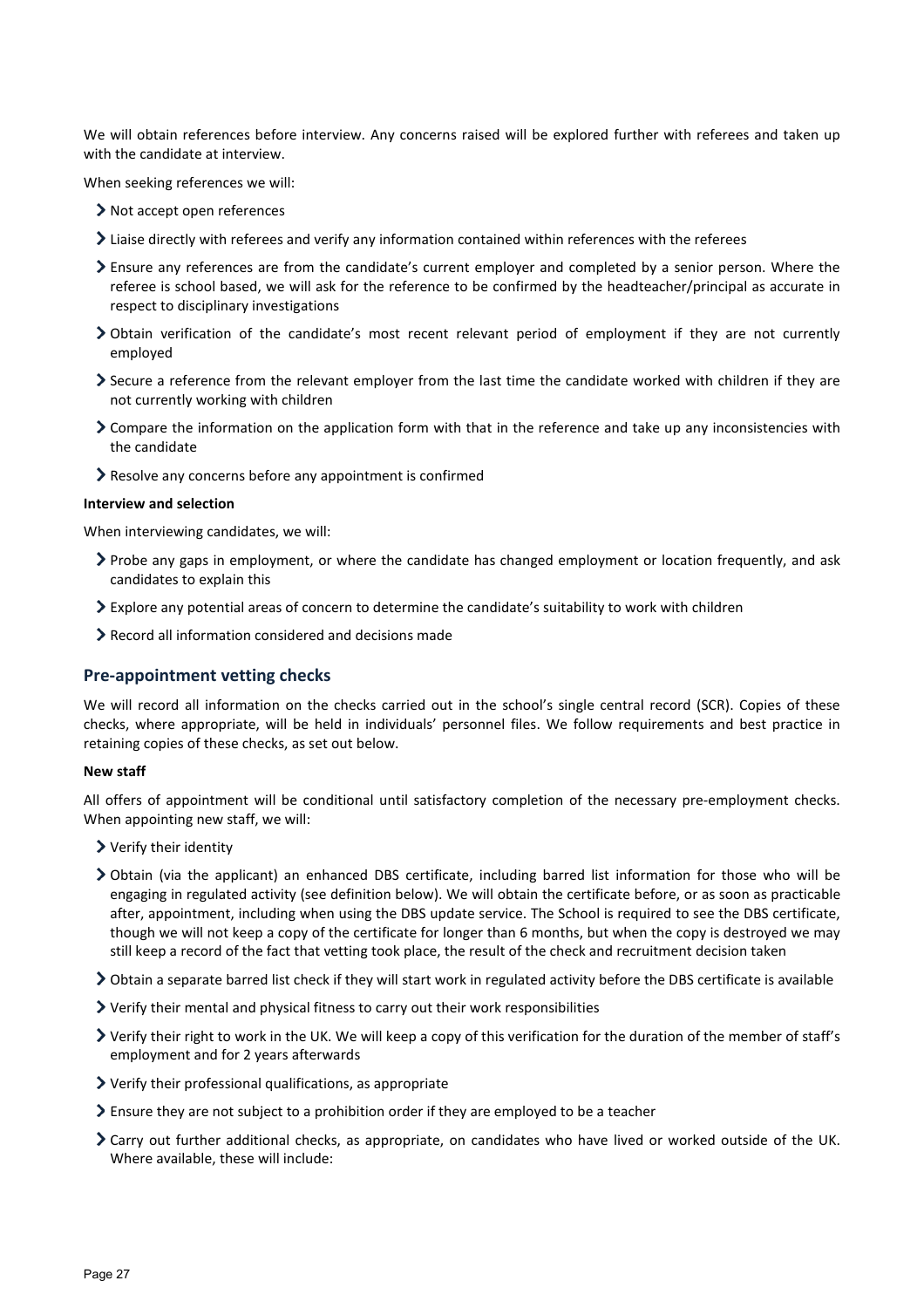- o For all staff, including teaching positions: [criminal records checks for overseas applicants](https://www.gov.uk/government/publications/criminal-records-checks-for-overseas-applicants)
- o For teaching positions: obtaining a letter of professional standing from the professional regulating authority in the country where the applicant has worked
- Check that candidates taking up a management position\* are not subject to a prohibition from management (section 128) direction made by the secretary of state

\* Management positions are most likely to include, but are not limited to, headteachers, principals and deputy/assistant headteachers.

We will ensure that appropriate checks are carried out to ensure that individuals are not disqualified under the 2018 Childcare Disqualification Regulations and Childcare Act 2006. Where we take a decision that an individual falls outside of the scope of these regulations and we do not carry out such checks, we will retain a record of our assessment on the individual's personnel file. This will include our evaluation of any risks and control measures put in place, and any advice sought.

**Regulated activity** means a person who will be:

- $\geq$  Responsible, on a regular basis in a school or college, for teaching, training, instructing, caring for or supervising children; or
- Carrying out paid, or unsupervised unpaid, work regularly in a school or college where that work provides an opportunity for contact with children; or
- Engaging in intimate or personal care or overnight activity, even if this happens only once and regardless of whether they are supervised or not

#### **Existing staff**

In certain circumstances we will carry out all the relevant checks on existing staff as if the individual was a new member of staff. These circumstances are when:

- There are concerns about an existing member of staff's suitability to work with children; or
- An individual moves from a post that is not regulated activity to one that is; or
- $\geq$  There has been a break in service of 12 weeks or more

We will refer to the DBS anyone who has harmed, or poses a risk of harm, to a child or vulnerable adult where:

- ▶ We believe the individual has engaged in [relevant conduct;](https://www.gov.uk/guidance/making-barring-referrals-to-the-dbs#relevant-conduct-in-relation-to-children) or
- $\geq$  We believe the individual has received a caution or conviction for a relevant (automatic barring either with or without the right to make representations) offence, under the [Safeguarding Vulnerable Groups Act 2006](http://www.legislation.gov.uk/uksi/2009/37/contents/made)  [\(Prescribed Criteria and Miscellaneous Provisions\) Regulations 2009;](http://www.legislation.gov.uk/uksi/2009/37/contents/made) or
- We believe the 'harm test' is satisfied in respect of the individual (i.e. they may harm a child or vulnerable adult or put them at risk of harm); and
- The individual has been removed from working in regulated activity (paid or unpaid) or would have been removed if they had not left

#### **Agency and third-party staff**

We will obtain written notification from any agency or third-party organisation that it has carried out the necessary safer recruitment checks that we would otherwise perform. We will also check that the person presenting themselves for work is the same person on whom the checks have been made. The School will see a copy of the DBS certificate of any supply staff before they begin work in the school.

#### **Contractors**

We will ensure that any contractor, or any employee of the contractor, who is to work at the school has had the appropriate level of DBS check (this includes contractors who are provided through a PFI or similar contract). This will be: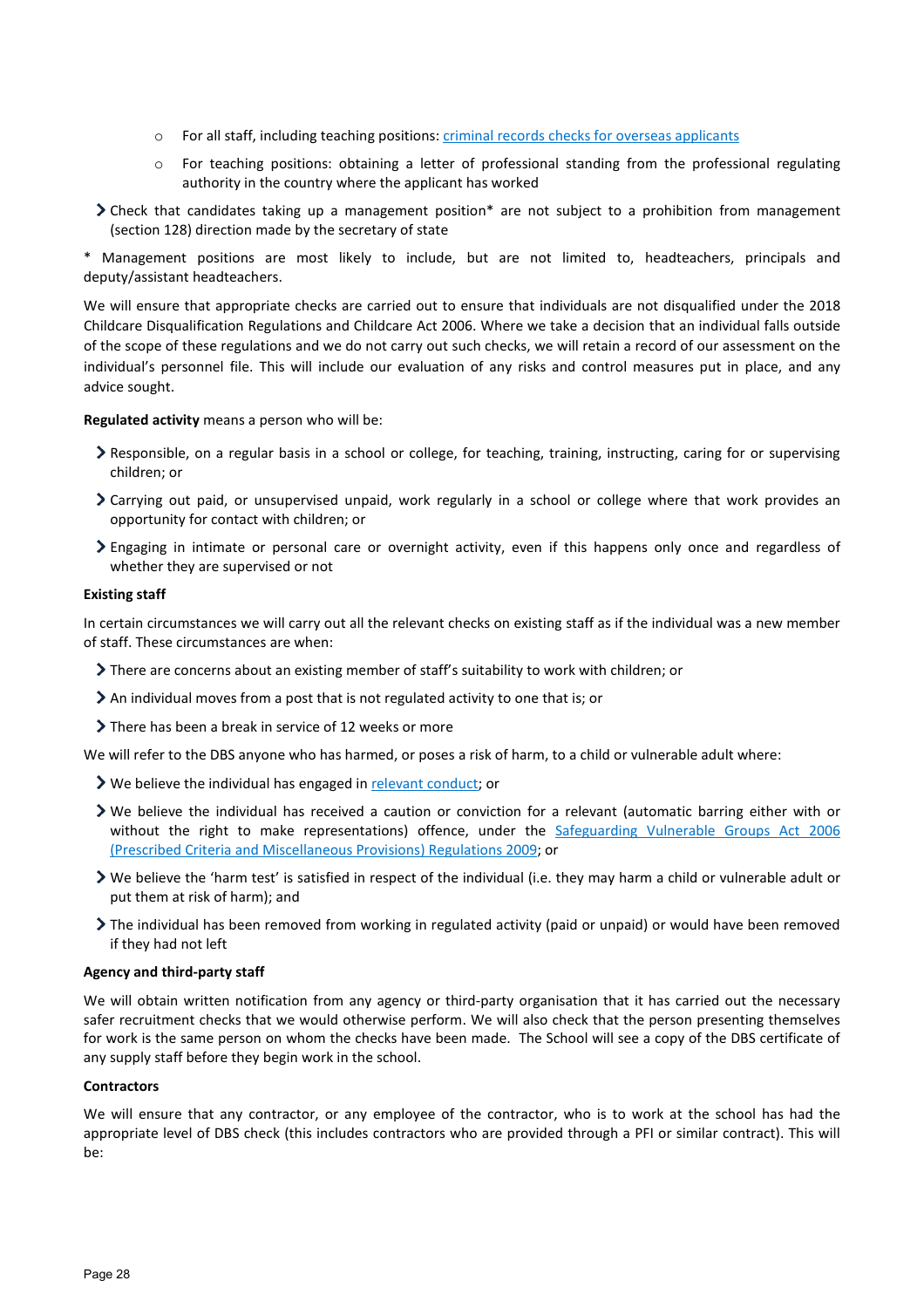- An enhanced DBS check with barred list information for contractors engaging in regulated activity
- An enhanced DBS check, not including barred list information, for all other contractors who are not in regulated activity but whose work provides them with an opportunity for regular contact with children

We will obtain the DBS check for self-employed contractors.

We will not keep copies of such checks for longer than 6 months.

Contractors who have not had any checks will not be allowed to work unsupervised or engage in regulated activity under any circumstances.

We will check the identity of all contractors and their staff on arrival at the school.

For self-employed contractors such as music teachers or sports coaches, we will ensure that appropriate checks are carried out to ensure that individuals are not disqualified under the 2018 Childcare Disqualification Regulations and Childcare Act 2006. Where we decide that an individual falls outside of the scope of these regulations and we do not carry out such checks, we will retain a record of our assessment. This will include our evaluation of any risks and control measures put in place, and any advice sought.

#### **Trainee/student teachers**

Where applicants for initial teacher training are salaried by us, we will ensure that all necessary checks are carried out.

Where trainee teachers are fee-funded, we will obtain written confirmation from the training provider that necessary

In both cases, this includes checks to ensure that individuals are not disqualified under the 2018 Childcare Disqualification Regulations and Childcare Act 2006.

#### **Volunteers**

We will:

- Never leave an unchecked volunteer unsupervised or allow them to work in regulated activity
- Obtain an enhanced DBS check with barred list information for all volunteers who are new to working in regulated activity
- Carry out a risk assessment when deciding whether to seek an enhanced DBS check without barred list information for any volunteers not engaging in regulated activity. We will retain a record of this risk assessment
- Ensure that appropriate checks are carried out to ensure that individuals are not disqualified under the 2018 Childcare Disqualification Regulations and Childcare Act 2006. Where we decide that an individual falls outside of the scope of these regulations and we do not carry out such checks, we will retain a record of our assessment. This will include our evaluation of any risks and control measures put in place, and any advice sought

#### **Governors**

All governors will have an enhanced DBS check without barred list information.

They will have an enhanced DBS check with barred list information if working in regulated activity.

The chair of the board will have their DBS check countersigned by the secretary of state.

All proprietors, trustees, local governors and members will also have the following checks:

- A section 128 check (to check prohibition on participation in management under section 128 of the Education and [Skills Act 2008\)](https://www.legislation.gov.uk/ukpga/2008/25/section/128).
- $\blacktriangleright$  Identity
- $\triangleright$  Right to work in the UK
- Other checks deemed necessary if they have lived or worked outside the UK

#### **Staff working in alternative provision settings**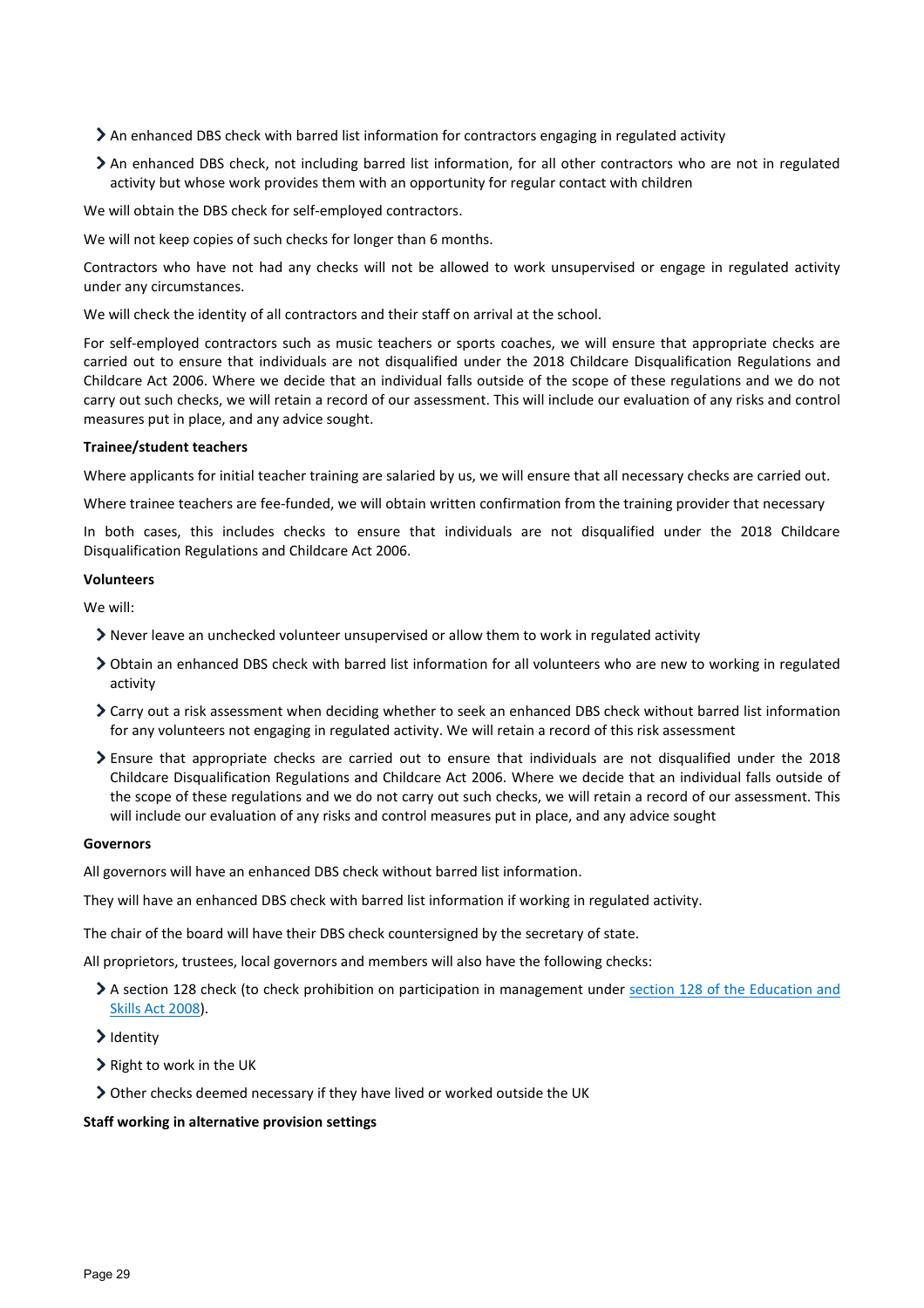Where we place a pupil with an alternative provision provider, we obtain written confirmation from the provider that they have carried out the appropriate safeguarding checks on individuals working there that we would otherwise perform.

#### **Adults who supervise pupils on work experience**

When organising work experience, we will ensure that policies and procedures are in place to protect children from harm.

We will also consider whether it is necessary for barred list checks to be carried out on the individuals who supervise a pupil under 16 on work experience. This will depend on the specific circumstances of the work experience, including the nature of the supervision, the frequency of the activity being supervised, and whether the work is regulated activity.

#### **Pupils staying with host families**

Where the school makes arrangements for pupils to be provided with care and accommodation by a host family to which they are not related (for example, during a foreign exchange visit), we will request enhanced DBS checks with barred list information on those people.

Where the school is organising such hosting arrangements overseas and host families cannot be checked in the same way, we will work with our partner schools abroad to ensure that similar assurances are undertaken prior to the visit.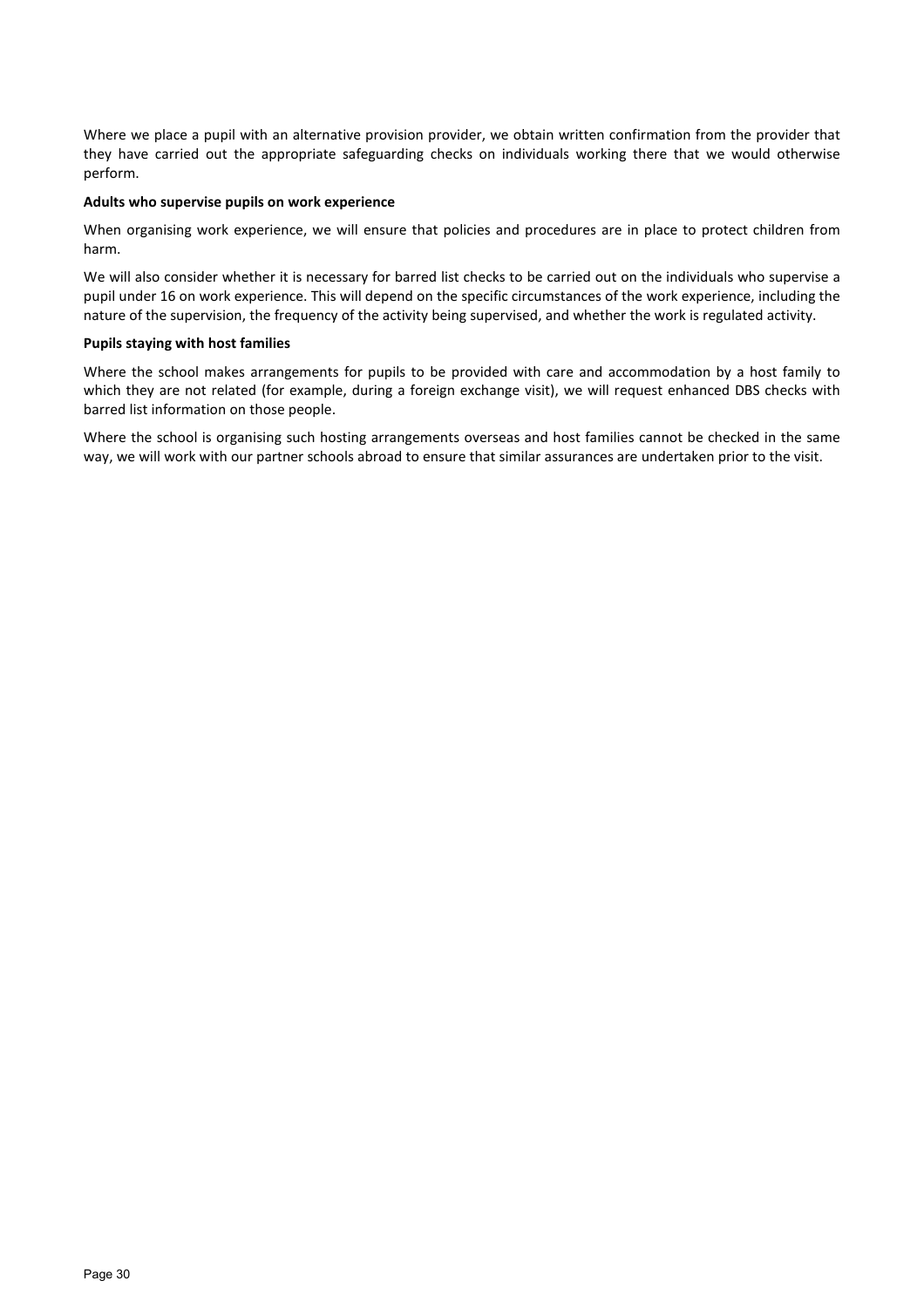## <span id="page-30-0"></span>**Appendix 3: allegations of abuse made against staff**

#### **Section 1: allegations that may meet the harms threshold**

This section applies to all cases in which it is alleged that a current member of staff, including the DSL, supply staff, volunteers and contractors, has:

- Behaved in a way that has harmed a child, or may have harmed a child, and/or
- Possibly committed a criminal offence against or related to a child, and/or
- Behaved towards a child or children in a way that indicates he or she may pose a risk of harm to children, and/or
- $\triangleright$  Behaved or may have behaved in a way that indicates they may not be suitable to work with children this includes behaviour taking place both inside and outside of school

We will deal with any allegation of abuse quickly, in a fair and consistent way that provides effective child protection while also supporting the individual who is the subject of the allegation.

A 'case manager' will lead any investigation. This will be the headteacher (or in his absence the chair of trustees), or the chair of trustees (without informing the head) where the headteacher is the subject of the allegation. The case manager will be identified at the earliest opportunity.

Our procedures for dealing with allegations will be applied with common sense and judgement.

#### **Suspension of the accused until the case is resolved**

Suspension of the accused will not be the default position, and will only be considered in cases where there is reason to suspect that a child or other children is/are at risk of harm, or the case is so serious that there might be grounds for dismissal. In such cases, we will only suspend an individual if we have considered all other options available and there is no reasonable alternative.

Based on an assessment of risk, we will consider alternatives such as:

- Redeployment within the school so that the individual does not have direct contact with the child or children concerned
- Providing an assistant to be present when the individual has contact with children
- Redeploying the individual to alternative work in the school so that they do not have unsupervised access to children
- Moving the child or children to classes where they will not come into contact with the individual, making it clear that this is not a punishment and parents/carers have been consulted

If in doubt, the case manager will seek views from the school's personnel adviser and the designated officer at the local authority, as well as the police and children's social care where they have been involved.

#### **Definitions for outcomes of allegation investigations**

- **Substantiated:** there is sufficient evidence to prove the allegation
- **Malicious:** there is sufficient evidence to disprove the allegation and there has been a deliberate act to deceive, or to cause harm to the subject of the allegation
- **False:** there is sufficient evidence to disprove the allegation
- **Unsubstantiated:** there is insufficient evidence to either prove or disprove the allegation (this does not imply guilt or innocence)
- **Unfounded**: to reflect cases where there is no evidence or proper basis which supports the allegation being made

#### **Procedure for dealing with allegations**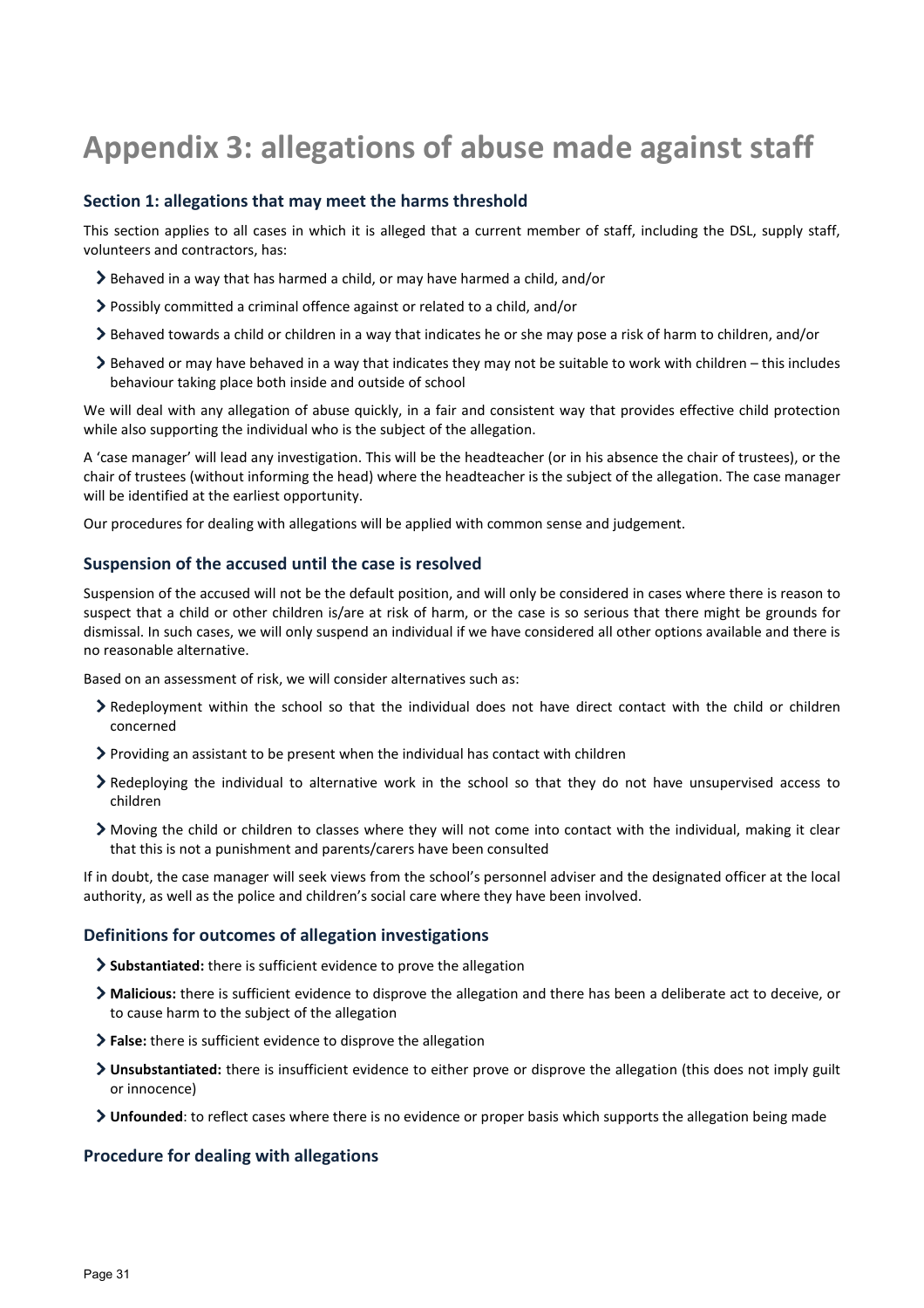In the event of an allegation that meets the criteria above, the case manager will take the following steps:

- Discuss the allegation with the designated officer at the local authority. All allegations must be reported immediately and at the latest within one day. If in the most serious of cases and if a crime has been committed, the police must be informed. When speaking with the designated officer, this is done to consider the nature, content and context of the allegation and agree a course of action, including whether further enquiries are necessary to enable a decision on how to proceed, and whether it is necessary to involve the police and/or children's social care services. (The case manager may, on occasion, consider it necessary to involve the police *before* consulting the designated officer – for example, if the accused individual is deemed to be an immediate risk to children or there is evidence of a possible criminal offence. In such cases, the case manager will notify the designated officer as soon as practicably possible after contacting the police)
- Inform the accused individual of the concerns or allegations and likely course of action as soon as possible after speaking to the designated officer (and the police or children's social care services, where necessary). Where the police and/or children's social care services are involved, the case manager will only share such information with the individual as has been agreed with those agencies
- Where appropriate (in the circumstances described above), carefully consider whether suspension of the individual from contact with children at the school is justified or whether alternative arrangements such as those outlined above can be put in place. Advice will be sought from the designated officer, police and/or children's social care services, as appropriate
- Where the case manager is concerned about the welfare of other children in the community or the individual's family, they will discuss these concerns with the DSL and make a risk assessment of the situation. If necessary, the DSL may make a referral to children's social care
- **If immediate suspension is considered necessary**, agree and record the rationale for this with the designated officer. The record will include information about the alternatives to suspension that have been considered, and why they were rejected. Written confirmation of the suspension will be provided to the individual facing the allegation or concern within 1 working day, and the individual will be given a named contact at the school and their contact details
- **If it is decided that no further action is to be taken** in regard to the subject of the allegation or concern, record this decision and the justification for it and agree with the designated officer what information should be put in writing to the individual and by whom, as well as what action should follow both in respect of the individual and those who made the initial allegation
- **If it is decided that further action is needed**, take steps as agreed with the designated officer to initiate the appropriate action in school and/or liaise with the police and/or children's social care services as appropriate
- Provide effective support for the individual facing the allegation or concern, including appointing a named representative to keep them informed of the progress of the case and considering what other support is appropriate. The School operates a Health Assured Programme where staff have access to BACP professionals free of charge and in confidence.
- Inform the parents or carers of the child/children involved about the allegation as soon as possible if they do not already know (following agreement with children's social care services and/or the police, if applicable). The case manager will also inform the parents or carers of the requirement to maintain confidentiality about any allegations made against teachers (where this applies) while investigations are ongoing. Any parent or carer who wishes to have the confidentiality restrictions removed in respect of a teacher will be advised to seek legal advice
- Keep the parents or carers of the child/children involved informed of the progress of the case (only in relation to their child – no information will be shared regarding the staff member)
- Consideration is given to making a referral the TRA (Teaching Regulation Agency) where a teacher has been dismissed (or would have been dismissed had she or he not resigned) and a prohibition order may be appropriate because of unacceptable professional conduct, conduct that may bring the profession into disrepute or a conviction at any time for a relevant office.
- Make a referral to the DBS where it is thought that the individual facing the allegation or concern has engaged in conduct that harmed or is likely to harm a child, or if the individual otherwise poses a risk of harm to a child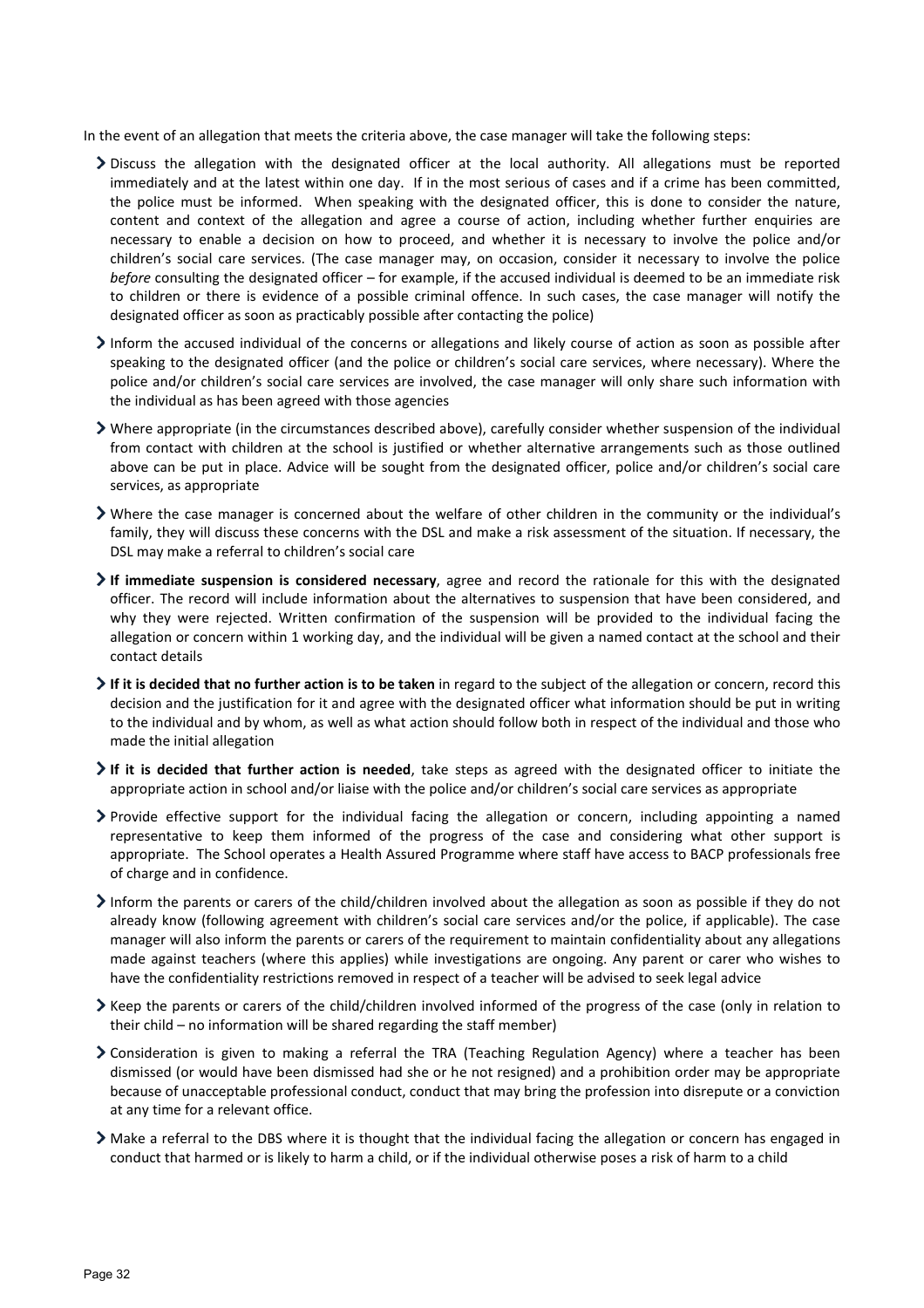We will inform Ofsted of any allegations of serious harm or abuse by any person living, working, or looking after children at the premises (whether the allegations relate to harm or abuse committed on the premises or elsewhere), and any action taken in respect of the allegations. This notification will be made as soon as reasonably possible and always within 14 days of the allegations being made.

If the school is made aware that the secretary of state has made an interim prohibition order in respect of an individual, we will immediately suspend that individual from teaching, pending the findings of the investigation by the Teaching Regulation Agency.

Where the police are involved, wherever possible the school will ask the police at the start of the investigation to obtain consent from the individuals involved to share their statements and evidence for use in the school's disciplinary process, should this be required at a later point.

#### **Additional considerations for supply teachers and all contracted staff**

If there are concerns or an allegation is made against someone not directly employed by the school, such as a supply teacher or contracted staff member provided by an agency, we will take the actions below in addition to our standard procedures.

- We will not decide to stop using an individual due to safeguarding concerns without finding out the facts and liaising with our LADO to determine a suitable outcome
- The governing board will discuss with the agency whether it is appropriate to suspend the individual, or redeploy them to another part of the school, while the school carries out the investigation
- We will involve the agency fully, but the school will take the lead in collecting the necessary information and providing it to the LADO as required
- We will address issues such as information sharing, to ensure any previous concerns or allegations known to the agency are taken into account (we will do this, for example, as part of the allegations management meeting or by liaising directly with the agency where necessary)

When using an agency, we will inform them of our process for managing allegations, and keep them updated about our policies as necessary, and will invite the agency's HR manager or equivalent to meetings as appropriate.

## **Timescales**

We will deal with all allegations as quickly and effectively as possible and will endeavour to comply with the following timescales, where reasonably practicable:

- Any cases where it is clear immediately that the allegation is unsubstantiated or malicious should be resolved within 1 week
- $\triangleright$  If the nature of an allegation does not require formal disciplinary action, appropriate action should be taken within 3 working days
- If a disciplinary hearing is required and can be held without further investigation, this should be held within 15 working days

However, these are objectives only and where they are not met, we will endeavour to take the required action as soon as possible thereafter.

## **Specific actions**

#### **Action following a criminal investigation or prosecution**

The case manager will discuss with the local authority's designated officer whether any further action, including disciplinary action, is appropriate and, if so, how to proceed, taking into account information provided by the police and/or children's social care services.

#### **Conclusion of a case where the allegation is substantiated**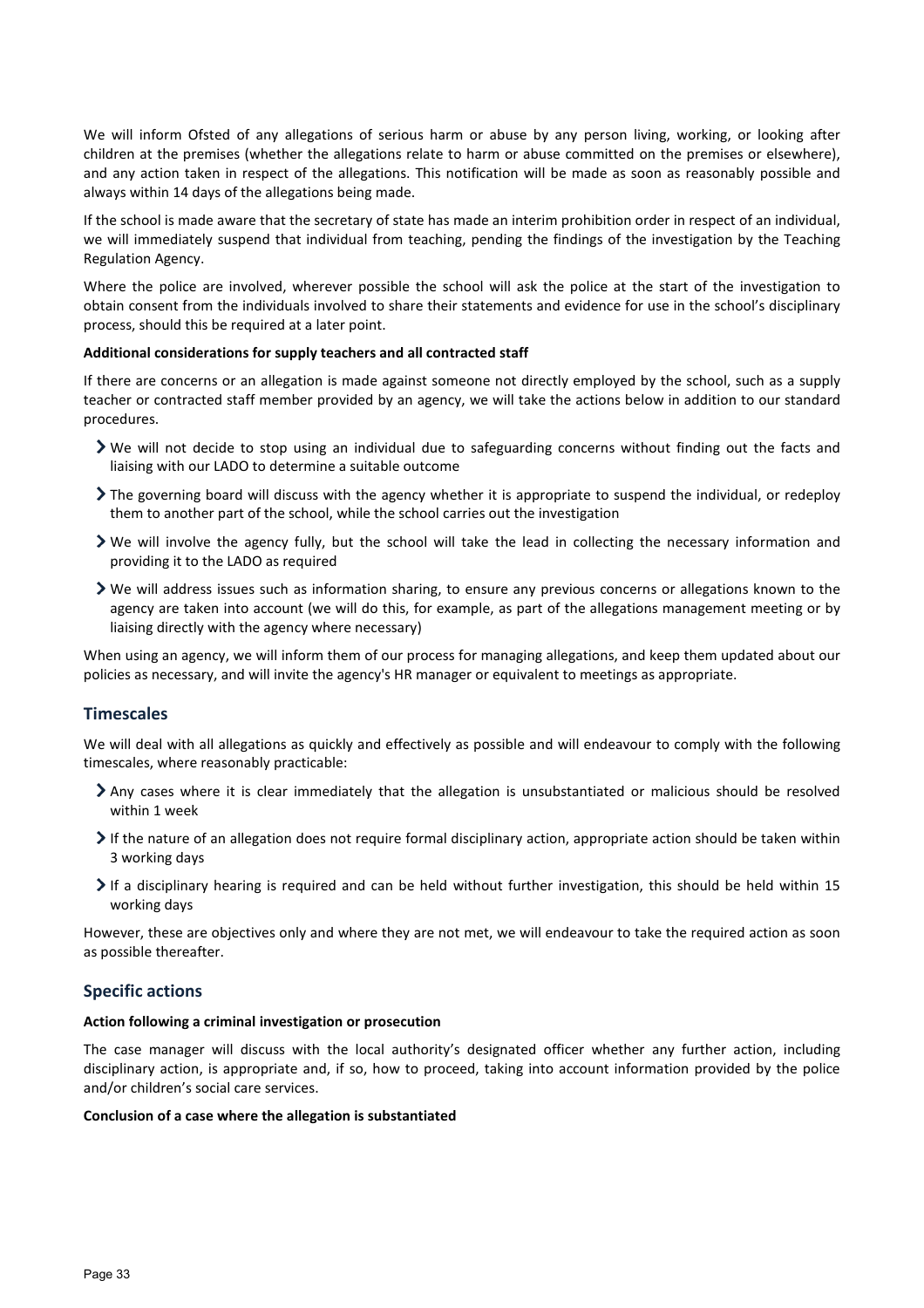If the allegation is substantiated and the individual is dismissed or the school ceases to use their services, or the individual resigns or otherwise ceases to provide their services, the school will make a referral to the DBS for consideration of whether inclusion on the barred lists is required.

If the individual concerned is a member of teaching staff, the school will consider whether to refer the matter to the Teaching Regulation Agency to consider prohibiting the individual from teaching.

#### **Individuals returning to work after suspension**

If it is decided on the conclusion of a case that an individual who has been suspended can return to work, the case manager will consider how best to facilitate this.

The case manager will also consider how best to manage the individual's contact with the child or children who made the allegation, if they are still attending the school.

#### **Unsubstantiated, unfounded, false or malicious reports**

If a report is:

- Determined to be unsubstantiated, unfounded, false or malicious, the DSL will consider the appropriate next steps. If they consider that the child and/or person who made the allegation is in need of help, or the allegation may have been a cry for help, a referral to children's social care may be appropriate
- Shown to be deliberately invented, or malicious, the school will consider whether any disciplinary action is appropriate against the individual(s) who made it

#### **Unsubstantiated, unfounded, false or malicious allegations**

If an allegation is:

- Determined to be unsubstantiated, unfounded, false or malicious, the LADO and case manager will consider the appropriate next steps. If they consider that the child and/or person who made the allegation is in need of help, or the allegation may have been a cry for help, a referral to children's social care may be appropriate
- Shown to be deliberately invented, or malicious, the school will consider whether any disciplinary action is appropriate against the individual(s) who made it

## **Confidentiality and information sharing**

The school will make every effort to maintain confidentiality and guard against unwanted publicity while an allegation is being investigated or considered.

The case manager will take advice from the LADO, police and children's social care services, as appropriate, to agree:

- Who needs to know about the allegation and what information can be shared
- How to manage speculation, leaks and gossip, including how to make parents or carers of a child/children involved aware of their obligations with respect to confidentiality
- What, if any, information can be reasonably given to the wider community to reduce speculation
- How to manage press interest if, and when, it arises

## **Record-keeping**

The case manager will maintain clear records about any case where the allegation or concern meets the criteria above and store them on the individual's confidential personnel file for the duration of the case.

The records of any allegation that, following an investigation, is found to be malicious or false will be deleted from the individual's personnel file (unless the individual consents for the records to be retained on the file).

For all other allegations (which are not found to be malicious or false), the following information will be kept on the file of the individual concerned:

• A clear and comprehensive summary of the allegation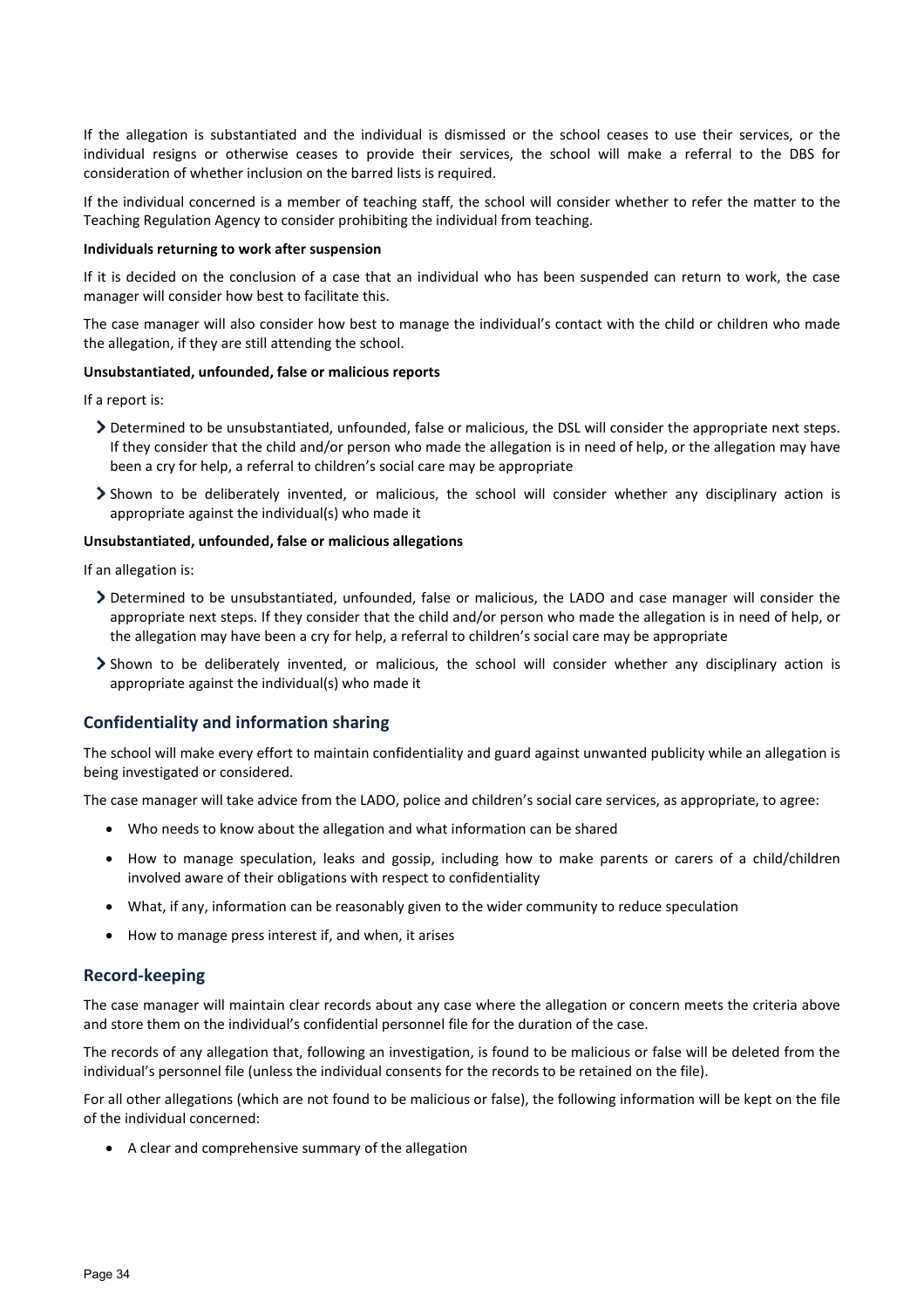- Details of how the allegation was followed up and resolved
- Notes of any action taken, decisions reached and the outcome
- A declaration on whether the information will be referred to in any future reference

In these cases, the school will provide a copy to the individual, in agreement with children's social care or the police as appropriate.

Where records contain information about allegations of sexual abuse, we will preserve these for the Independent Inquiry into Child Sexual Abuse (IICSA), for the term of the inquiry. We will retain all other records at least until the individual has reached normal pension age, or for 10 years from the date of the allegation if that is longer.

## **References**

When providing employer references, we will:

- Not refer to any allegation that has been found to be false, unfounded, unsubstantiated or malicious, or any repeated allegations which have all been found to be false, unfounded, unsubstantiated or malicious
- $\geq$  Include substantiated allegations, provided that the information is factual and does not include opinions

#### **Learning lessons**

After any cases where the allegations are *substantiated*, the case manager will review the circumstances of the case with the local authority's designated officer to determine whether there are any improvements that we can make to the school's procedures or practice to help prevent similar events in the future.

This will include consideration of (as applicable):

- Issues arising from the decision to suspend the member of staff
- The duration of the suspension
- Whether or not the suspension was justified
- The use of suspension when the individual is subsequently reinstated. We will consider how future investigations of a similar nature could be carried out without suspending the individual

For all other cases, the case manager will consider the facts and determine whether any improvements can be made.

#### **Non-recent allegations**

Abuse can be reported, no matter how long ago it happened.

We will report any non-recent allegations made by a child to the LADO in line with our local authority's procedures for dealing with non-recent allegations.

Where an adult makes an allegation to the school that they were abused as a child, we will advise the individual to report the allegation to the police.

#### **Section 2: concerns that do not meet the harm threshold**

This section applies to all concerns (including allegations) about members of staff, including supply teachers, volunteers and contractors, which do not meet the harm threshold set out in section 1 above.

Concerns may arise through, for example:

- > Suspicion
- Complaint
- Disclosure made by a child, parent or other adult within or outside the school
- > Pre-employment vetting checks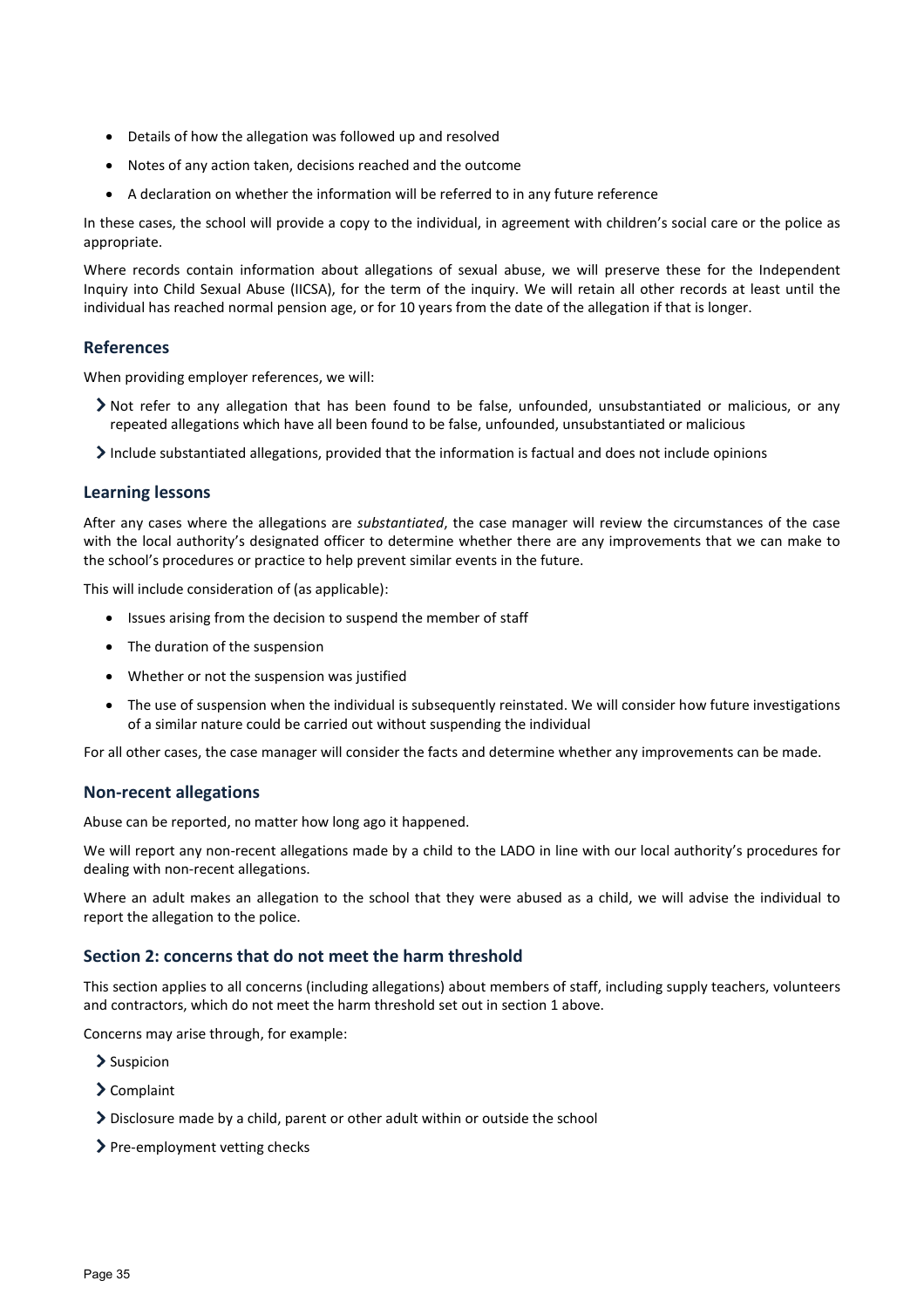We recognise the importance of responding to and dealing with any concerns in a timely manner to safeguard the welfare of children.

#### **Definition of low-level concerns**

The term 'low-level' concern is any concern – no matter how small – that an adult working in or on behalf of the school may have acted in a way that:

- Is inconsistent with the staff code of conduct, including inappropriate conduct outside of work, **and**
- Does not meet the allegations threshold or is otherwise not considered serious enough to consider a referral to the designated officer at the local authority

Examples of such behaviour could include, but are not limited to:

- $\geq$  Being overly friendly with children
- > Having favourites
- Taking photographs of children on their mobile phone
- Engaging with a child on a one-to-one basis in a secluded area or behind a closed door
- Using inappropriate sexualised, intimidating or offensive language

This may include a discussion whether wider cultural issues enabled the behaviour to occur and if so, policies and training may need to be provided.

#### **Sharing low-level concerns**

We recognise the importance of creating a culture of openness, trust and transparency to encourage all staff to share low-level concerns so that they can be addressed appropriately.

We will create this culture by:

- Ensuring staff are clear about what appropriate behaviour is, and are confident in distinguishing expected and appropriate behaviour from concerning, problematic or inappropriate behaviour, in themselves and others
- Empowering staff to share any low-level concerns as per section 7.7 of this policy
- > Empowering staff to self-refer
- Addressing unprofessional behaviour and supporting the individual to correct it at an early stage
- Providing a responsive, sensitive and proportionate handling of such concerns when they are raised
- Helping to identify any weakness in the school's safeguarding system

#### **Responding to low-level concerns**

If the concern is raised via a third party, the headteacher will collect evidence where necessary by speaking:

- Directly to the person who raised the concern, unless it has been raised anonymously
- > To the individual involved and any witnesses

The headteacher will use the information collected to categorise the type of behaviour and determine any further action, in line with the school's code of conduct.

For more information, please see Developing and implementing a low-level concerns policy: A guide for organisations [which work with children](https://www.farrer.co.uk/news-and-insights/developing-and-implementing-a-low-level-concerns-policy-a-guide-for-organisations-which-work-with-children/)

#### **Record keeping**

All low-level concerns will be recorded in writing. In addition to details of the concern raised, records will include the context in which the concern arose, any action taken and the rationale for decisions and action taken.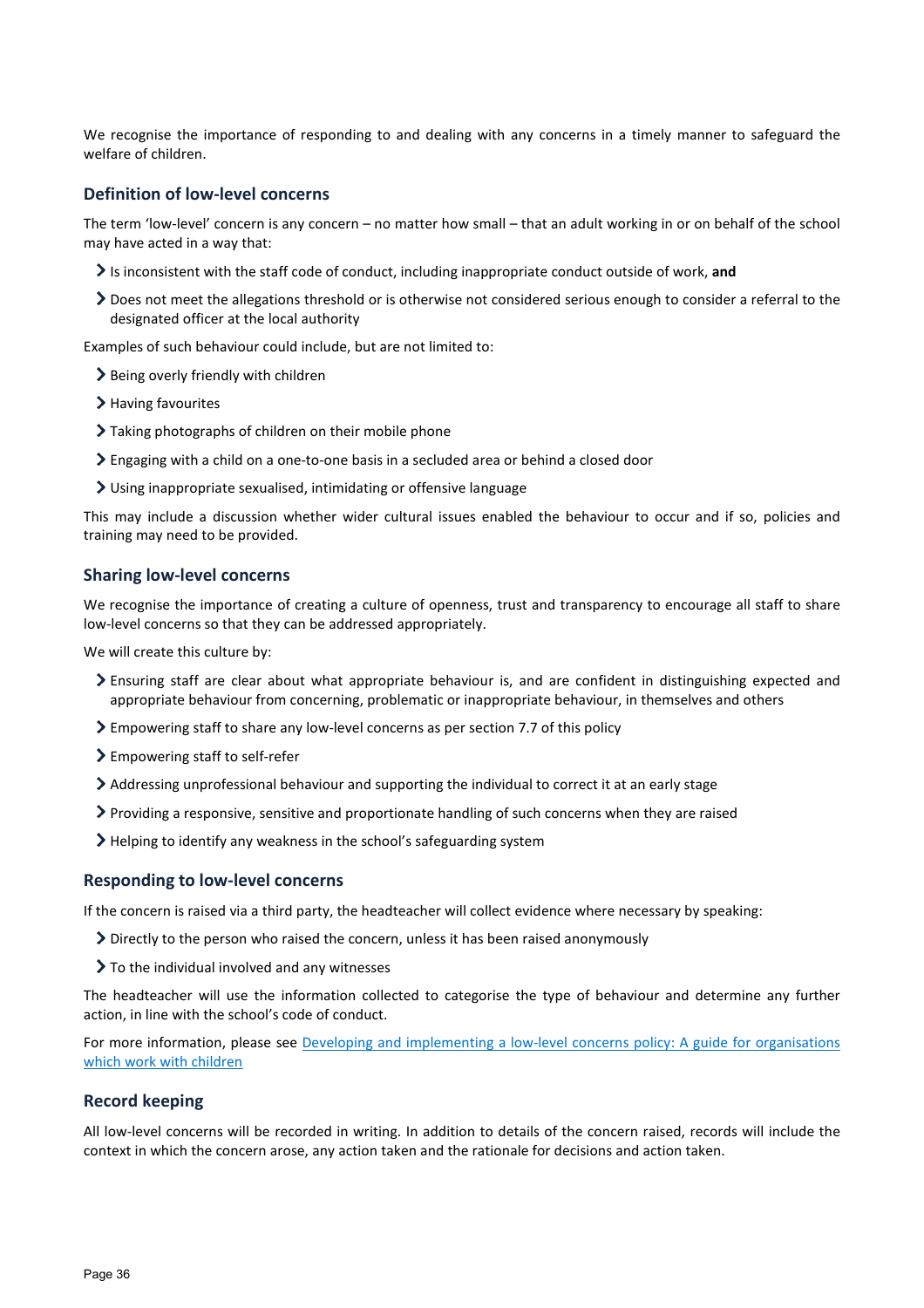Records will be:

- Kept confidential, held securely and comply with the DPA 2018 and UK GDPR
- Reviewed so that potential patterns of concerning, problematic or inappropriate behaviour can be identified. Where a pattern of such behaviour is identified, we will decide on a course of action, either through our disciplinary procedures or, where a pattern of behaviour moves from a concern to meeting the harms threshold as described in section 1 of this appendix, we will refer it to the designated officer at the local authority
- Retained at least until the individual leaves employment at the school

Where a low-level concern relates to a supply teacher or contractor, we will notify the individual's employer, so any potential patterns of inappropriate behaviour can be identified.

#### **References**

We will not include low-level concerns in references unless:

- The concern (or group of concerns) has met the threshold for referral to the designated officer at the local authority and is found to be substantiated; and/or
- The concern (or group of concerns) relates to issues which would ordinarily be included in a reference, such as misconduct or poor performance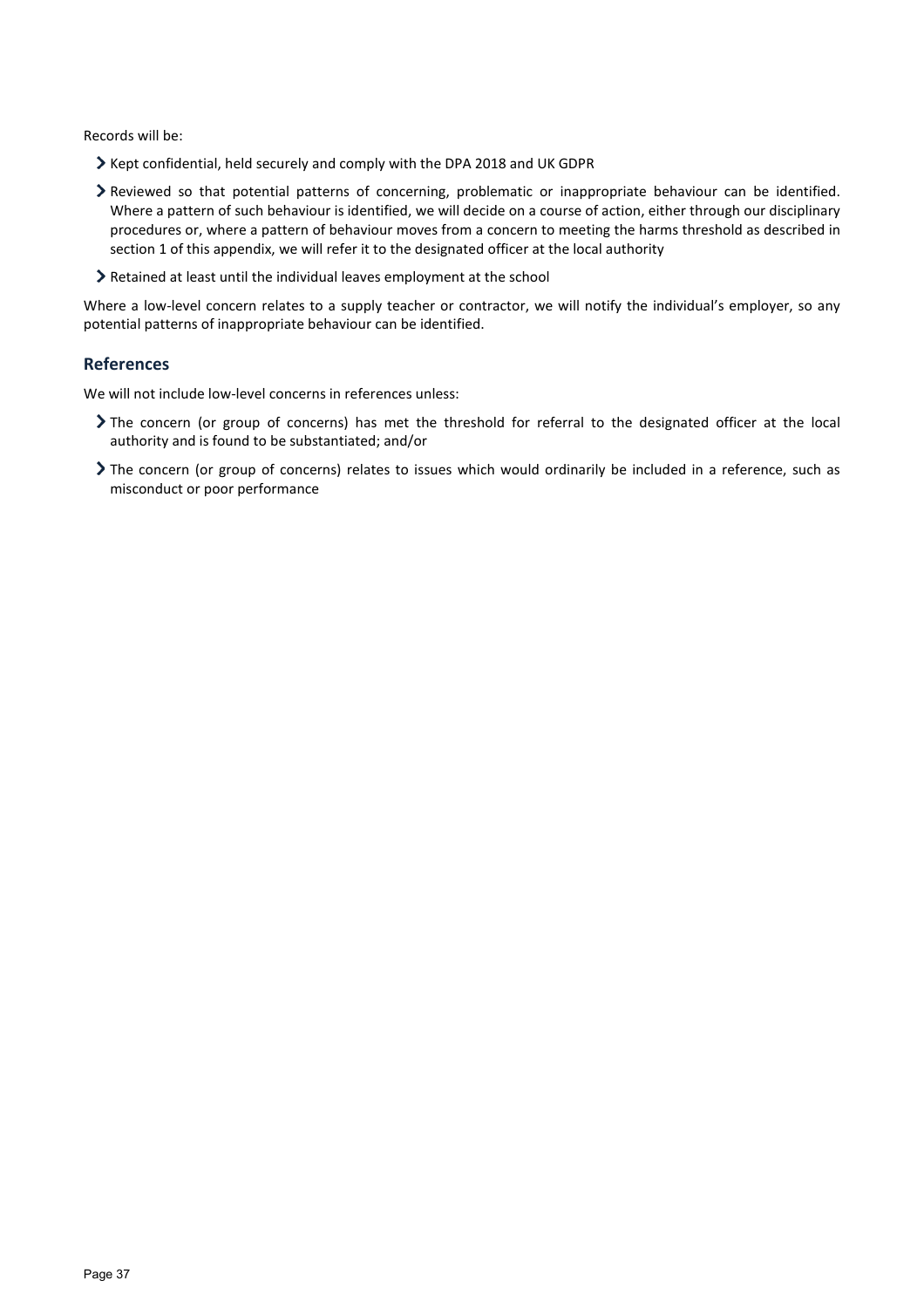## <span id="page-37-0"></span>**Appendix 4: specific safeguarding issues**

## **Children missing from education**

A child going missing from education, particularly repeatedly, can be a warning sign of a range of safeguarding issues. This might include abuse or neglect, such as sexual abuse or exploitation or child criminal exploitation, or issues such as mental health problems, substance abuse, radicalisation, FGM or forced marriage.

There are many circumstances where a child may become missing from education, but some children are particularly at risk. These include children who:

- > Are at risk of harm or neglect
- > Are at risk of forced marriage or FGM
- Come from Gypsy, Roma, or Traveller families
- > Come from the families of service personnel
- Go missing or run away from home or care
- $\sum$  Are supervised by the youth justice system
- **>** Cease to attend a school
- > Come from new migrant families

We will follow our procedures for unauthorised absence and for dealing with children who go missing from education, particularly on repeat occasions, to help identify the risk of abuse and neglect, including sexual exploitation, and to help prevent the risks of going missing in future. We will endeavour to have two emergency contact numbers for each child where at all possible. This includes informing the local authority if a child leaves the school without a new school being named, and adhering to requirements with respect to sharing information with the local authority, when applicable, when removing a child's name from the admission register at non-standard transition points. In addition, we will inform the Local Authority when a child joins the school at non-transition time.

Staff will be trained in signs to look out for and the individual triggers to be aware of when considering the risks of potential safeguarding concerns which may be related to being missing, such as travelling to conflict zones, FGM and forced marriage.

If a staff member suspects that a child is suffering from harm or neglect, we will follow local child protection procedures, including with respect to making reasonable enquiries. We will make an immediate referral to the local authority children's social care team, and the police, if the child is suffering or likely to suffer from harm, or in immediate danger.

Daily registers are kept and reviewed by the SLT. Parents are required to inform the school of any absence and the reason for the absence. If a school child is absent without contact from the parent, a phone call will be made that day. Parents of children who are missing on repeat occasions will be asked to attend a meeting with the school. If children are repeatedly absent the school will inform the local authority.

## **Child criminal exploitation**

Child criminal exploitation (CCE) is a form of abuse where an individual or group takes advantage of an imbalance of power to coerce, control, manipulate or deceive a child into criminal activity, in exchange for something the victim needs or wants, and/or for the financial or other advantage of the perpetrator or facilitator, and/or through violence or the threat of violence.

The abuse can be perpetrated by males or females, and children or adults. It can be a one-off occurrence or a series of incidents over time, and range from opportunistic to complex organised abuse.

The victim can be exploited even when the activity appears to be consensual. It does not always involve physical contact and can happen online. For example, young people may be forced to work in cannabis factories, coerced into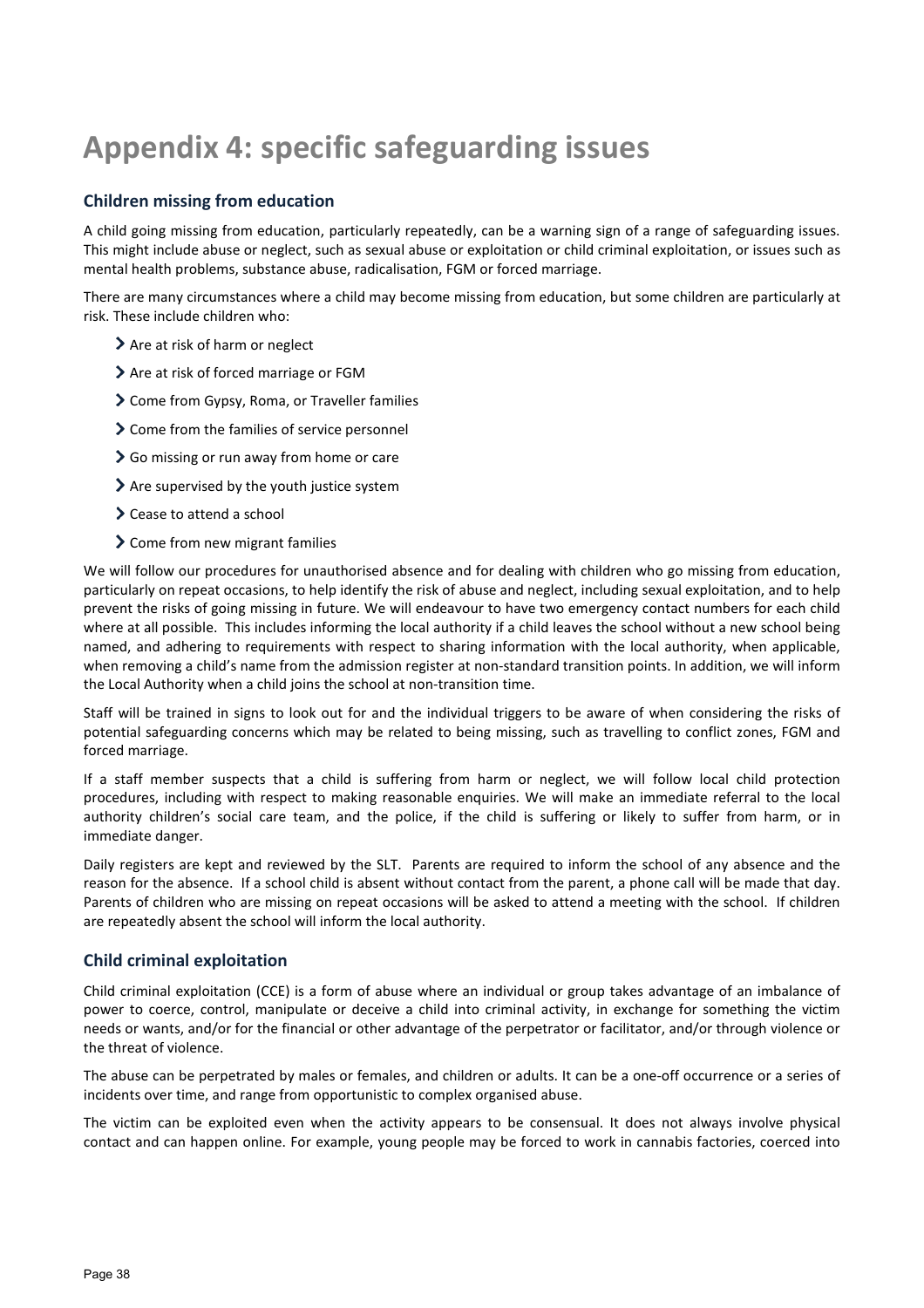moving drugs or money across the country (county lines), forced to shoplift or pickpocket, or to threaten other young people.

Indicators of CCE can include a child:

- Appearing with unexplained gifts or new possessions
- Associating with other young people involved in exploitation
- $\geq$  Suffering from changes in emotional wellbeing
- Misusing drugs and alcohol
- Going missing for periods of time or regularly coming home late
- $\geq$  Regularly missing school or education
- Not taking part in education

If a member of staff suspects CCE, they will discuss this with the DSL. The DSL will trigger the local safeguarding procedures, including a referral to the local authority's children's social care team and the police, if appropriate.

## **Child sexual exploitation**

Child sexual exploitation (CSE) is a form of child sexual abuse where an individual or group takes advantage of an imbalance of power to coerce, manipulate or deceive a child into sexual activity, in exchange for something the victim needs or wants and/or for the financial advantage or increased status of the perpetrator or facilitator. It may, or may not, be accompanied by violence or threats of violence.

The abuse can be perpetrated by males or females, and children or adults. It can be a one-off occurrence or a series of incidents over time, and range from opportunistic to complex organised abuse.

The victim can be exploited even when the activity appears to be consensual. Children or young people who are being sexually exploited may not understand that they are being abused. They often trust their abuser and may be tricked into believing they are in a loving, consensual relationship.

CSE can include both physical contact (penetrative and non-penetrative acts) and non-contact sexual activity. It can also happen online. For example, young people may be persuaded or forced to share sexually explicit images of themselves, have sexual conversations by text, or take part in sexual activities using a webcam. CSE may also occur without the victim's immediate knowledge, for example through others copying videos or images.

In addition to the CCE indicators above, indicators of CSE can include a child:

- > Having an older boyfriend or girlfriend
- Suffering from sexually transmitted infections or becoming pregnant

If a member of staff suspects CSE, they will discuss this with the DSL. The DSL will trigger the local safeguarding procedures, including a referral to the local authority's children's social care team and the police, if appropriate.

#### **Domestic abuse**

Children can witness and be adversely affected by domestic abuse and/or violence at home where it occurs between family members. In some cases, a child may blame themselves for the abuse or may have had to leave the family home as a result.

Types of domestic abuse include intimate partner violence, abuse by family members, teenage relationship abuse and child/adolescent to parent violence and abuse. Anyone can be a victim of domestic abuse, regardless of gender, age, ethnicity, socioeconomic status, sexuality or background, and domestic abuse can take place inside or outside of the home.

Exposure to domestic abuse and/or violence can have a serious, long-lasting emotional and psychological impact on children.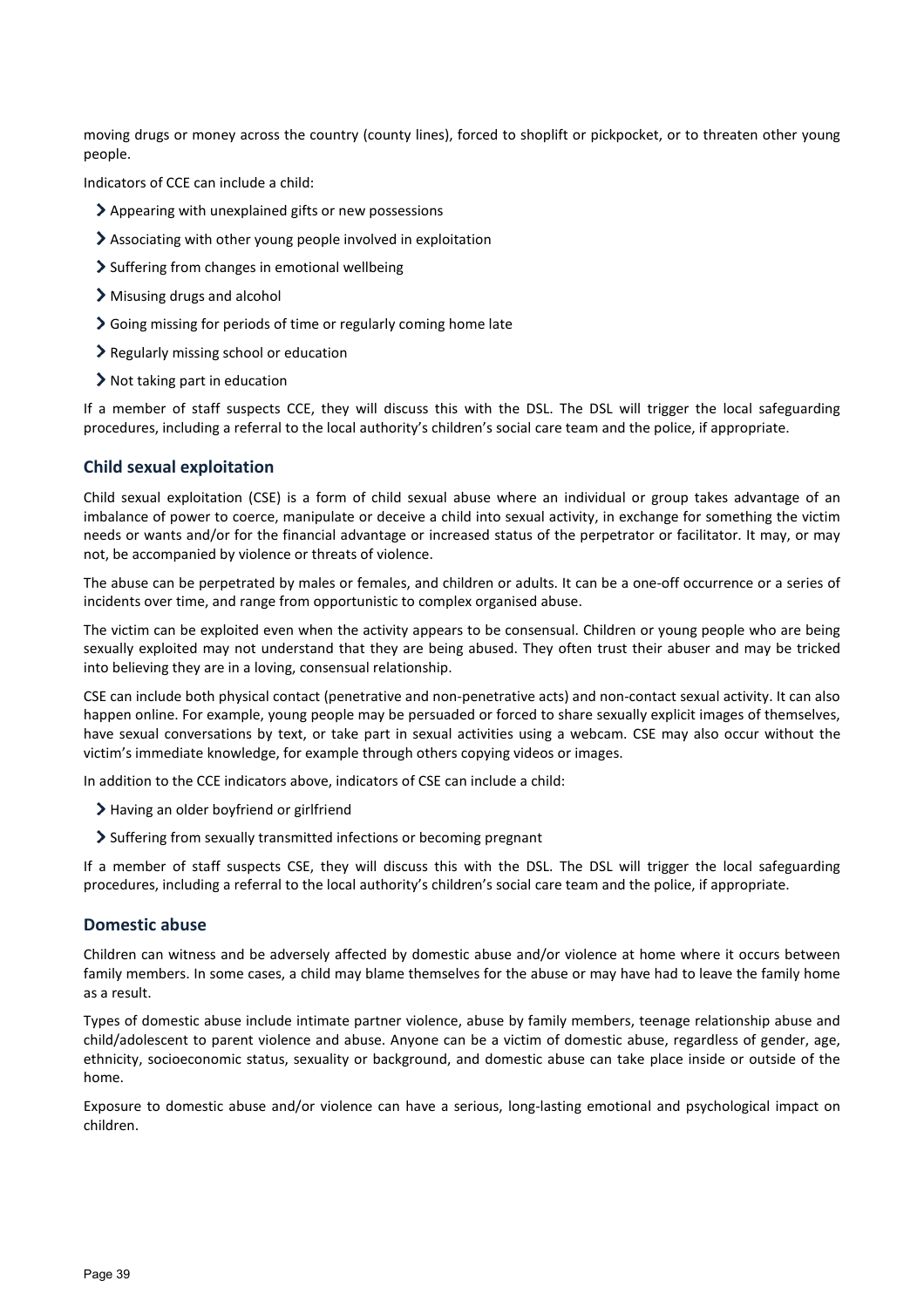If police are called to an incident of domestic abuse and any children in the household have experienced the incident, the police will inform the key adult in school (usually the designated safeguarding lead) before the child or children arrive at school the following day.

The DSL will provide support according to the child's needs and update records about their circumstances.

#### **Homelessness**

Being homeless or being at risk of becoming homeless presents a real risk to a child's welfare.

The DSL and deputies will be aware of contact details and referral routes in to the local housing authority so they can raise/progress concerns at the earliest opportunity (where appropriate and in accordance with local procedures).

Where a child has been harmed or is at risk of harm, the DSL will also make a referral to children's social care.

#### **So-called 'honour-based' abuse (including FGM and forced marriage)**

So-called 'honour-based' abuse (HBA) encompasses incidents or crimes committed to protect or defend the honour of the family and/or community, including FGM, forced marriage, and practices such as breast ironing.

Abuse committed in this context often involves a wider network of family or community pressure and can include multiple perpetrators.

All forms of HBA are abuse and will be handled and escalated as such. All staff will be alert to the possibility of a child being at risk of HBA or already having suffered it. If staff have a concern, they will speak to the DSL, who will activate local safeguarding procedures.

#### **FGM**

The DSL will make sure that staff have access to appropriate training to equip them to be alert to children affected by FGM or at risk of FGM.

Section 7.3 of this policy sets out the procedures to be followed if a staff member discovers that an act of FGM appears to have been carried out or suspects that a pupil is at risk of FGM.

Indicators that FGM has already occurred include:

- A pupil confiding in a professional that FGM has taken place
- A mother/family member disclosing that FGM has been carried out
- A family/pupil already being known to social services in relation to other safeguarding issues
- $\sum A$  girl:
	- Having difficulty walking, sitting or standing, or looking uncomfortable
	- Finding it hard to sit still for long periods of time (where this was not a problem previously)
	- Spending longer than normal in the bathroom or toilet due to difficulties urinating
	- Having frequent urinary, menstrual or stomach problems
	- Avoiding physical exercise or missing PE
	- Being repeatedly absent from school, or absent for a prolonged period
	- Demonstrating increased emotional and psychological needs for example, withdrawal or depression, or significant change in behaviour
	- Being reluctant to undergo any medical examinations
	- Asking for help, but not being explicit about the problem
	- Talking about pain or discomfort between her legs

Potential signs that a pupil may be at risk of FGM include: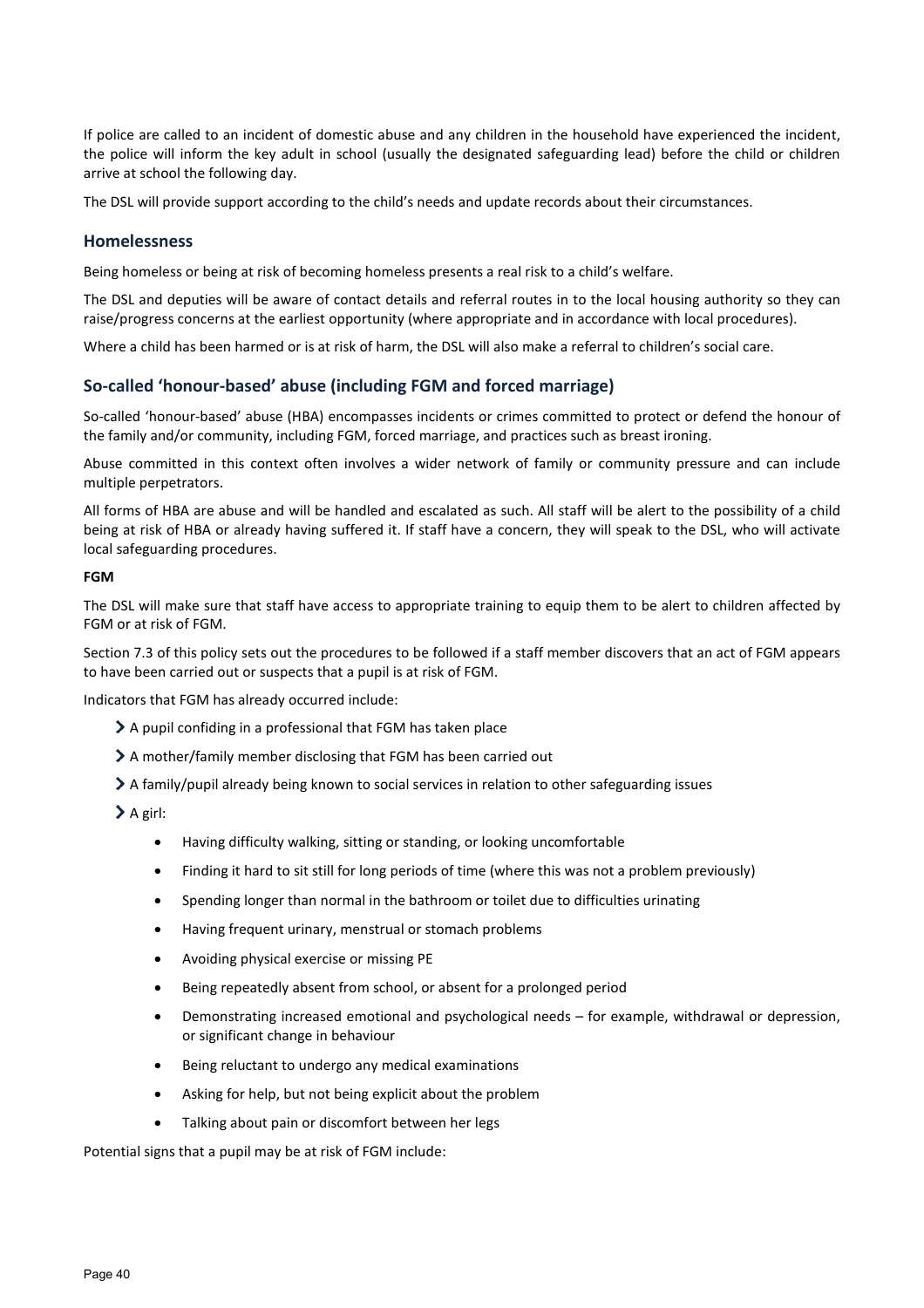- The girl's family having a history of practising FGM (this is the biggest risk factor to consider)
- FGM being known to be practised in the girl's community or country of origin
- A parent or family member expressing concern that FGM may be carried out
- A family not engaging with professionals (health, education or other) or already being known to social care in relation to other safeguarding issues

> A girl:

- Having a mother, older sibling or cousin who has undergone FGM
- Having limited level of integration within UK society
- Confiding to a professional that she is to have a "special procedure" or to attend a special occasion to "become a woman"
- Talking about a long holiday to her country of origin or another country where the practice is prevalent, or parents/carers stating that they or a relative will take the girl out of the country for a prolonged period
- Requesting help from a teacher or another adult because she is aware or suspects that she is at immediate risk of FGM
- Talking about FGM in conversation for example, a girl may tell other children about it (although it is important to take into account the context of the discussion)
- Being unexpectedly absent from school
- Having sections missing from her 'red book' (child health record) and/or attending a travel clinic or equivalent for vaccinations/anti-malarial medication

The above indicators and risk factors are not intended to be exhaustive.

#### **Forced marriage**

Forcing a person into marriage is a crime. A forced marriage is one entered into without the full and free consent of one or both parties and where violence, threats, or any other form of coercion is used to cause a person to enter into a marriage. Threats can be physical or emotional and psychological.

Staff will receive training around forced marriage and the presenting symptoms. We are aware of the 'one chance' rule, i.e. we may only have one chance to speak to the potential victim and only one chance to save them.

If a member of staff suspects that a pupil is being forced into marriage, they will speak to the pupil about their concerns in a secure and private place. They will then report this to the DSL.

The DSL will:

- $\geq$  Speak to the pupil about the concerns in a secure and private place
- Activate the local safeguarding procedures and refer the case to the local authority's designated officer
- Seek advice from the Forced Marriage Unit on 020 7008 0151 o[r fmu@fco.gov.uk](mailto:fmu@fco.gov.uk)
- Refer the pupil to an education welfare officer, pastoral tutor, learning mentor, or school counsellor, as appropriate

## **Preventing radicalisation**

- **Radicalisation** refers to the process by which a person comes to support terrorism and extremist ideologies associated with terrorist groups
- **Extremism** is vocal or active opposition to fundamental British values, such as democracy, the rule of law, individual liberty, and mutual respect and tolerance of different faiths and beliefs. This also includes calling for the death of members of the armed forces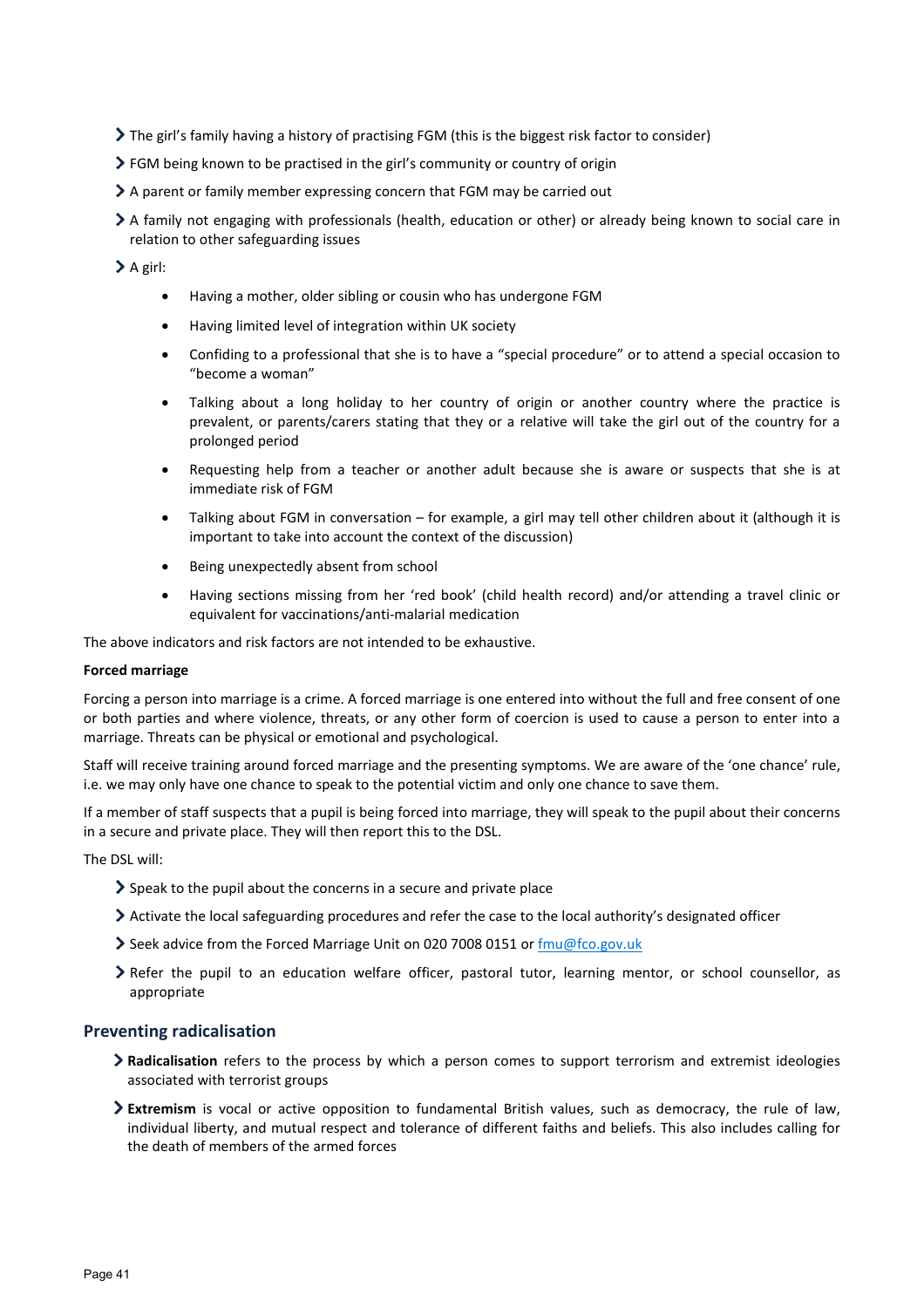**Terrorism** is an action that:

- Endangers or causes serious violence to a person/people;
- Causes serious damage to property; or
- Seriously interferes or disrupts an electronic system

The use or threat of terrorism must be designed to influence the government or to intimidate the public and is made for the purpose of advancing a political, religious or ideological cause.

Schools have a duty to prevent children from being drawn into terrorism. The DSL will undertake Prevent awareness training and make sure that staff have access to appropriate training to equip them to identify children at risk.

We will assess the risk of children in our school being drawn into terrorism. This assessment will be based on an understanding of the potential risk in our local area, in collaboration with our local safeguarding partners and local police force.

We will ensure that suitable internet filtering is in place, and equip our pupils to stay safe online at school and at home.

There is no single way of identifying an individual who is likely to be susceptible to an extremist ideology. Radicalisation can occur quickly or over a long period.

Staff will be alert to changes in pupils' behaviour.

The government website [Educate Against Hate](http://educateagainsthate.com/parents/what-are-the-warning-signs/) and charity [NSPCC](https://www.nspcc.org.uk/what-you-can-do/report-abuse/dedicated-helplines/protecting-children-from-radicalisation/) say that signs that a pupil is being radicalised can include:

- $\geq$  Refusal to engage with, or becoming abusive to, peers who are different from themselves
- Becoming susceptible to conspiracy theories and feelings of persecution
- > Changes in friendship groups and appearance
- Rejecting activities they used to enjoy
- > Converting to a new religion
- $\blacktriangleright$  Isolating themselves from family and friends
- > Talking as if from a scripted speech
- $\geq$  An unwillingness or inability to discuss their views
- A sudden disrespectful attitude towards others
- Increased levels of anger
- Increased secretiveness, especially around internet use
- Expressions of sympathy for extremist ideologies and groups, or justification of their actions
- Accessing extremist material online, including on Facebook or Twitter
- > Possessing extremist literature
- Being in contact with extremist recruiters and joining, or seeking to join, extremist organisations

Children who are at risk of radicalisation may have low self-esteem, or be victims of bullying or discrimination. It is important to note that these signs can also be part of normal teenage behaviour – staff should have confidence in their instincts and seek advice if something feels wrong.

If staff are concerned about a pupil, they will follow our procedures set out in section 7.5 of this policy, including discussing their concerns with the DSL.

Staff should **always** take action if they are worried.

Further information on the school's measures to prevent radicalisation are set out in other school policies and procedures, including the Prevent Policy.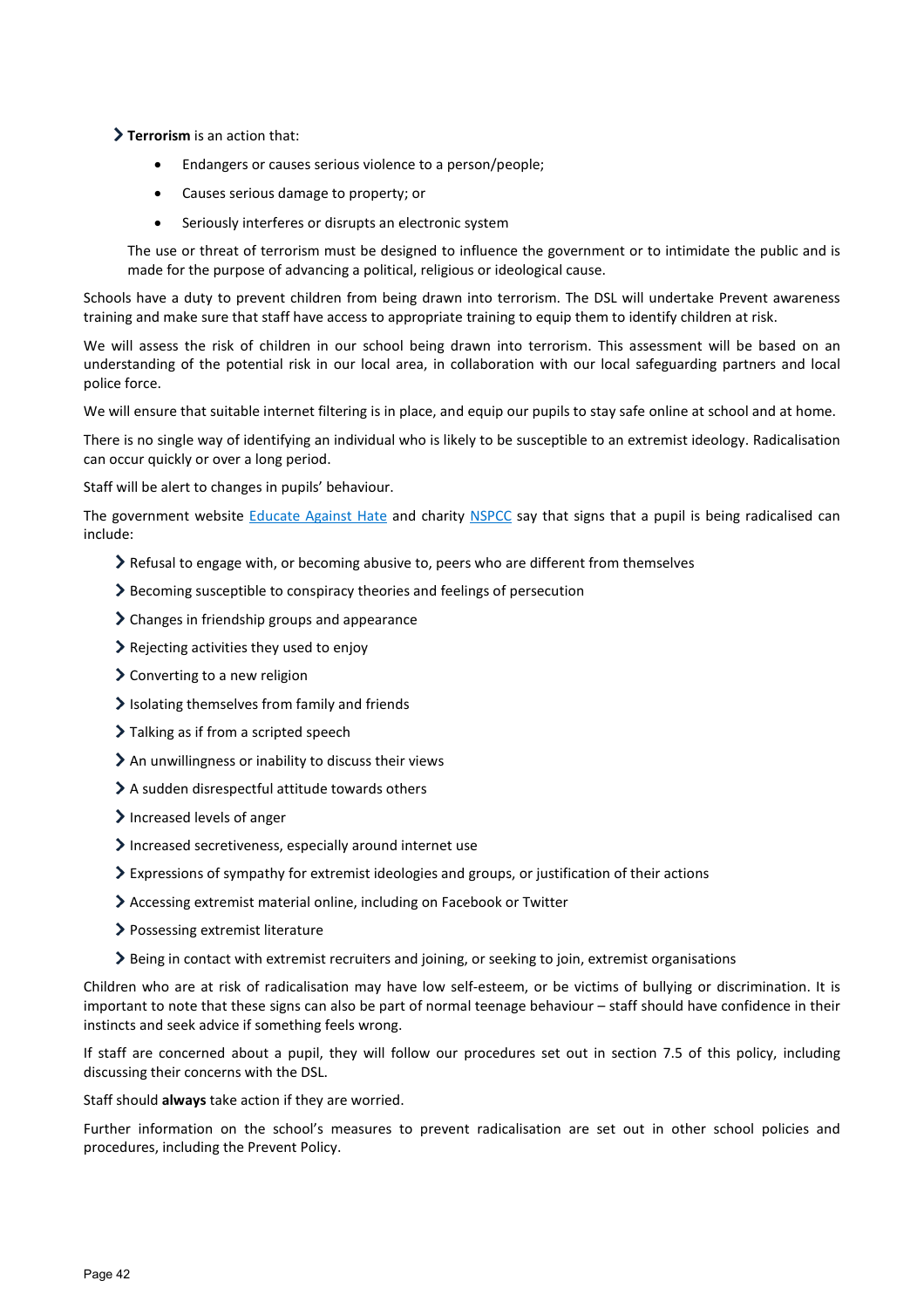#### **Peer-on-peer abuse**

Peer-on-peer abuse is when children abuse other children. This type of abuse can take place inside and outside of school and online.

Peer-on-peer abuse is most likely to include, but may not be limited to:

- Bullying (including cyber-bullying, prejudice-based and discriminatory bullying)
- Abuse in intimate personal relationships between peers
- Physical abuse such as hitting, kicking, shaking, biting, hair pulling, or otherwise causing physical harm (this may include an online element which facilitates, threatens and/or encourages physical abuse)
- Sexual violence, such as rape, assault by penetration and sexual assault (this may include an online element which facilitates, threatens and/or encourages sexual violence)
- Sexual harassment, such as sexual comments, remarks, jokes and online sexual harassment, which may be standalone or part of a broader pattern of abuse
- Causing someone to engage in sexual activity without consent, such as forcing someone to strip, touch themselves sexually, or to engage in sexual activity with a third party
- Consensual and non-consensual sharing of nudes and semi nudes images and/or videos (also known as sexting or youth produced sexual imagery)
- Upskirting, which typically involves taking a picture under a person's clothing without their permission, with the intention of viewing their genitals or buttocks to obtain sexual gratification, or cause the victim humiliation, distress or alarm
- Initiation/hazing type violence and rituals (this could include activities involving harassment, abuse or humiliation used as a way of initiating a person into a group and may also include an online element)

Where children abuse their peers online, this can take the form of, for example, abusive, harassing, and misogynistic messages; the non-consensual sharing of indecent images, especially around chat groups; and the sharing of abusive images and pornography, to those who don't want to receive such content.

If staff have any concerns about peer-on-peer abuse, or a child makes a report to them, they will follow the procedures set out in section 7 of this policy, as appropriate. In particular, section 7.8 and 7.9 set out more detail about our school's approach to this type of abuse.

#### **Sexual violence and sexual harassment between children in schools**

Sexual violence and sexual harassment can occur:

- $\geq$  Between 2 children of any age and sex
- If Through a group of children sexually assaulting or sexually harassing a single child or group of children
- Online and face to face (both physically and verbally)

Sexual violence and sexual harassment exist on a continuum and may overlap.

Children who are victims of sexual violence and sexual harassment will likely find the experience stressful and distressing. This will, in all likelihood, adversely affect their educational attainment and will be exacerbated if the alleged perpetrator(s) attends the same school.

If a victim reports an incident, it is essential that staff make sure they are reassured that they are being taken seriously and that they will be supported and kept safe. A victim should never be given the impression that they are creating a problem by reporting sexual violence or sexual harassment. Nor should a victim ever be made to feel ashamed for making a report.

Some groups are potentially more at risk. Evidence shows that girls, children with SEN and/or disabilities, and lesbian, gay, bisexual and transgender (LGBT) children are at greater risk.

Staff should be aware of the importance of: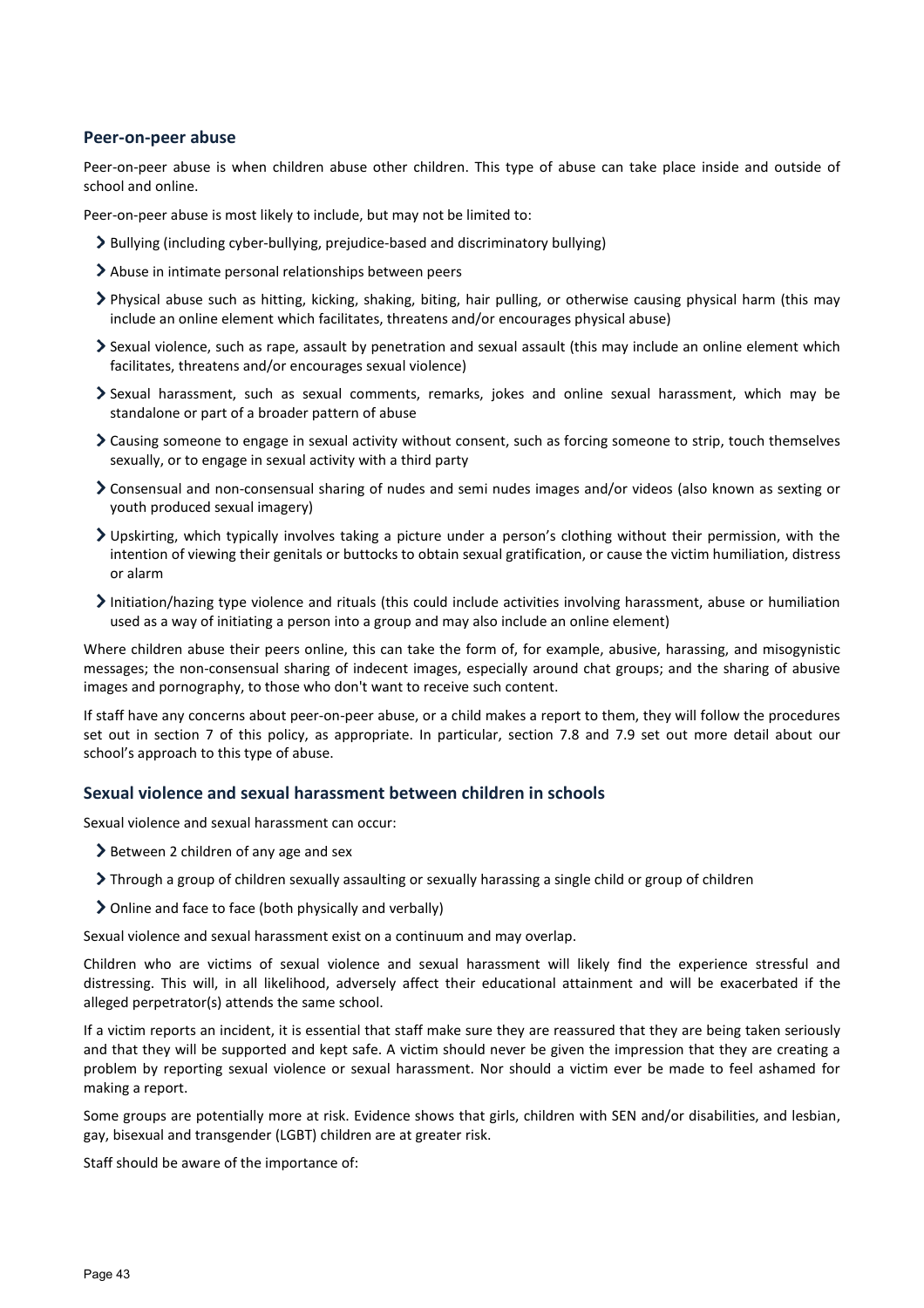- > Challenging inappropriate behaviours
- Making clear that sexual violence and sexual harassment is not acceptable, will never be tolerated and is not an inevitable part of growing up
- Challenging physical behaviours (potentially criminal in nature), such as grabbing bottoms, breasts and genitalia, pulling down trousers, flicking bras and lifting up skirts. Dismissing or tolerating such behaviours risks normalising them

If staff have any concerns about sexual violence or sexual harassment, or a child makes a report to them, they will follow the procedures set out in section 7 of this policy, as appropriate. In particular, section 7.8 and 7.9 set out more detail about our school's approach to this type of abuse.

#### **Serious violence**

Indicators which may signal that a child is at risk from, or involved with, serious violent crime may include:

- > Increased absence from school
- Change in friendships or relationships with older individuals or groups
- > Significant decline in performance
- $\geq$  Signs of self-harm or a significant change in wellbeing
- $\sum$  Signs of assault or unexplained injuries
- Unexplained gifts or new possessions (this could indicate that the child has been approached by, or is involved with, individuals associated with criminal networks or gangs and may be at risk of criminal exploitation (see above))

Risk factors which increase the likelihood of involvement in serious violence include:

- $\blacktriangleright$  Being male
- Having been frequently absent or permanently excluded from school
- > Having experienced child maltreatment
- Having been involved in offending, such as theft or robbery

Staff will be aware of these indicators and risk factors. If a member of staff has a concern about a pupil being involved in, or at risk of, serious violence, they will report this to the DSL.

#### **Checking the identity and suitability of visitors**

All visitors will be required to verify their identity to the satisfaction of staff. If the visitor is unknown to the setting, we will check their credentials and reason for visiting before allowing them to enter the setting. Visitors should be ready to produce identification.

Visitors are expected to electronically sign the visitors' book and wear a visitor's badge.

Visitors to the school who are visiting for a professional purpose, such as educational psychologists, will be asked to show photo ID and:

- Will be asked to show their DBS certificate, which will be checked alongside their photo ID; or
- The organisation sending the professional, such as the educational psychology service, will provide prior written confirmation that an appropriate level of DBS check has been carried out

All other visitors, including visiting speakers, will be accompanied by a member of staff at all times. We will not invite into the school any speaker who is known to disseminate extremist views, and will carry out appropriate checks to ensure that any individual or organisation using school facilities is not seeking to disseminate extremist views or radicalise pupils or staff.

#### **Non-collection of children**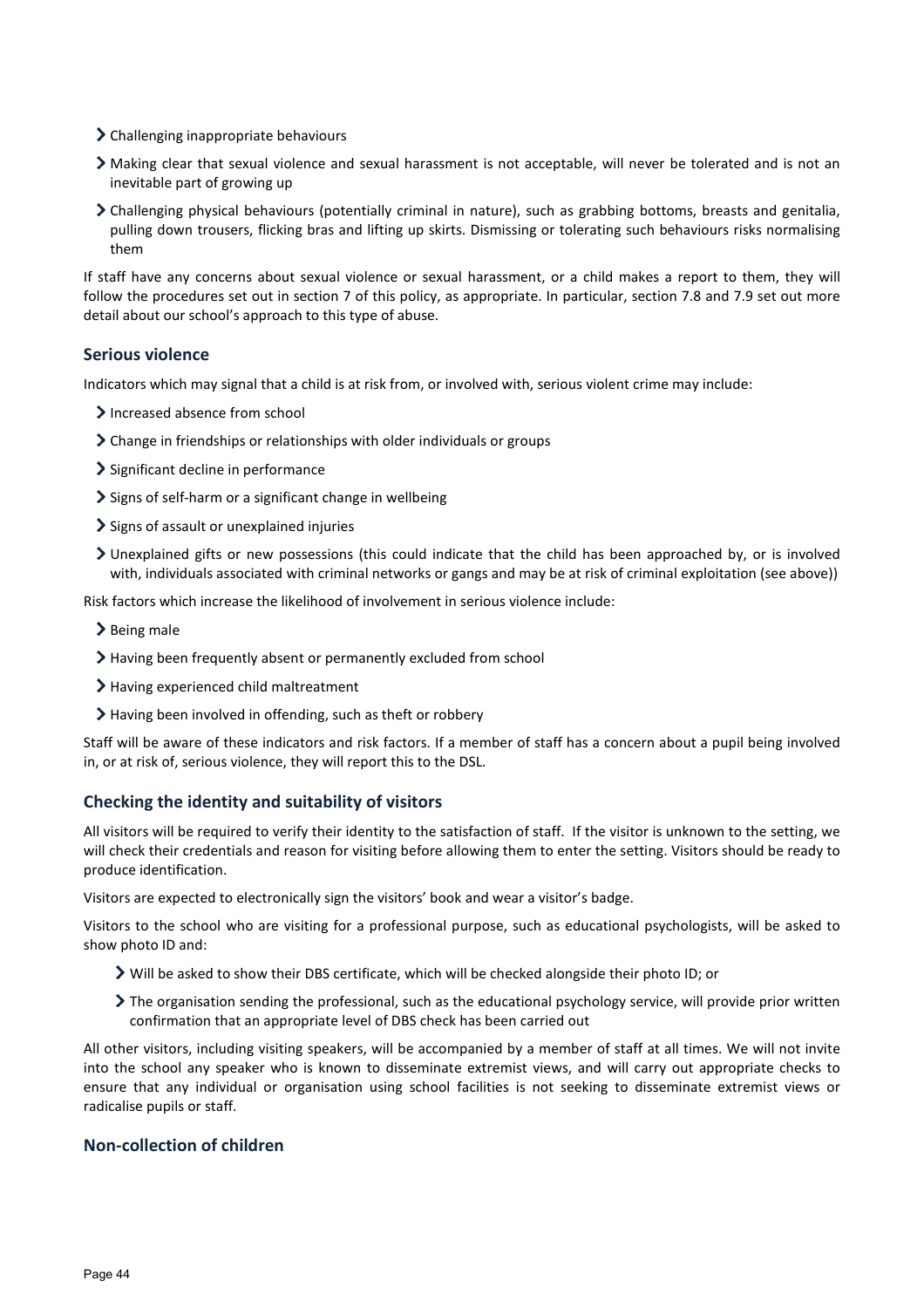Please refer to our Uncollected Child Policy.

## **Missing pupils**

Please refer to our Missing Child Policy.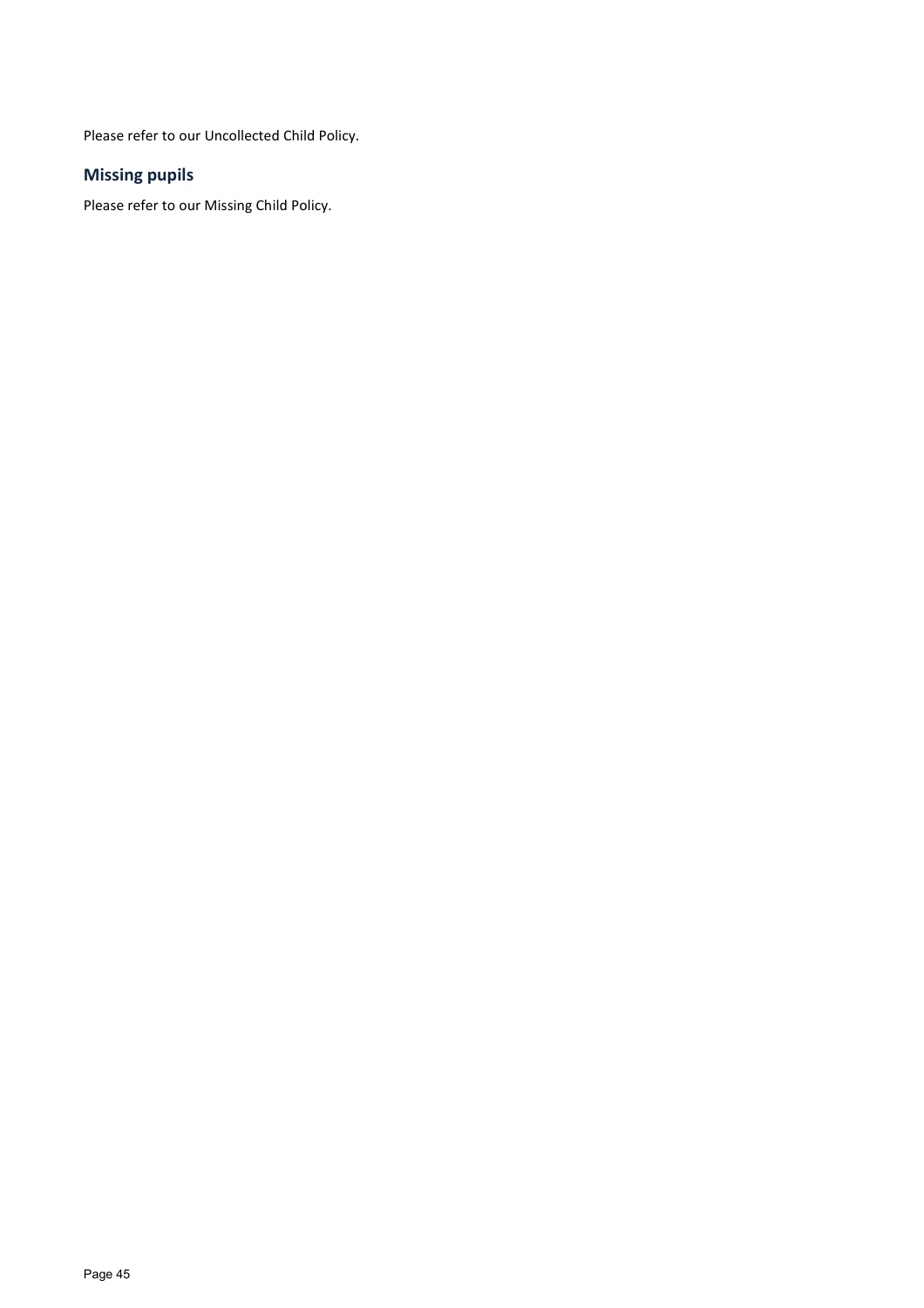## **Annex C: Role of the designated safeguarding lead**

Governing bodies and proprietors should ensure an appropriate **senior member** of staff, from the school or college **leadership team**, is appointed to the role of designated safeguarding lead. The designated safeguarding lead should take **lead responsibility** for safeguarding and child protection (including online safety). This should be explicit in the role holder's job description.

This person should have the appropriate status and authority within the school or college to carry out the duties of the post. The role of the designated safeguarding lead carries a significant level of responsibility, and they should be given the additional time, funding, training, resources and support they need to carry out the role effectively. Their additional responsibilities include providing advice and support to other staff on child welfare, safeguarding and child protection matters, taking part in strategy discussions and inter-agency meetings, and/or supporting other staff to do so, and to contributing to the assessment of children.

## **Deputy designated safeguarding leads**

It is a matter for individual schools and colleges as to whether they choose to have one or more deputy designated safeguarding leads. Any deputies should be trained to the same standard as the designated safeguarding lead and the role should be explicit in their job description. Whilst the activities of the designated safeguarding lead can be delegated to appropriately trained deputies, the ultimate lead responsibility for child protection, as set out above, remains with the designated safeguarding lead, this lead responsibility should not be delegated.

## **Availability**

During term time the designated safeguarding lead (or a deputy) should always be available (during school or college hours) for staff in the school or college to discuss any safeguarding concerns. Whilst generally speaking the designated safeguarding lead (or deputy) would be expected to be available in person, it is a matter for individual schools and colleges, working with the designated safeguarding lead, to define what "available" means and whether in exceptional circumstances availability via phone and or Skype or other such media is acceptable. It is a matter for individual schools and colleges and the designated safeguarding lead to arrange adequate and appropriate cover arrangements for any out of hours/out of term activities.

## **Manage referrals**

The designated safeguarding lead is expected to refer cases:

- of suspected abuse and neglect to the local authority children's social care as required and support staff who make referrals to local authority children's social care;
- to the Channel programme where there is a radicalisation concern as required and support staff who make referrals to the Channel programme;
- where a person is dismissed or left due to risk/harm to a child to the Disclosure and Barring Service as required; and
- where a crime may have been committed to the Police as required. NPCC When to call the police should help understand when to consider calling the police and what to expect when working with the police.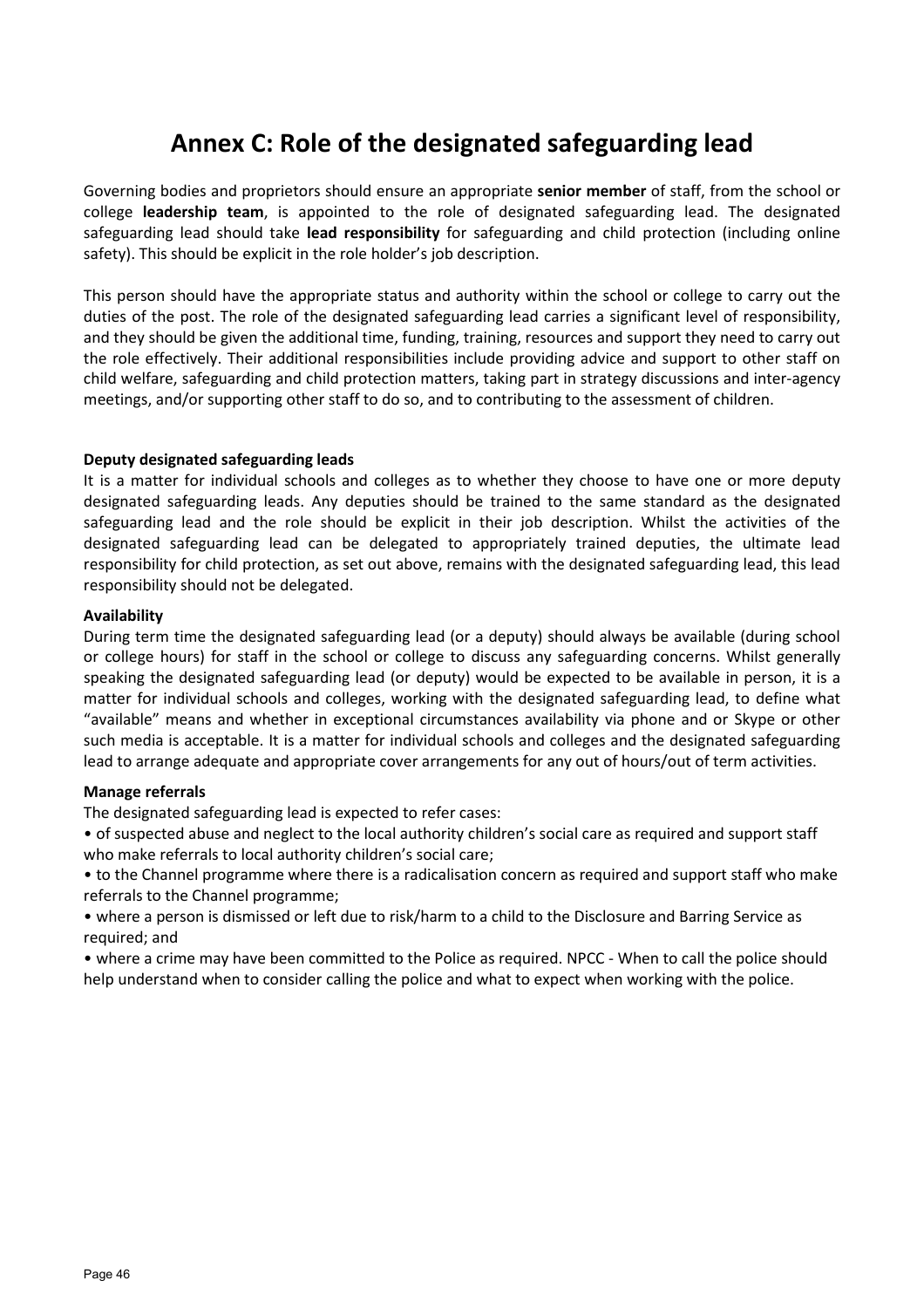## **Working with others**

The designated safeguarding lead is expected to:

• act as a source of support, advice and expertise for all staff;

• act as a point of contact with the safeguarding partners;

• liaise with the headteacher or principal to inform him or her of issues- especially ongoing enquiries under section 47 of the Children Act 1989 and police investigations;

• as required, liaise with the "case manager" (as per Part four) and the local authority designated officer(s) (LADO) for child protection concerns in cases which concern a staff member;

• liaise with staff (especially teachers, pastoral support staff, school nurses, IT Technicians, senior mental health leads and special educational needs co-ordinators (SENCOs), or the named person with oversight for SEN in a college and Senior Mental Health Leads) on matters of safety and safeguarding and welfare (including online and digital safety) and when deciding whether to make a referral by liaising with relevant agencies so that children's needs are considered holistically;

• liaise with the senior mental health lead and, where available, the Mental Health Support Team, where safeguarding concerns are linked to mental health;

• promote supportive engagement with parents and/or carers in safeguarding and promoting the welfare of children, including where families may be facing challenging circumstances; • work with the headteacher and relevant strategic leads, taking lead responsibility for promoting educational outcomes by knowing the welfare, safeguarding and child protection issues that children in need are experiencing, or have experienced, and identifying the impact that these issues might be having on children's attendance, engagement and achievement at school or college.

This includes:

• ensure that the school or college knows who its cohort of children who have or have had a social worker are, understanding their academic progress and attainment, and maintaining a culture of high aspirations for this cohort; and,

• support teaching staff to provide additional academic support or reasonable adjustments to help children who have or have had a social worker reach their potential, recognising that even when statutory social care intervention has ended, there is still a lasting impact on children's educational outcomes.

## **Information sharing and managing the child protection file**

The designated safeguarding lead is responsible for ensuring that child protection files are kept up to date. Information should be kept confidential and stored securely. It is good practice to keep concerns and referrals in a separate child protection file for each child.

Records should include:

- a clear and comprehensive summary of the concern;
- details of how the concern was followed up and resolved;
- a note of any action taken, decisions reached and the outcome.

They should ensure the file is only accessed by those who need to see it and where the file or content within it is shared, this happens in line with information sharing advice as set out in Part one and Part two of this guidance.

Where children leave the school or college (including in year transfers) the designated safeguarding lead should ensure their child protection file is transferred to the new school or college as soon as possible, and within 5 days for an in-year transfer or within the first 5 days of the start of a new term. This should be transferred separately from the main pupil file, ensuring secure transit, and confirmation of receipt should be obtained. Receiving schools and colleges should ensure key staff such as designated safeguarding leads and SENCOs or the named person with oversight for SEN in colleges, are aware as required.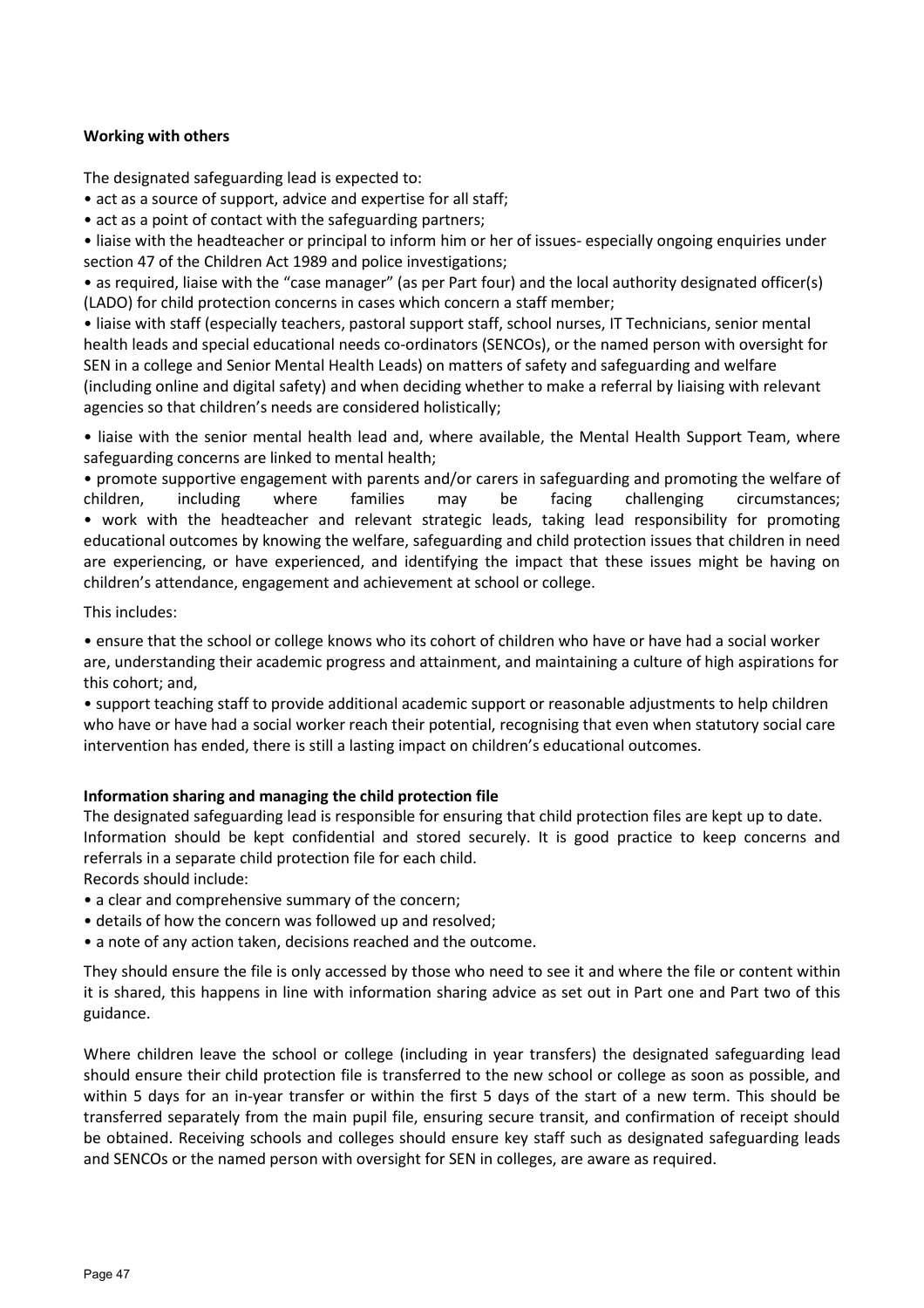Lack of information about their circumstances can impact on the child's safety, welfare and educational outcomes. In addition to the child protection file, the designated safeguarding lead should also consider if it would be appropriate to share any additional information with the new school or college in advance of a child leaving to help them put in place the right support to safeguard this child and to help the child thrive in the school or college. For example, information that would allow the new school or college to continue supporting children who have had a social worker and been victims of abuse and have that support in place for when the child arrives.

## **Raising Awareness**

The designated safeguarding lead should:

• ensure each member of staff has access to, and understands, the school's or college's child protection policy and procedures, especially new and part-time staff;

• ensure the school's or college's child protection policy is reviewed annually (as a minimum) and the procedures and implementation are updated and reviewed regularly, and work with governing bodies or proprietors regarding this;

• ensure the child protection policy is available publicly and parents are aware of the fact that referrals about suspected abuse or neglect may be made and the role of the school or college in this;

• link with the safeguarding partner arrangements to make sure staff are aware of any training opportunities and the latest local policies on local safeguarding arrangements; and,

• help promote educational outcomes by sharing the information about the welfare, safeguarding and child protection issues that children who have or have had a social worker are experiencing with teachers and school and college leadership staff.

## **Training, knowledge and skills**

The designated safeguarding lead (and any deputies) should undergo training to provide them with the knowledge and skills required to carry out the role. This training should be updated at least every two years. The designated safeguarding lead should undertake Prevent awareness training. Training should provide designated safeguarding leads with a good understanding of their own role, how to identify, understand and respond to specific needs that can increase the vulnerability of children, as well as specific harms that can put children at risk, and the processes, procedures and responsibilities of other agencies, particularly children's social care, so they:

• understand the assessment process for providing early help and statutory intervention, including local criteria for action and local authority children's social care referral arrangements;

• have a working knowledge of how local authorities conduct a child protection case conference and a child protection review conference and be able to attend and contribute to these effectively when required to do so;

• understand the importance of the role the designated safeguarding lead has in providing information and support to children social care in order to safeguard and promote the welfare of children;

• understand the lasting impact that adversity and trauma can have, including on children's behaviour,

mental health and wellbeing, and what is needed in responding to this in promoting educational outcomes; • are alert to the specific needs of children in need, those with special educational needs and disabilities (SEND), those with relevant health conditions and young carers;

• understand the importance of information sharing, both within the school and college, and with the safeguarding partners, other agencies, organisations and practitioners;

• understand and support the school or college with regards to the requirements of the Prevent duty and are able to provide advice and support to staff on protecting children from the risk of radicalisation;

• are able to understand the unique risks associated with online safety and be confident that they have the relevant knowledge and up to date capability required to keep children safe whilst they are online at school